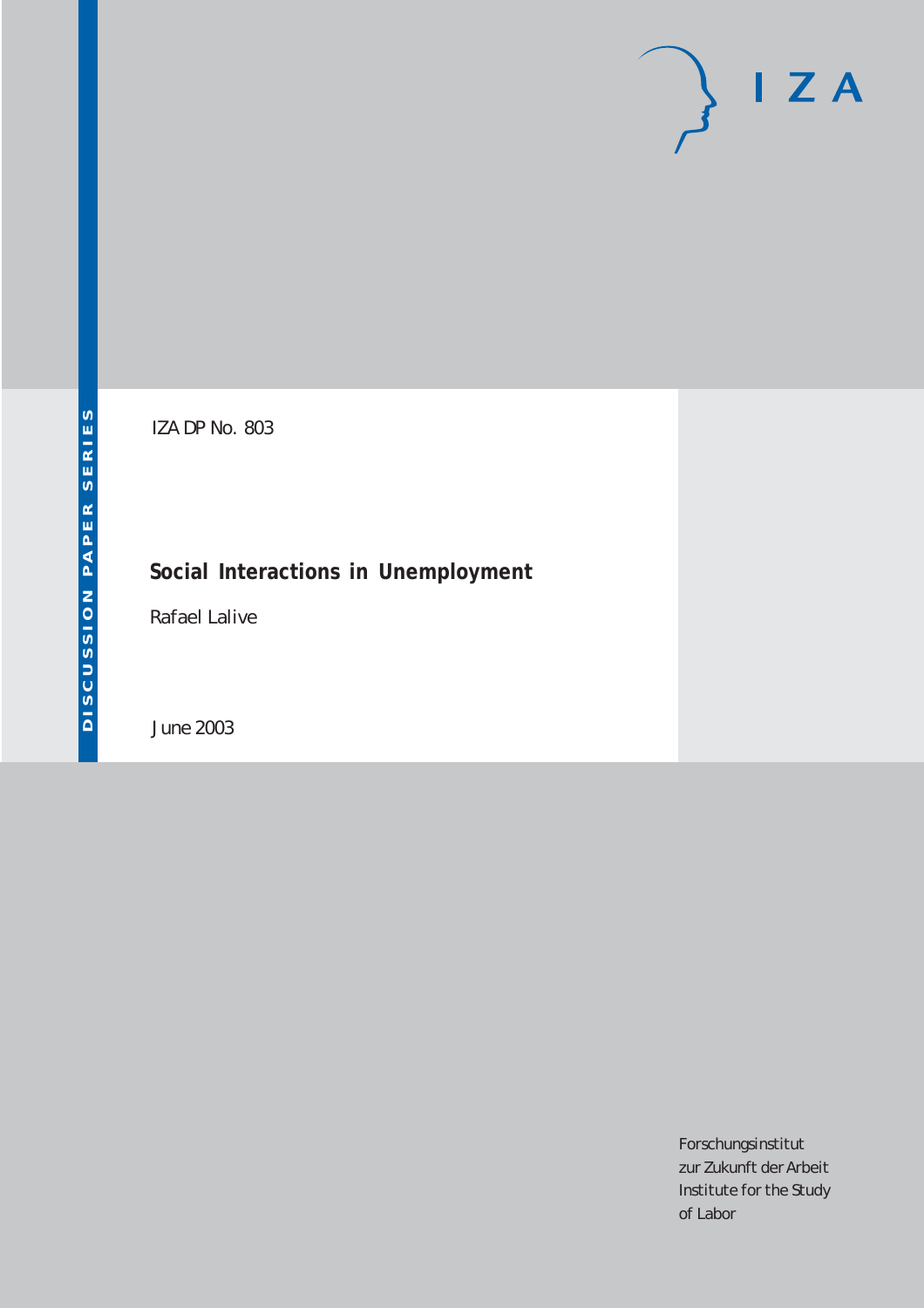# **Social Interactions in Unemployment**

## **Rafael Lalive**

*Tinbergen Institute, CESifo and IZA Bonn* 

## Discussion Paper No. 803 June 2003

IZA

P.O. Box 7240 D-53072 Bonn Germany

Tel.: +49-228-3894-0 Fax: +49-228-3894-210 Email: [iza@iza.org](mailto:iza@iza.org)

This Discussion Paper is issued within the framework of IZA's research area *Welfare State and Labor Market.* Any opinions expressed here are those of the author(s) and not those of the institute. Research disseminated by IZA may include views on policy, but the institute itself takes no institutional policy positions.

The Institute for the Study of Labor (IZA) in Bonn is a local and virtual international research center and a place of communication between science, politics and business. IZA is an independent, nonprofit limited liability company (Gesellschaft mit beschränkter Haftung) supported by Deutsche Post World Net. The center is associated with the University of Bonn and offers a stimulating research environment through its research networks, research support, and visitors and doctoral programs. IZA engages in (i) original and internationally competitive research in all fields of labor economics, (ii) development of policy concepts, and (iii) dissemination of research results and concepts to the interested public. The current research program deals with (1) mobility and flexibility of labor, (2) internationalization of labor markets, (3) welfare state and labor market, (4) labor markets in transition countries, (5) the future of labor, (6) evaluation of labor market policies and projects and (7) general labor economics.

IZA Discussion Papers often represent preliminary work and are circulated to encourage discussion. Citation of such a paper should account for its provisional character. A revised version may be available on the IZA website ([www.iza.org](http://www.iza.org/)) or directly from the author.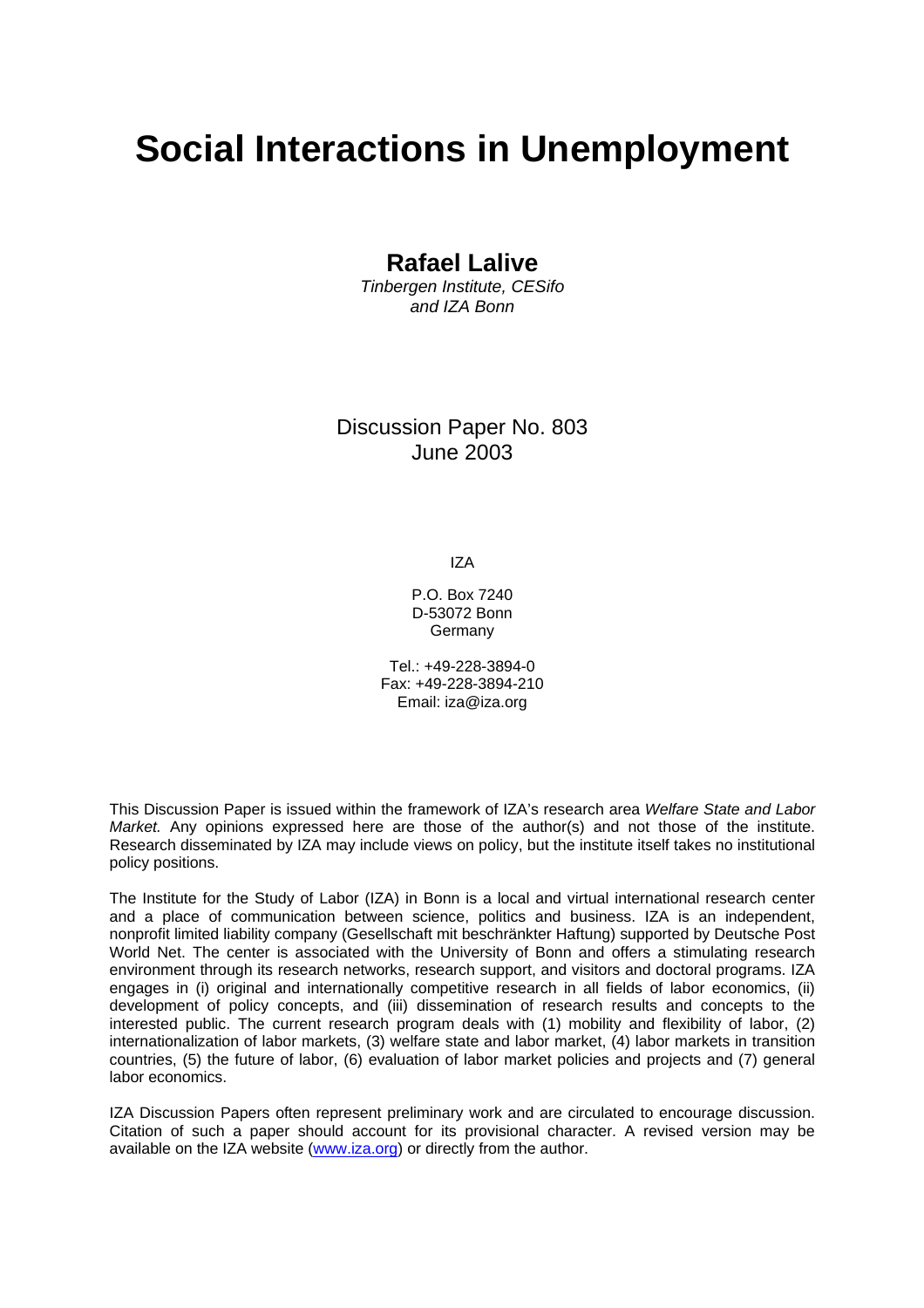IZA Discussion Paper No. 803 June 2003

# **ABSTRACT**

# **Social Interactions in Unemployment**[∗](#page-2-0)

This paper studies the relevance of social interactions among the unemployed. Identification is based on a salient and selective extension of the potential duration of unemployment benefits. If social interactions are important, this policy change affects entitled individuals not only directly, but also indirectly by altering the duration of unemployment in the reference group. Moreover, this spillover effect of the policy should also be observed in the non-entitled group. Results indicate that there are strong indirect effects on the entitled, strong positive spillovers on the non-entitled, and that social interactions are about as important as the direct effects of the policy change.

JEL Classification: C41, J64, J65

Keywords: social interactions, social multiplier, unemployment, quasi-experiment

Rafael Lalive Tinbergen Institute Roeterstraat 31 1018 WB Amsterdam The Netherlands Email: [rlalive@iew.unizh.ch](mailto:rlalive@iew.unizh.ch) 

 $\overline{a}$ 

<span id="page-2-0"></span><sup>∗</sup> Thanks to Robert Moffitt, Erzo F. P. Luttmer, Alois Stutzer, Chris Taber, and to seminar participants at Harvard, IFAU, Northwestern, and University of Amsterdam for valuable comments. Andreas Kuhn, Oliver Ruf, and Adrian Kienast provided superb research assistance. Financial support by the Swiss National Science Foundation (No. 8210-67640) is gratefully acknowledged.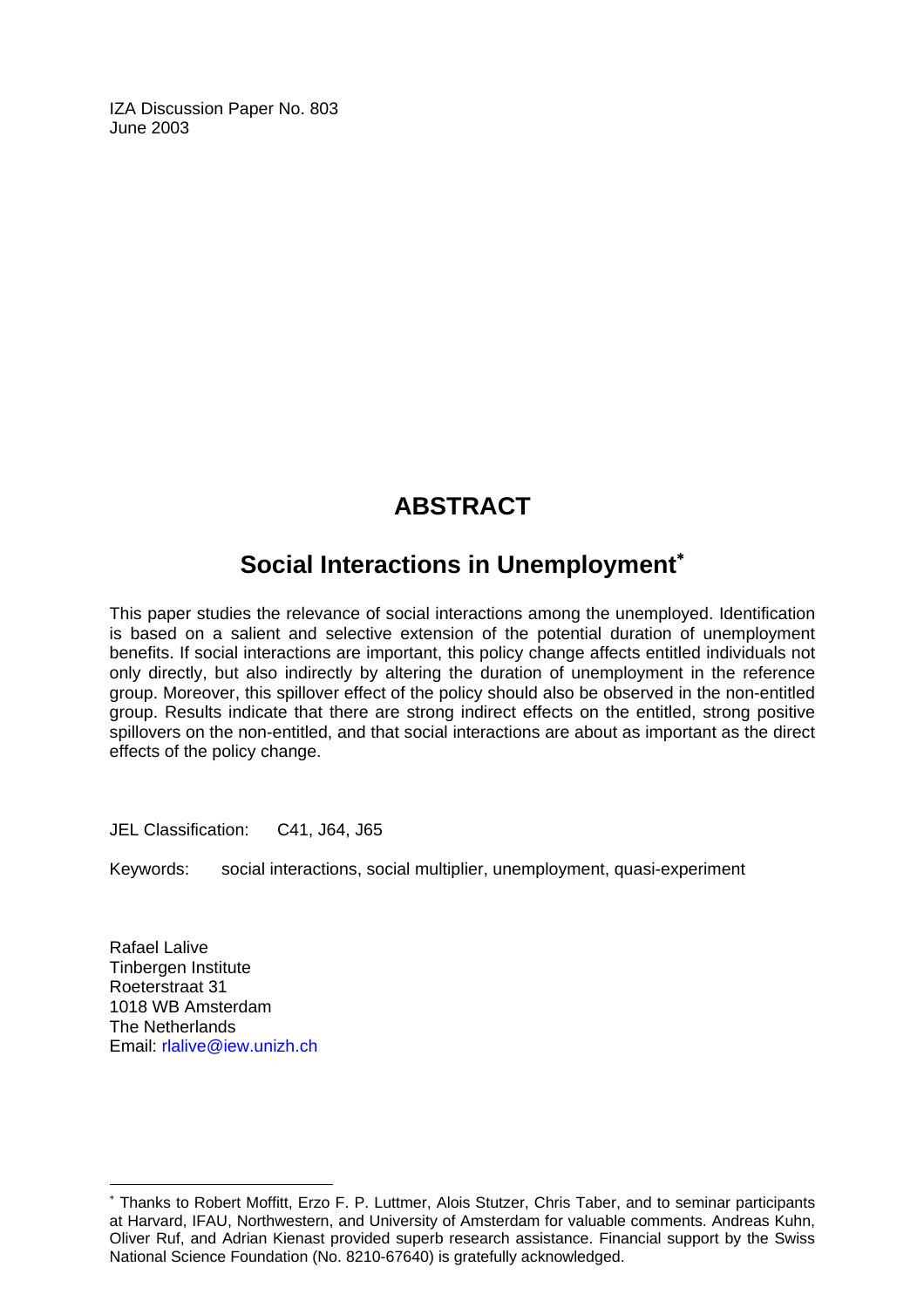#### Introduction  $\mathbf 1$

This paper studies to what extent interactions among the unemployed may be relevant in labor supply. Individuals who are out of work may not only focus on their own well-being in reaching a choice regarding labor supply but also consider the way in which a group consisting of individuals in a similar life situation is dealing with unemployment. There are at least three reasons why such interactions among the unemployed can be important. First, the unemployed may learn from each other about the availability of jobs or about successful strategies in a job interview. Second, unemployment is associated with a strong increase in leisure. Arguably, the extent to which such leisure can be enjoyed depends on the manner in which the group's allocation of time between job search and leisure. Third, there is some evidence in social psychology that unemployment puts considerable stress on the relationships between the unemployed and the employed. This suggests that interactions among the unemployed may be as important as interactions between the employed and the unemployed.<sup>1</sup>

Social interactions may rationalize the strong degree of spatial variance in unemployment. For instance, the standard deviation of the unemployment rate across regions in Europe is roughly 50 % of its mean level. Spatial variance also tends to be strong in tightly defined geographic units in the U.S. Whereas the coefficient of variation of the unemployment rate is about 20  $\%$  across states, the standard deviation of the unemployment rate exceeds 80  $\%$ of its mean level across census tracts in Chicago. Regional differences in the age and gender composition explain a relatively modest share of the total variance in unemployment rates (OECD, 2000). In contrast, even small differences in labor market conditions give rise to strong variance in unemployment if social interactions are strong. Second, information on the strength of social interactions is relevant for labor market policy. For instance, in order to predict the effects of a policy change it is essential to know the 'social geography' of a population if social interactions are important. Furthermore, social interactions prolong adjustment to changes in the structure of the labor market (Akerlof, 1997).

This paper argues that social interactions can be identified in a salient and selective change in the unemployment insurance system. In June 1988, the Austrian government extended the duration of regular unemployment benefits from 30 weeks to 209 weeks for workers aged 50 or older living in certain regions who spent at least 15 out of the previous 25 years in work. This regional extended benefits program (REBP) lowers the incentives to accept a regular job at the individual level. Furthermore, due to the selective nature of the entitlement criteria, the degree to which this program alters the group's unemployment duration depends on the group's

<sup>&</sup>lt;sup>1</sup>See Corcoran et al. (1980), Granovetter, (1995), Montgomery (1991), Topa (2001), and Topa and Conley (2002) for studies that focus on interactions between the unemployed and the employed.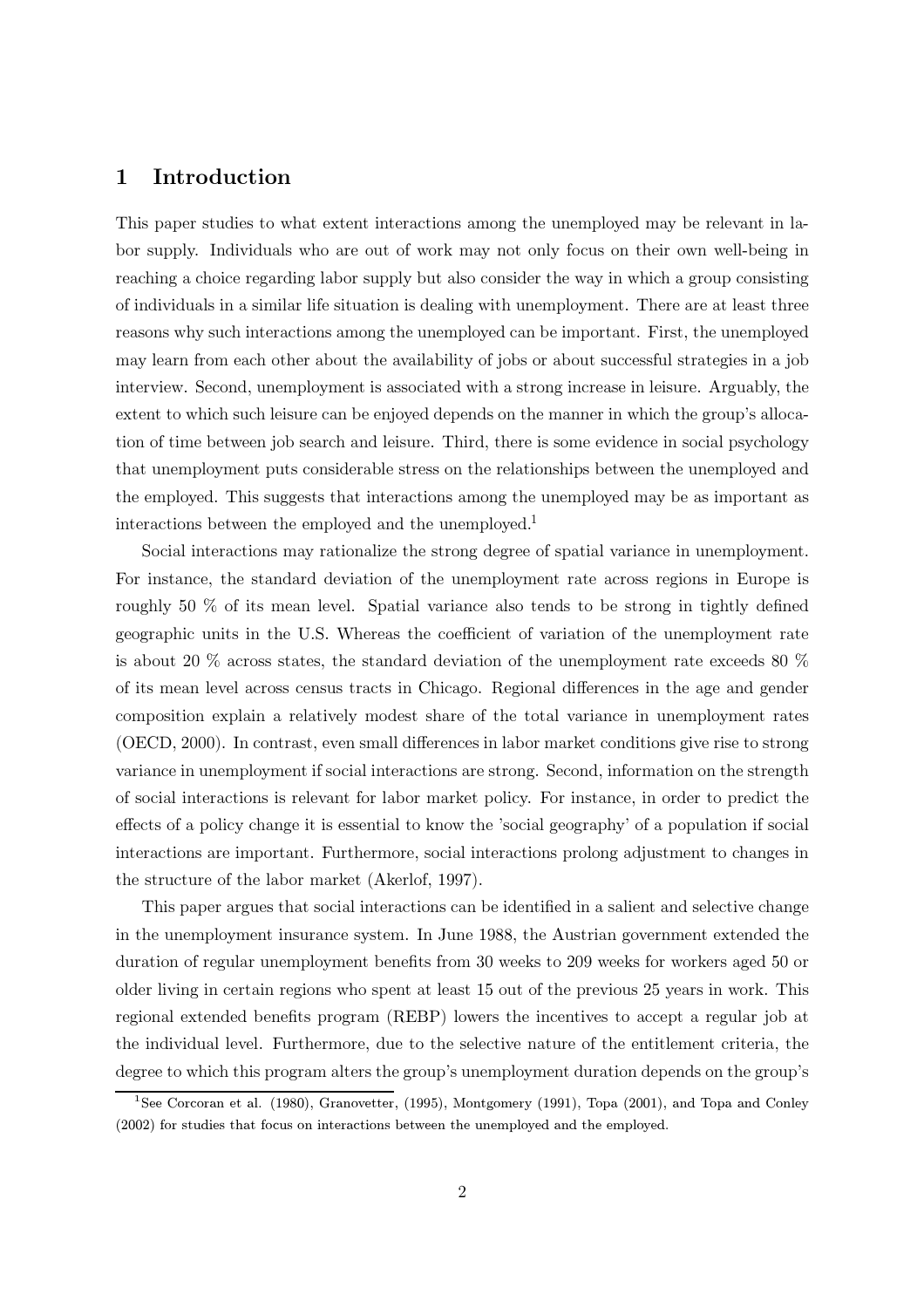composition with respect to age, previous work experience, and location of residence. If social interactions are important, the program affects entitled individuals not only directly, but also indirectly via the change in the group's average unemployment duration. Furthermore, there are also spillovers of this program on the individuals who are not entitled to the policy change. Thus, information on outcomes with a "partial-population intervention" allows identifying social interactions in labor supply (Moffitt,  $2001$ ).<sup>2</sup>

The empirical analysis is based on administrative data on the entire inflow into unemployment in the age group 48 to 51 in the period from 1986 until 1991. Because the data contain information on the identity of the previous employer, the reference group is defined to encompass all former workplace colleagues in the age bracket 45 to 54 who enter unemployment in the same period as the individual. This choice of reference group is motivated by the fact that individuals tend to regard the actions of other persons in the same age group as relevant. Furthermore, there is strong evidence that occupational relations are relevant in the labor market. Thus, the dataset provides detailed information on entitled individuals (aged 50-51) and non-entitled individuals (aged 48-49) at the interesting age threshold 50. Because the REBP is temporary and region specific, it is possible to separate the correlation of the outcome with group composition due to sorting from the correlation of the outcome with group composition due to endogenous social interactions. This is achieved by identifying the social interactions parameter as the correlation between group composition and individual outcome that is *specific to the extended benefits program*.

This identification strategy is persuasive only if the REBP is a quasi-experiment. The paper discusses the two most important caveats regarding this assumption. First, the regions selected for REBP entitlement are not a random sample but rather they are characterized by a dominant steel sector. This is due to the fact that Austria's nationalized steel sector was facing severe problems in the late 1970s and throughout the 1980s. However, the fact that the REBP was strongly targeted to the steel sector also implies the existence of a sector that may not be affected by a region-specific shock. Indeed, whereas there clearly is a region-specific shock to employment in the steel sector, relative employment in the non-steel sector remains stable throughout the 1980s and 1990s. Second, it can be argued that even if the non-steel sector remained unaffected by a region-specific shock, firms and workers may have taken advantage of the generous benefit system in REBP regions in ways that can not be approximated by information on non-REBP regions. The paper shows that whereas the REBP affects the composition of the inflow into unemployment also in some non-steel industries, the inflow from the largest non-steel industry – the construction industry – is not affected by REBP. These two

 ${}^{2}$ See Manski (1993; 2000) for a discussion on identification of social interactions in linear models, and Brock and Durlauf (2001) for identification in non-linear models.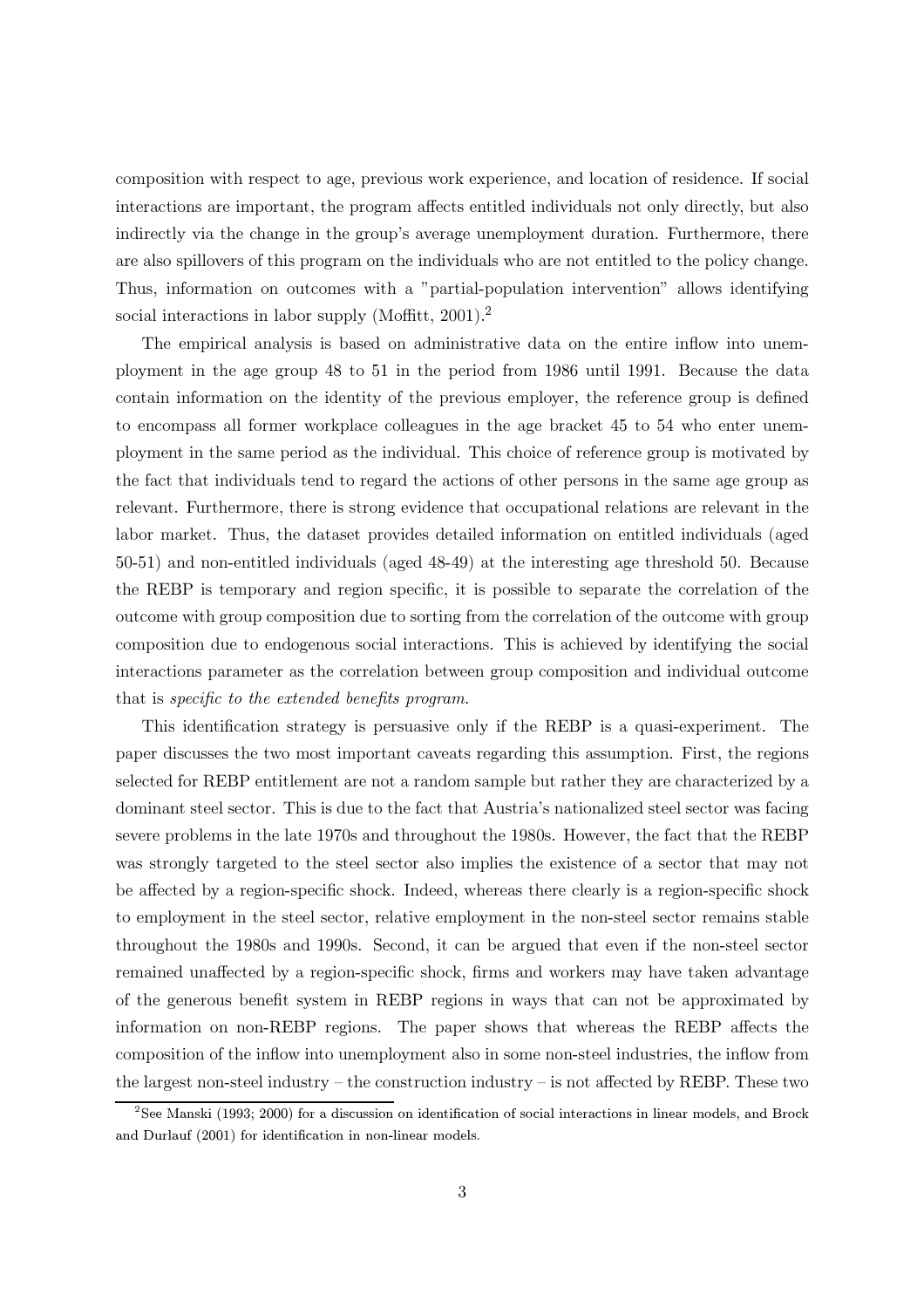pieces of evidence suggest that the REBP constitutes a quasi-experiment affecting a dominant share of unemployment spells.

There is a growing body of literature that studies the role of social interactions in outcomes that are predominantly determined at the individual level. First, the "canonical approach" is based on individual data and involves regressing an outcome on the group average of this outcome. This approach is criticized in Manski (1993) for failure to identify social interaction parameters but a number of solutions of the identification problem have been discussed. Case and Katz (1991) use instrumental variables to study neighborhood effects in the Boston area, Bertrand, Luttmer and Mullainathan (2000) identify network effects as the correlation between individual outcomes and group outcomes that is specific to a tightly defined reference group, and Duflo and Saez (2003) study the role of information and social interactions in retirement plan decisions in a field experiment. A second approach studies social interactions within groups that are formed at random (Sacerdote 2001) or individuals are induced to change group membership randomly (Katz, Kling and Liebman 2001). The third approach directly links spatial variance in crime rates (Glaeser et al. 1996) or unemployment rates (Topa 2001, Topa and Conley 2002) to social interactions. Finally, a fourth approach measures social interactions in laboratory experiments (Falk and Fischbacher 2002).

The main contribution of this paper is that it discusses the relevance of social interactions based on an actual change in labor market policy that affects an entire economy. This implies that the results of the analysis can be applied to labor market policy more readily than studies that are based on smaller scale field studies. Moreover, focusing on an actual policy change allows discussing the interplay between economic policy and social interactions. For instance, this paper shows that social interactions are about as important as the direct effect of REBP on individuals. Such information is important in discussing the potential response to programs which are targeted to specific individuals as opposed to programs that are targeted to entire groups of individuals. The second contribution of this paper consists in focusing on the relevance of social interactions in a market setting. Whereas previous research has focused predominantly on social pathologies such as crime or welfare dependence which are determined at the individual level, the aim of this paper is to assess whether such interactions are important in the determination of the equilibrium allocation of labor. This is important because it is not clear that social interactions are likely to be important in a market environment. Whereas it is straightforward that, for instance, the desire to conform to group behavior can be important in shaping outcomes that are determined outside of markets, it is not clear how such a desire translates to variance in market outcomes. For instance, competition among job seekers is expected to limit the extent to which the desire to conform to a norm of long-term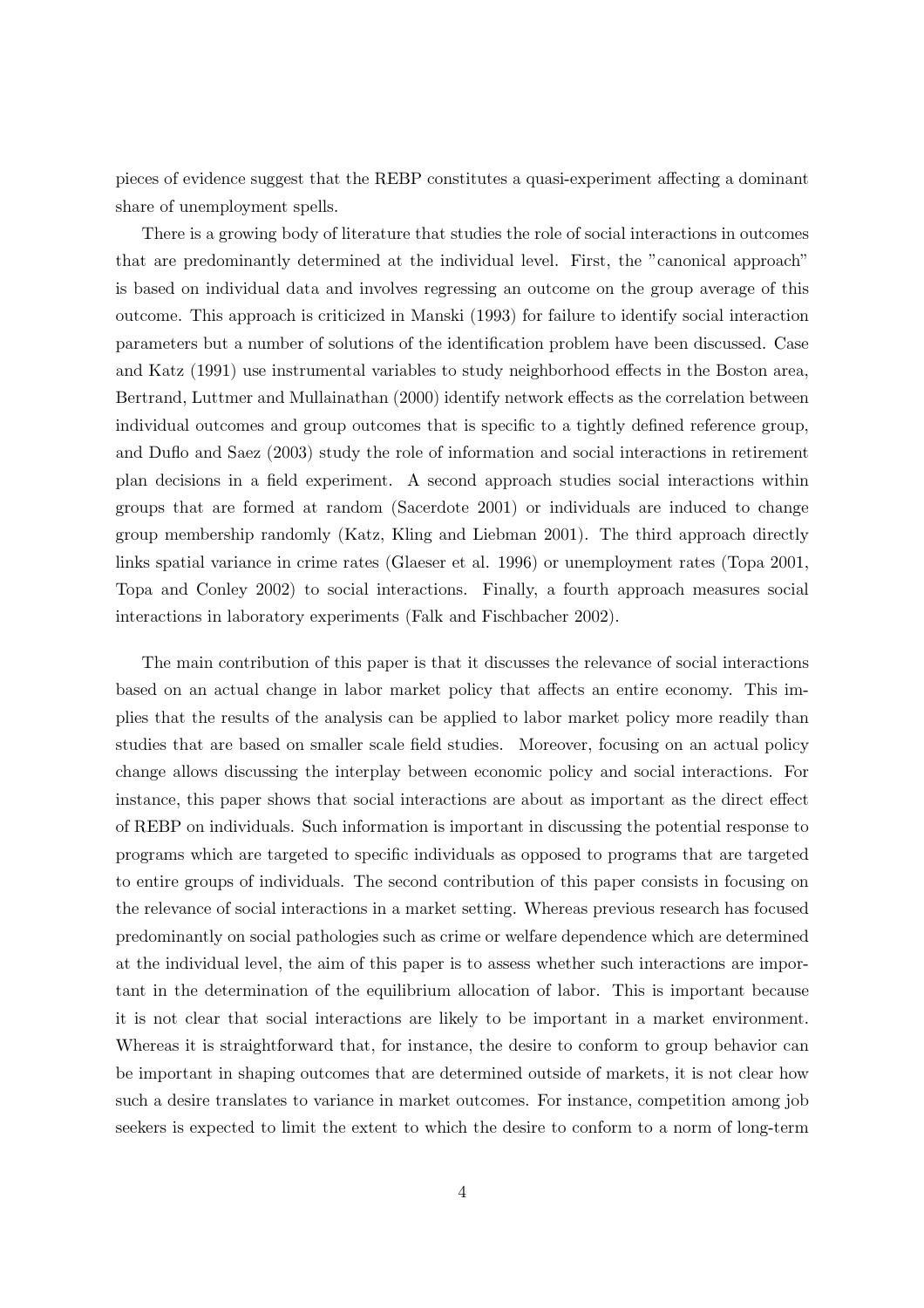unemployment is transmitted to market outcomes. The third contribution of this paper is that identification is based on a partial-population intervention. This approach allows studying interactions between groups and individuals without changing group membership. Thus, it is possible to separate the effect on the individual from changes in group behavior from the effect on the individual of changes of the environment or context. Moreover, studying interactions in existing groups is important in order to assess the actual strength of social interactions.

The paper is organized as follows. The following section gives the background on the Austrian unemployment insurance and the regional extended benefits program. Section 3 provides information on the data, on the sample selection procedure, and the definition of the reference group. Section 4 discusses identification of social interactions based on a partialpopulation intervention. Section 5 reports the analysis of the relevance of social interactions in labor supply, and section 6 concludes.

#### $\overline{2}$ Austrian Unemployment Insurance and the REBP

The Unemployment Insurance System Individuals flowing out of employment have to register in person at the regional public employment service in order to be eligible for unemployment benefits. Individuals are entitled to unemployment benefits provided they are looking for work. Voluntary quitters and workers discharged for misconduct can not claim benefits until a waiting period of 4 weeks has passed. UB recipients are expected to search actively for a new job that should be within the scope of the claimant's qualifications, at least during the first months of the unemployment spell. Non-compliance with the eligibility rules is subject to benefit sanctions that can lead to the withdrawal of benefits for up to 4 weeks. In order to monitor the job search effort, caseworkers can demand that the unemployed report at the PES as often as once per week.

Compared to other European countries, the replacement ratio (UB relative to *gross* monthly earnings) is rather low. The amount of UB payments depends on previous earnings and, in 1990, the replacement ratio was 40.4 % for the median income earner; 48.2 % for a low-wage worker who earned half the median; and 29.6  $\%$  for a high-wage worker earning twice the median. On top, family allowances are paid. UB payments are not taxed and not meanstested. There is no experience rating.

In the 1980s the duration of regular unemployment benefits was solely dependent on the duration of employment prior to registering at the public employment service. Individuals with no previous work experience were eligible for 12 weeks, individuals with 1 year out of the previous two years in employment were eligible for 20 weeks, and individuals with 3 years out of the previous 5 in employment were eligible for 30 weeks of regular unemployment benefits.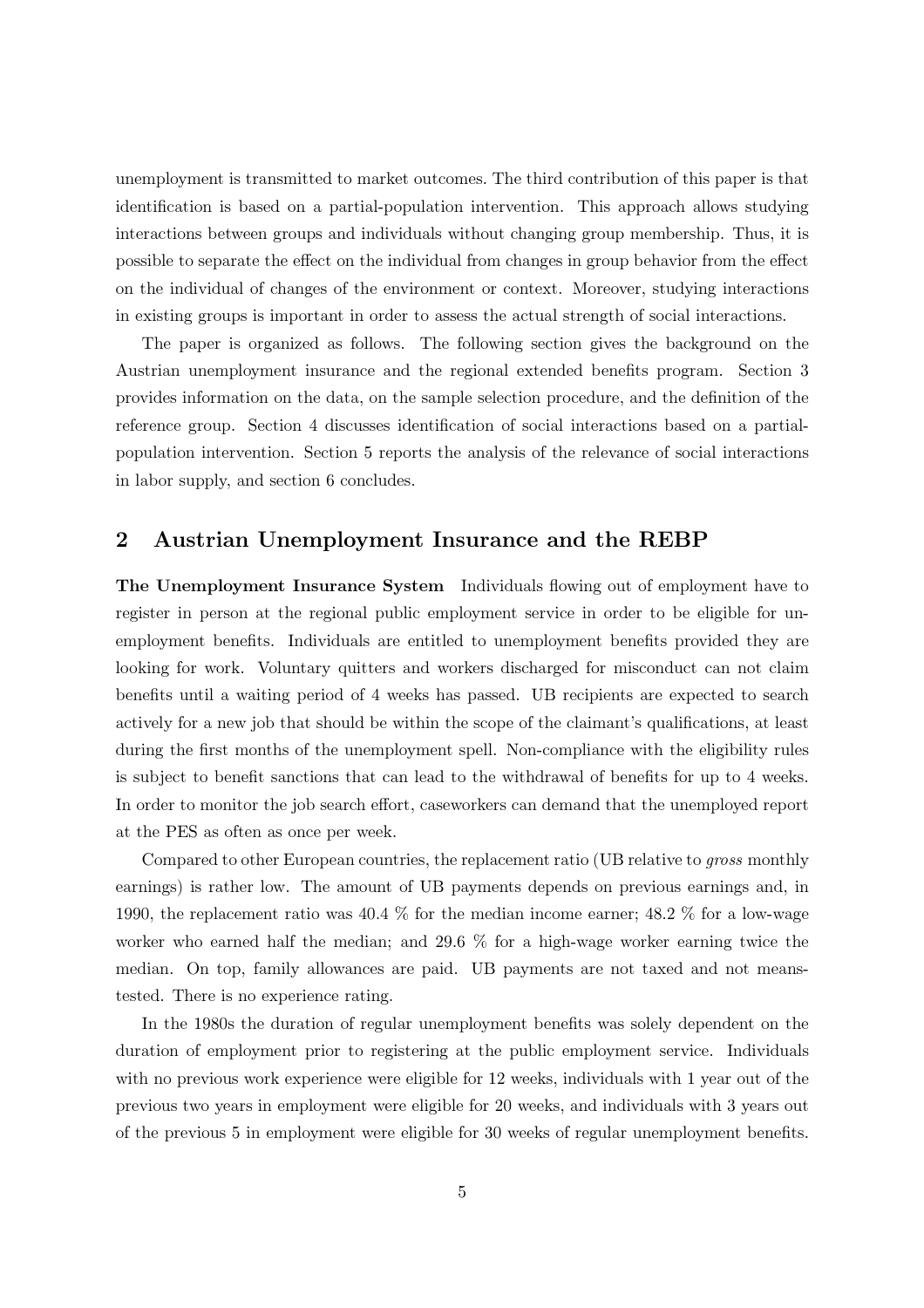In August 1989, the maximum duration of unemployment benefits was increased to 39 weeks for individuals aged 40-49 with 6 out of the previous 10 years in employment, and to 52 weeks for individuals aged 50 years or older who had spent 9 out of the previous 15 years in unemployment. $3$ 

After UB payments have been exhausted, job seekers can apply for 'transfer payments for those in need' ("Notstandshilfe"). As the name indicates, these transfers are means-tested and the job seeker is considered eligible only if she or he is in trouble. These payments depend on the income and wealth situation of other family members and close relatives and may, in principle, last for an indefinite time period. These transfers are granted for successive periods of 39 weeks after which eligibility requirements are recurrently checked. These post-UB transfers are lower than UB and can at most be  $92\%$  of UB. In 1990, the median post-UB transfer payment was about 70 % of the median UB. Note however, that individuals who are eligible for such transfers may not be comparable to individuals who collect UB because not all individuals who exhaust UB pass the means test. The majority of the unemployed  $(59\%)$  received UB whereas 26 % received post-UB transfers. In sum, the Austrian unemployment insurance system is less generous than many other continental European systems and closer to the U.S. system (Nickell and Layard,  $1999$ ).<sup>4</sup>

Restructuring of the Austrian steel industry and the REBP To protect its assets after World War II from Soviet appropriation and to provide the capital needed for reconstruction, Austria nationalized its iron, steel, and oil industries, large segments of the heavy engineering and electrical industries, most of the coal mines, and the nonferrous metals industries. Firms in the steel sector were part of a large holding company, the Oesterreichische Industrie AG, OeIAG. By the mid-1970s this holding company was running into serious problems related to shrinking markets, overstaffing, too heavy concentration on outmoded smokestack industries, insufficient research and development, and low productivity. Initially, the Austrian government covered the losses by subsidies. But in 1986, after the steel industry was hit by an oil speculation scandal and failure of a U.S. steel plant project, this protection is policy was abolished. A new management was appointed and a strict restructuring plan was implemented. This plan aimed

 ${}^{3}$ The empirical analysis in section 5 controls for this policy change by means of a dummy variable 'change in August 1989' taking the value 1 if the spell starts after August 1, 1989 (and the spell is not entitled to REBP), and 0 otherwise. Note, however, that it is not possible to identify the causal effect of this policy change on the duration of unemployment spells since there is no control group.

<sup>&</sup>lt;sup>4</sup>It is interesting to note that the incidence of long-term unemployment in Austria is closer to U.S. figures than to those of other European countries. In 1995, when our sample period ends, 17.4 % of the unemployment stock were spells with an elapsed duration of 12 months or more. This compares to 9.7 % for the U.S. and to 45.6 % for France, 48.3 % for Germany, and 62.7 % for Italy (OECD, 1995).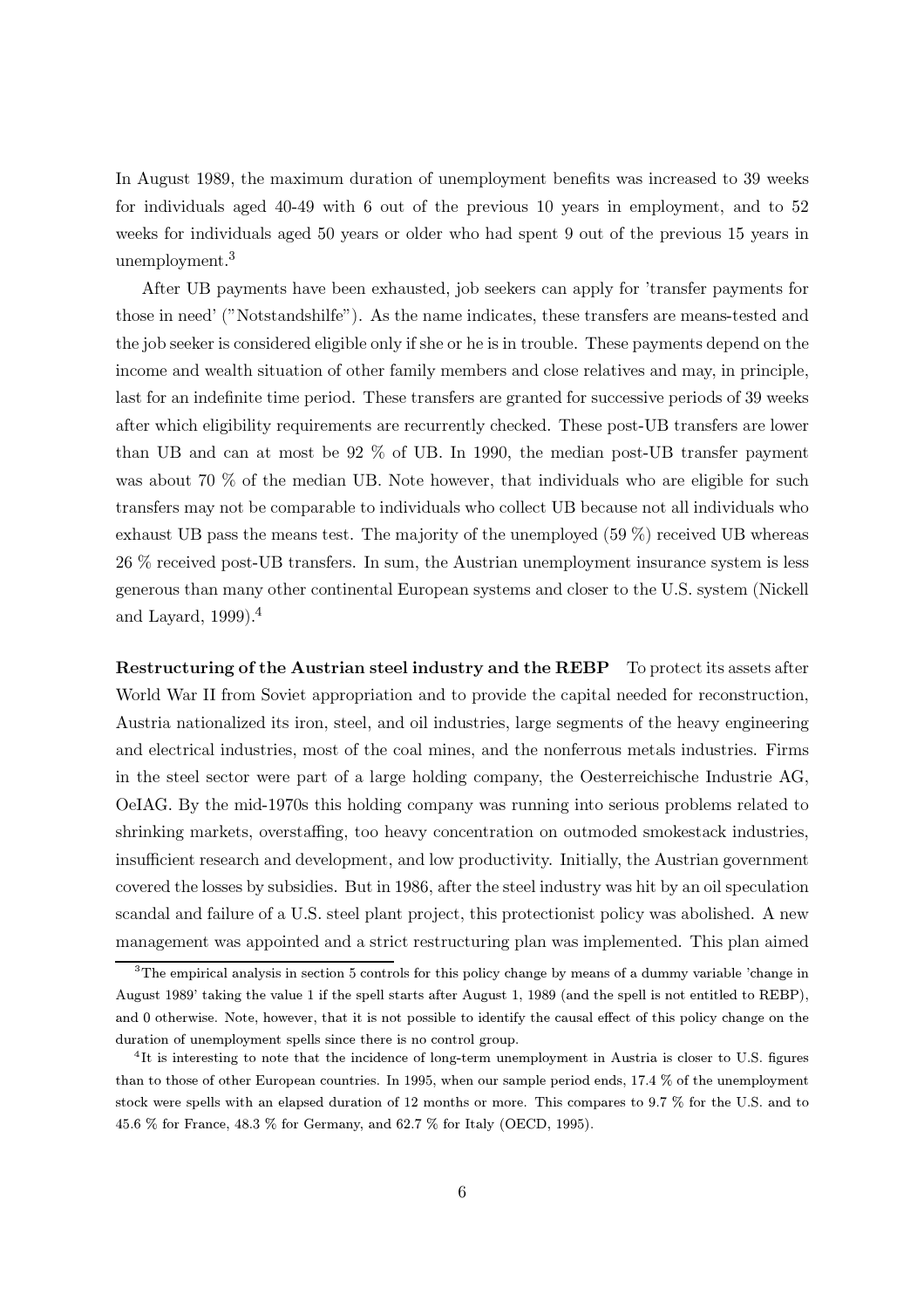at focusing on the holdings' core competencies. The result were layoffs due to plant closures and downsizing, particularly in the steel industry.

To mitigate the labor market problems in the concerned regions the Austrian government enacted a law that extended UB-entitlement to  $209$  weeks for a specific subgroup. An unemployed worker became eligible to 209 weeks of UB if he or she satisfied, at the beginning of his or her unemployment spell, each of the following criteria: (i) age 50 or older; (ii) a continuous work history (at last 15 out of the 25 years prior to the current unemployment spell in employment); (iii) location of residence in one of 28 selected labor market districts since at least 6 months prior to the claim; and (iv) start of a new unemployment spell after June 1988 or spell in progress in June 1988. The main Austrian newspapers discussed the possibility of such a selective change in the potential duration of unemployment benefits in February 1988. In April 1988, the parliament decided that REBP will be implemented. This decision was publicly announced at a press conference. However, at that time it was not yet clear which regions would benefit from REBP. The definite selection of the regions was completed in May 1988.

The REBP was in effect until December 1991 when a reform of these rules took place which came into effect in January 1992. The 1991-reform enacted two important changes. First, the reform abolished the benefit extension in 6 of the originally 28 regions. Second, the 1991-reform tightened eligibility criteria to extended benefits: new beneficiaries had to be not only residents, but also *previously employed* in a treated region. The program was abolished in August 1993.

Figure 1 shows the growth rate of real GDP in the period between 1980 and 1998. Except for 1981 and 1984, the business cycle conditions were relatively good in the period before REBP was introduced and in the pre-reform period. In the period after REBP was reformed, economic growth deteriorated, and in 1993, the year when REBP was abolished, there was a strong recession. Starting in 1994 the Austrian economy recovered and reached about the same growth rate as just before the REBP. Thus, in contrast to expectations, the program was not introduced to protect older workers in a period of problematic labor market conditions.

#### Figure 1

Figure 2 shows employment in treated regions divided by employment in control regions for the age group 40-44 in the period between 1980 until 1998 for the steel sector and for the non-steel sector. The figure concentrates on the age group 40-44 because this age group is in a similar labor market position as the age group 45-54. Furthermore, it is neither directly affected by the REBP nor are spillovers due to social interactions likely to be relevant 5 years below the age threshold. Employment in the steel sector is 3 times as large in treated regions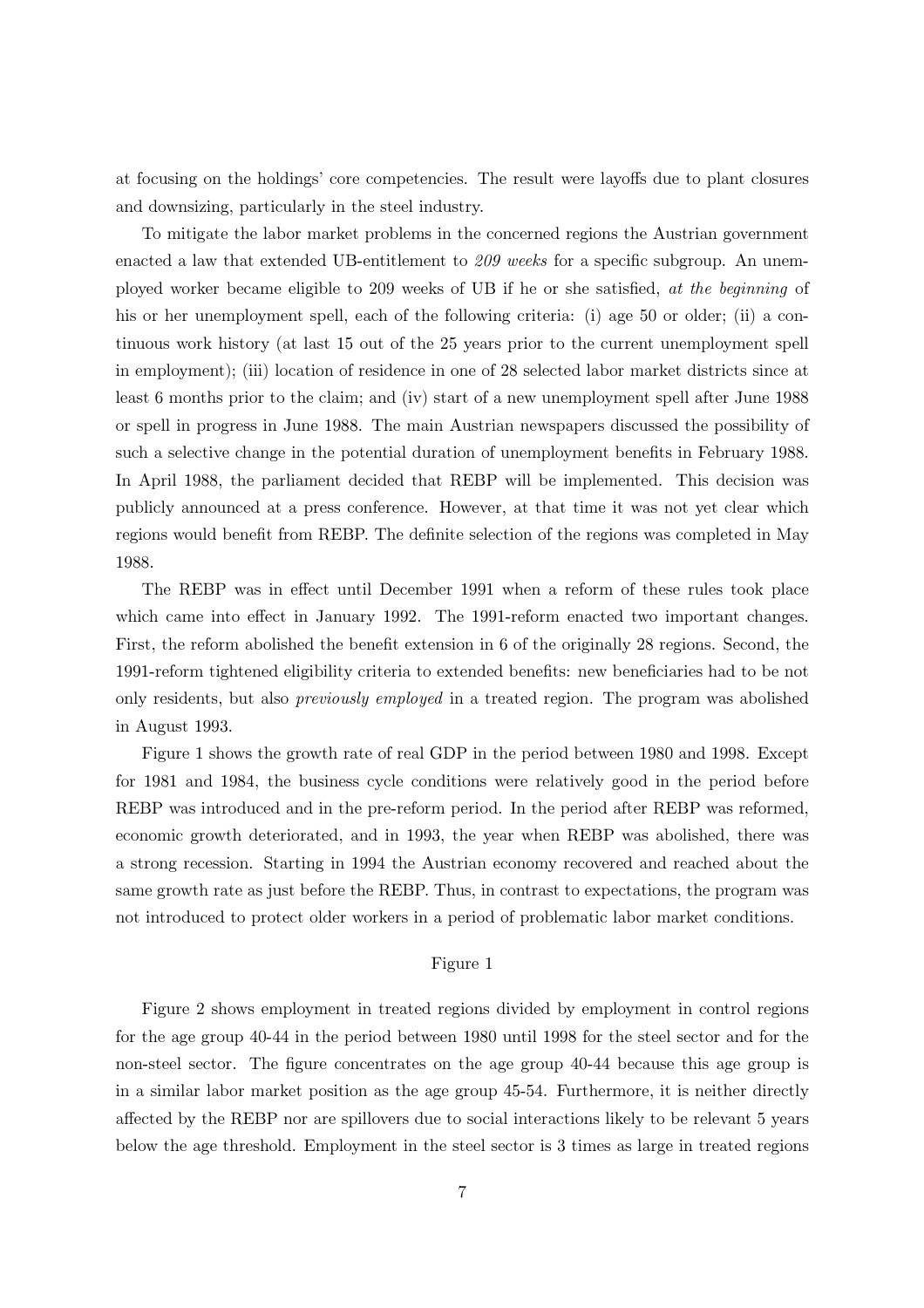43. than in control regions in the early 1980s. In comparison, relative employment is roughly  $43$ in 1991. This suggests that REBP is very strongly targeted to regions with a dominant steel sector. The figure also shows that there is a strong region specific shock to employment in the steel sector in treated regions. Starting in 1986, relative employment declines from a level of roughly 3 to a level of roughly 1.5 in 1991 and remains on that level. On the other hand, employment in the remaining sectors does not appear to be affected by a region specific shock. Relative employment in the non-steel sector is roughly constant at a level of slightly less than .3 in the period between 1980 and 1998. Thus, whereas the program can be understood to have alleviated labor market problems in the steel sector in treated regions, there is no evidence of a region specific shock to employment in other sectors. The evidence in figure 2 suggests that it may be possible to rely on individuals from the non-steel sector to study social interactions.

#### Figure 2

#### 3 Data and Definition of Group

Data and Sample Selection To assess the relevance of social interactions in unemployment the empirical analysis is based on longitudinal individual data from two different sources: (i) the Austrian social security database which contains detailed information on the individuals' employment, unemployment and earnings history since the year 1972, and some information on the employer like region and industry affiliation; and (ii) the Austrian unemployment register that contains information on socio-economic characteristics. The data cover the universe of the unemployment inflow over the period June 16, 1986 to December 31, 1991.<sup>5</sup>

The analysis concentrates on male workers aged 48-51 at the beginning of their spell who held a job prior to unemployment in a non-steel firm with a least 10 employees, and who either live and previously worked in a treated region (TR) or live and previously worked in region that is not entitled to REBP (control region; CR). Selecting a narrow age range has two advantages. First, it is reasonable to assume that (non-eligible) workers aged 48-49 are close substitutes to (eligible) workers aged 50-51 in employment. Second, it can be argued that individuals in the age bracket 48-51 are likely to be in the same reference group. The analysis focuses on individuals from non-steel firms due to the known endogeneity of REBP in the steel sector. Moreover, the sample is restricted to firms with at least 10 employees in order to reduce

 ${}^{5}$ Recall that the program was abolished during the strong 1993 recession. This complicates the identification strategy because agents in treated regions may have taken advantage of the program in ways that are not recoverable from information on non-treated regions. In contrast, the pre-program and pre-reform period that we analyze are characterized by an expanding economy.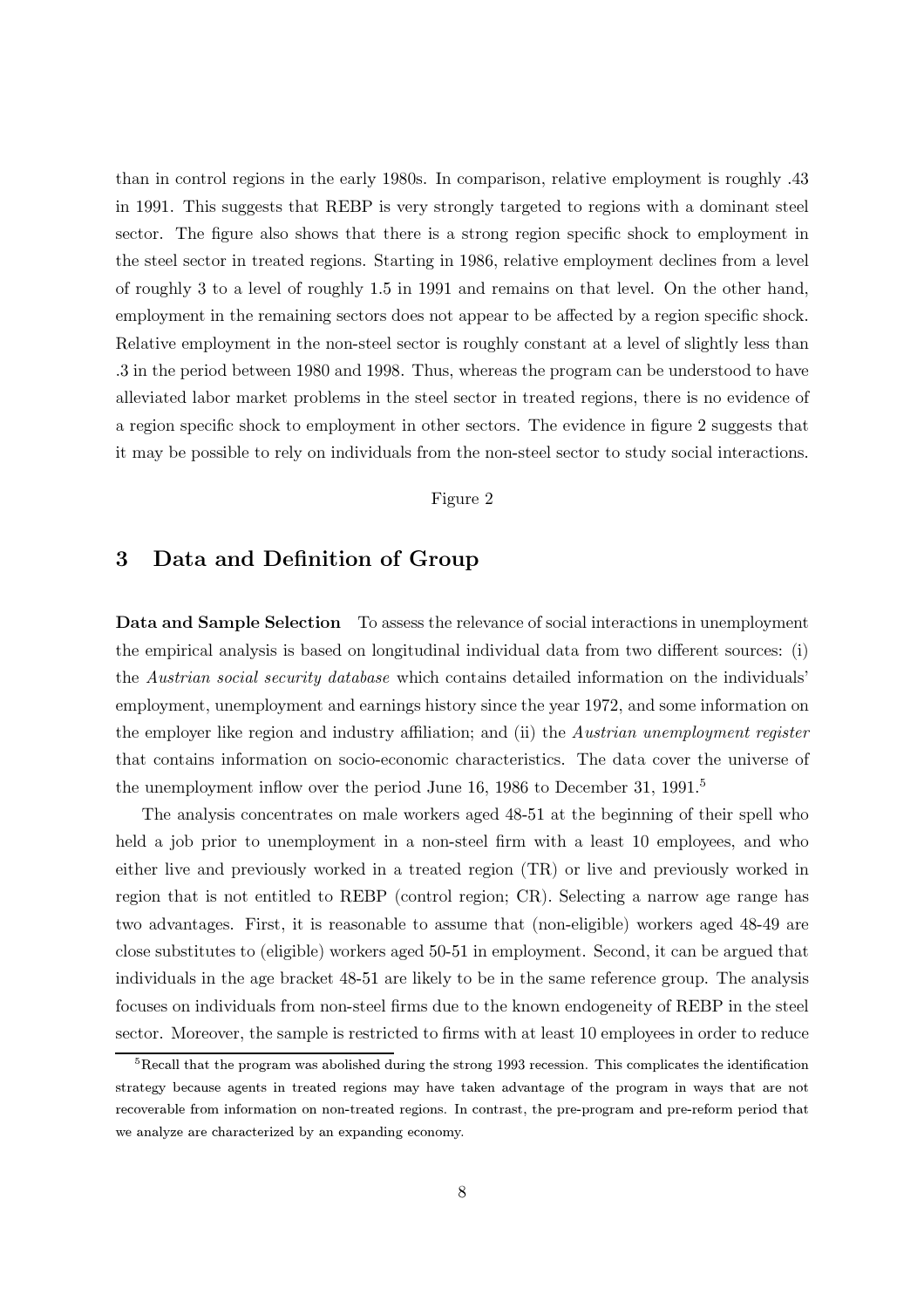the noise in constructing the reference groups. The main reason for excluding the individuals living in TRs who worked in a CR firm is that these individuals may have relocated prior to the unemployment spell in order to gain eligibility to the program. We exclude the individuals in the opposite working situation, living in CRs who worked in a TR firm, in order to reduce the potential classification errors when constructing the group indicators. There are two reasons for excluding women. The first reason is access to early retirement. Old age insurance rules allow women to retire already at age 55, whereas the early retirement age for men is  $60<sup>6</sup>$ Hence for eligible women the REBP provided a smooth transition to early retirement. The second reason why women were excluded from the analysis is that one eligibility criterion is a continuous work history (employment in 15 out of the last 25 years). As we can trace back employment histories only until 1972, classification errors are more likely for women than for men.

To avoid such classification errors for the remaining male sample we include only those males with a 'continuous' work history since 1972. A continuous work history is defined as a career with a ratio of actual to potential work experience since the year 1972 of at least 0.7. This ensures that only workers who satisfy the work experience requirement with a very high probability are included in the sample. Recall that eligibility requires 780 employment weeks (15 years) within the last 25 years, that is an actual-to-potential experience ratio of at least 0.6. Since we do not observe the entire 25 years-period prior to the spell, we use the more conservative criterion 0.7 to avoid misclassification.

Between July 1, 1986 and December 31, 1991, in total 95,389 males in the age group 48-51 entered unemployment from a regular job. We excluded those 21,735 spells by males who did not satisfy the work-experience requirement, 7,260 spells from the steel sector, 14,759 spells from firms with less than 10 employees in the month prior to inflow, 6,791 observations with residence in TR and previous employment in  $CR$  (or vice versa), 3,149 observations with missing information on the location of the previous employer, 2,023 observations with missing information on the regressor variables, and 4,303 spells with an empty reference group (as defined in the following subsection). The final sample comprises 35,369 unemployment spells; 16.890 spells in the age group 50-51, and  $18,479$  in the age group  $48-49$ .

**Definition of reference group** There is a substantial body of literature in sociology regarding social networks in the labor market (Corcoran et al., 1980; Granovetter, 1995). Individuals care about the actions of family members, close friends, relatives, and workplace colleagues. Also, individuals tend to care about the actions of other individuals that are similar to them

 ${}^6$ Access to early retirement is possible either if the individual has had a long spell of unemployment and/or has paid social security contributions for at least 35 years.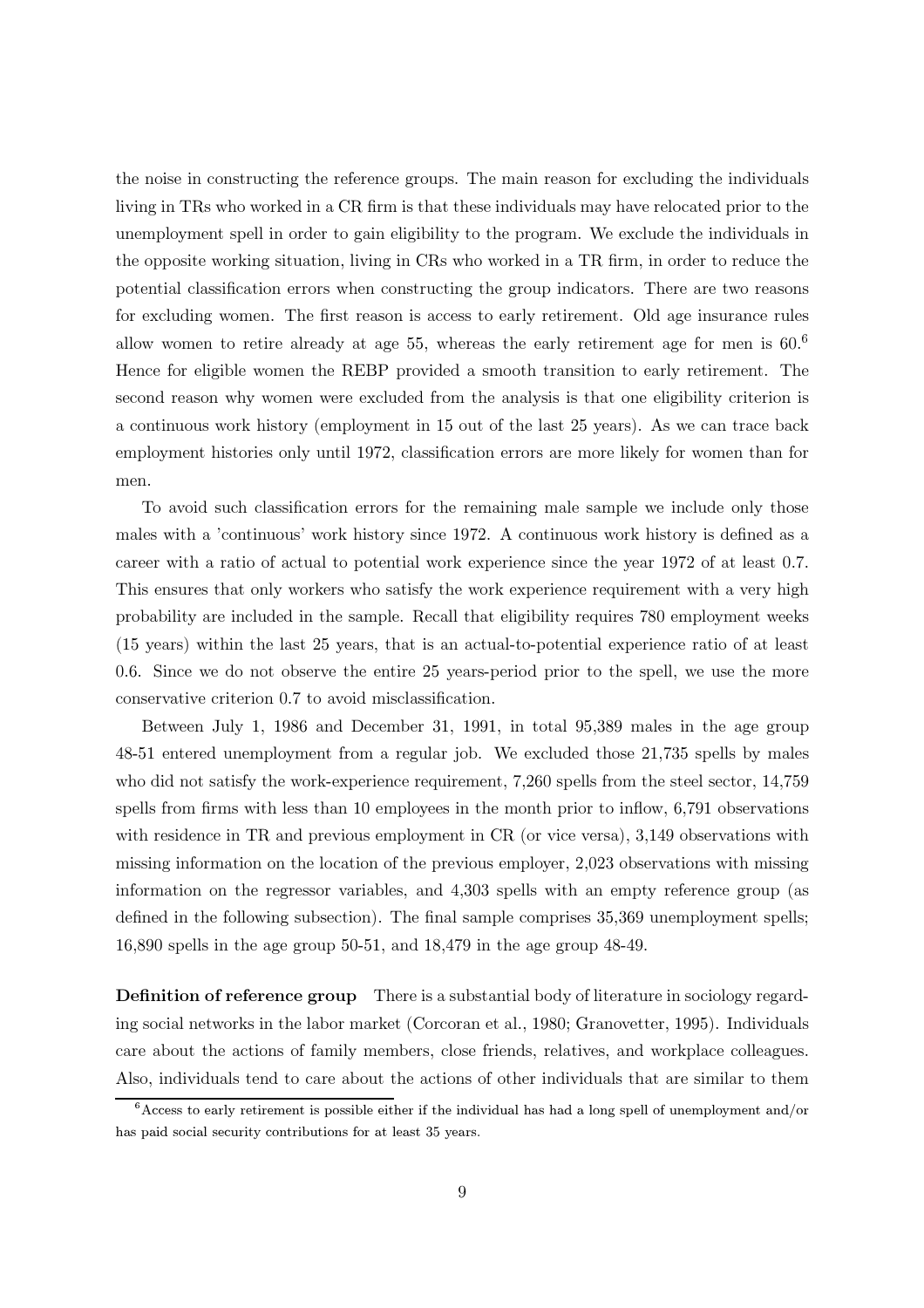with respect to age, and occupation. Arguably, in the domain of unemployment, the relevant reference group comprises former workplace colleagues. These individuals are likely to be similar with respect to occupation and job skills. Former workplace colleagues are also unemployed and thus in a position that is very similar to that of a particular individual. Moreover, social interactions are identified in the partial-population intervention approach based on variation in the reference group's entitlement to the program. The main source of such variation is the unemployed part of the reference group.

The reference group of an individual encompasses all other individuals in the age bracket 45-54 entering unemployment from the same previous employer as the individual in the year that is centered on the inflow date of the individual.<sup>7</sup>

Figure 3 illustrates this definition of the reference group. First, the date when individual i registers at the public employment service is recorded. Then, all unemployment spells originating from the same previous employer by other individuals in the age group 45-54 in a period not exceeding 182 days before or after individual i registers at the public employment service are selected. Thus, spells A and B are allocated to the reference group, whereas spell C is not because it does not start within the 182 days window since individual i has registered at the public employment service.

#### Figure 3

This definition of the reference group considers three important issues. First, seasonality in the inflow into unemployment does not affect the composition of the group in an important manner. For instance, suppose that firms tend to lay off older individuals in a different season than younger individuals. Choosing an inflow window of less than one year would generate variation in the proportion aged 50 or older in the reference group that reflects predominantly these firms' layoff policies. Second, the inflow window is symmetric in order to allow for social interactions both, between individuals who enter unemployment before and after person i does. Third, by focusing on the inflow dates, this definition of the reference group does not rely on the realization of the duration of unemployment in the reference group. This is advantageous because previous research emphasizes that the correlation between individual outcomes and group outcomes does not provide information on social interactions.

**Group Indicators** Based on the above definition of the reference group two indicators at the group level were calculated for each unemployment spell: (i) the proportion in the group aged 50 to 54  $A_{(-i)g_i}$ , and (ii) the proportion in the group satisfying all eligibility criteria

<sup>&</sup>lt;sup>7</sup>The paper uses the terms 'individual' and 'spell' interchangeably. The unit of analysis is, however, the unemployment spell.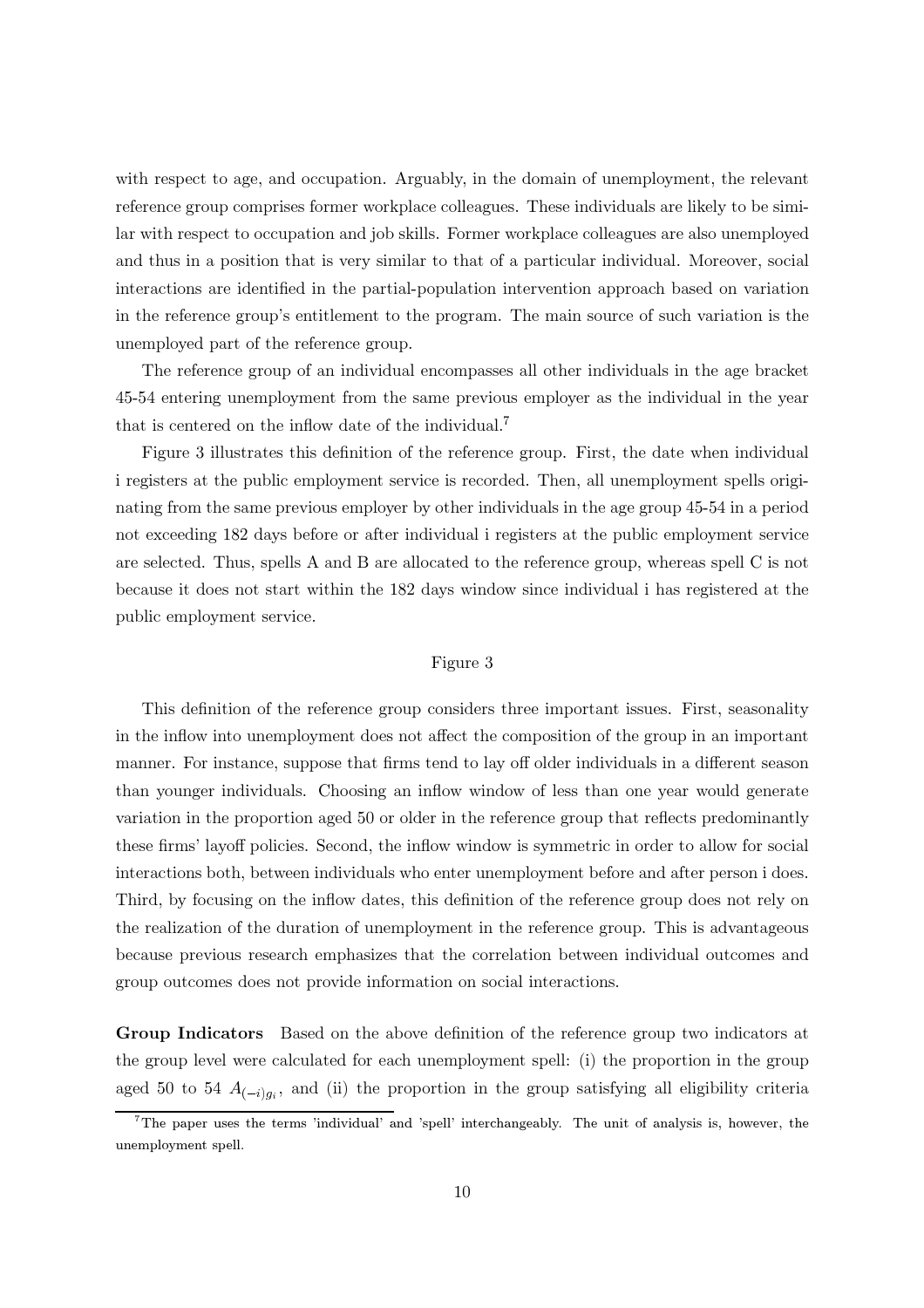$R_{(-i)g_i}$ . Specifically, let  $t_i$  denote the inflow date of spell i in days since a reference date. Let  $e_i$  denote the identification number of the previous employer of spell i. The reference group of spell *i* is the set of spells  $G_i \equiv \{j|e_i = e_j, 45 \le age_j < 55, |t_i - t_j| \le 182, i \ne j\}$ . Then,

$$
A_{(-i)g_i} \equiv \frac{\sum_{j=1}^{N} A_j I(j \in G_i)}{\sum_{j=1}^{N} I(j \in G_i)}
$$

with  $A_j = 1$  if spell j is in the age group 50 to 54, and  $A_j = 0$  otherwise, and N representing the number of spells in the age group 45 to 54. The indicator  $A_{(-i)g_i}$  is useful because it is strongly correlated with  $R_{(-i)g_i}$  but does not reflect the distance to the border of treated regions. Moreover, this indicator allows implementing an informal test regarding the identifying assumption discussed in the following section.

Defining  $W_j = 1$  if the spell j satisfies the previous work criterion, and  $W_j = 0$  otherwise, and  $T_j = 1$  if the location of residence of spell j is in the original 28 treated regions, and  $T_j = 0$ otherwise

$$
R_{(-i)g_i} \equiv \frac{\sum_{j=1}^{N} A_j W_j T_j I(j \in G_i)}{\sum_{j=1}^{N} I(j \in G_i)} \text{ if } T_i = 1
$$
  

$$
R_{(-i)g_i} \equiv \frac{\sum_{j=1}^{N} A_j W_j (1 - T_j) I(j \in G_i)}{\sum_{j=1}^{N} I(j \in G_i)} \text{ if } T_i = 0
$$

The indicator  $R_{(-i)q_i}$  distinguishes between individuals who are resident in TRs, and individuals who are resident in CRs in order to reflect for both groups the proportion of individuals satisfying the age and work criterion living in the same region. Note that  $R_{(-i)a_i}$  does not reflect the timing of the program. This information is added to  $R_{(-i)q_i}$  when it is interacted with the during program dummy  $D_i = 1$  if the spell starts after June 1988, and  $D_i = 0$  otherwise. Section 5 contains a sensitivity analysis that discusses this issue.

The average reference group consists of 25 individuals (Table A1). The proportion aged 50 to 54 in the average reference group is 45 %, and roughly 34 % of the members of each reference group satisfy the age, work, and residence criteria.

#### $\overline{4}$ Identification

This section discusses identification of social interactions with a selective partial-population intervention in a differences-in-differences setting.

Let  $y$  denote the outcome, i.e. the duration of unemployment, the duration of unemployment covered by unemployment insurance or the probability that the unemployment spell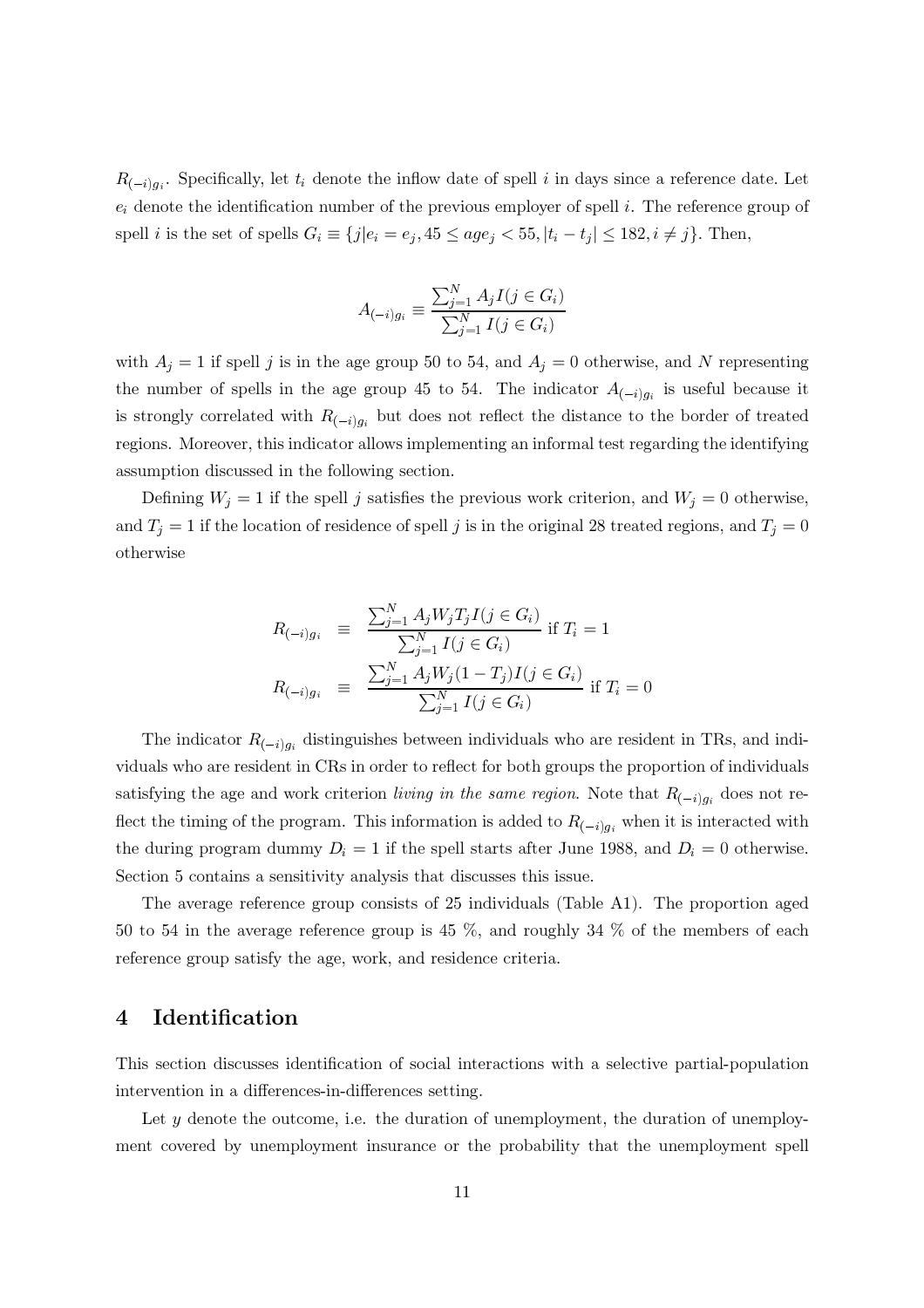exceeds a certain amount of time. Let  $q$  indicate the attributes of the reference group, and let R denote the fact that the individual is aged 50 or older and has a continuous work history.<sup>8</sup> Then, consider the linear<sup>9</sup> model of social interactions in the population in a situation without the extended benefits program

$$
y = \beta_0 + \beta_1 E(y|g) + \beta_2 R + \beta_3 E(R|g) + g'\delta + \varepsilon
$$
\n(1)

where  $\beta_1 \neq 0$  indicates that individuals tend to be unemployed longer in groups with long unemployment duration (endogenous social interactions),  $\beta_3 \neq 0$  reflects the fact that unemployment duration may be affected composition of the reference group with respect to age or work experience (exogenous or contextual interactions), and  $\delta \neq 0$  suggests that unemployment spells may be similar in groups starting from the same previous employer (correlated interactions). The parameter  $\beta_2$  measures ex-ante differences in duration between eligible and non-eligible spells. Manski (1993) shows that endogenous social interactions are not identified in this linear model because the expectation of the group's outcome,  $E(y|q)$ , depends linearly on the group's average exogenous characteristics,  $E(R|g)$ , and on the group's attributes g. Provided that  $\beta_1$  < 1, the reduced form for y is

$$
y = \frac{\beta_0}{1 - \beta_1} + \underbrace{\frac{(\beta_2 \beta_1 + \beta_3)}{1 - \beta_1} E(R|g) + \beta_2 R + g' \frac{\delta}{1 - \beta_1} + \varepsilon}_{\lambda}
$$
 (2)

This shows that endogenous social interactions are not identified because there is only information on two parameters  $\lambda$  and  $\beta_2$  whereas we need information on three parameters in order to infer  $\beta_1$ . Intuitively, there are two distinct reasons why the outcome variably y is correlated with the group's age and experience structure. First, such a correlation arises due to contextual interactions. Second, such a correlation arises due to the direct effect of being aged 50 or older and having long previous work experience on long-term unemployment affecting each individual within the group. This direct effect changes the expectation of the outcome within the group and thus, there is a second, indirect change in the individual outcome. The main difference between these two channels is that the former operates even if endogenous social interactions are irrelevant whereas the latter channel disappears.

The main idea in applying the policy change to identify social interactions is that the program allows investigating the strength of the second channel. Introducing the program creates an incentive for eligible individuals to reduce job search intensity and to increase the

 ${}^{8}$ This section abstracts from additional exogenous characteristics in order to simplify the discussion. Note that the empirical analysis controls for a number of additional characteristics (section 5).

 ${}^{9}$ Brock and Durlauf (2001) discuss identification of social interactions in nonlinear models.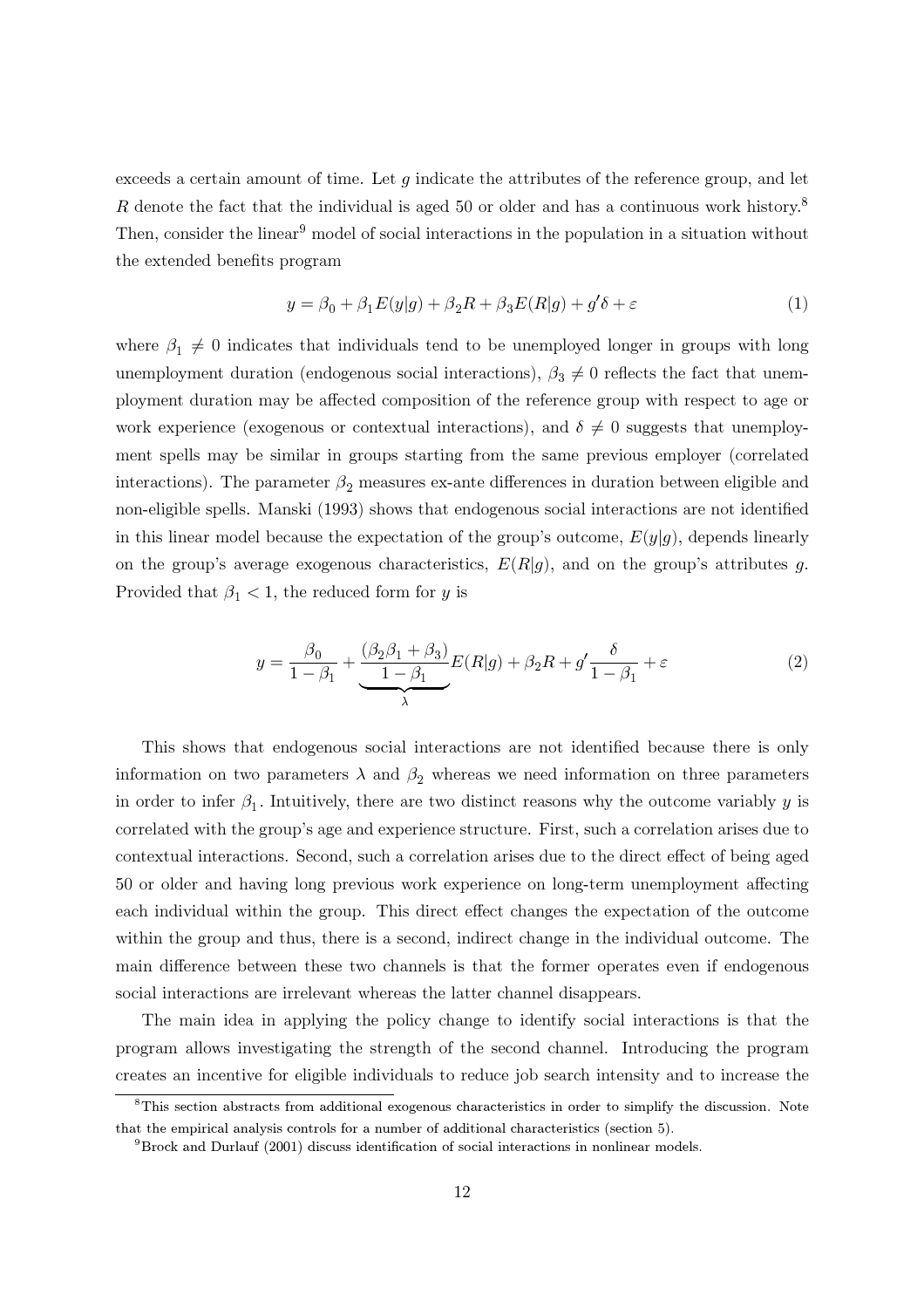reservation wage. If social interactions are relevant in labor supply decisions, this will affect the magnitude of the reduced form parameter because the policy change increases  $\beta_2$ . If social interactions are unimportant, the reduced form parameter merely captures exogenous social interactions. Specifically, the reduced form model with policy is given by

$$
y = \frac{\beta_0}{1 - \beta_1} + \underbrace{\frac{(\beta_2^R \beta_1 + \beta_3)}{1 - \beta_1} E(R|g) + \beta_2^R R + g' \frac{\delta}{1 - \beta_1} + \varepsilon}_{\lambda^R} \tag{3}
$$

where  $\beta_2^R$  exceeds  $\beta_2$ .<sup>10</sup> Consider the change in the reduced form parameter  $\lambda^R - \lambda =$  $\frac{(\beta_2^R \beta_1 + \beta_3)}{1-\beta_1} - \frac{(\beta_2 \beta_1 + \beta_3)}{1-\beta_1} = \frac{\beta_1}{1-\beta_1} (\beta_2^R - \beta_2).$  Second, the direct effect of extended benefits,  $\beta_2^R - \beta_2$ , is identified by comparing the corresponding parameters in the model without and with policy. Thus, estimates of the change in the parameter attached to the group's share satisfying the REBP criteria and the change in the parameter attached to the individual benefit eligibility status identify the structural social interactions parameter  $\beta_1$ .

It is possible to rely on the information on regions that were never eligible to the program to control for economy wide changes over time in the reduced form parameters. Recall that  $D_i = 1$ if a spell starts in or after June 1988,  $T_i = 1$  if the location of residence is in the 28 treated regions, and  $A_i = 1$  the individual is aged 50 or older at the beginning of the unemployment spell. The empirical implementation of this difference-in-difference identification strategy is given by

$$
y_i = \lambda_0 R_{(-i)g_i} + \lambda_1 D_i R_{(-i)g_i} + \lambda_2 T_i R_{(-i)g_i} + \lambda_3 D_i T_i R_{(-i)g_i} +
$$
  
\n
$$
\lambda_4 A_i + \lambda_5 D_i A_i + \lambda_6 T_i A_i + \lambda_7 D_i T_i A_i +
$$
  
\n
$$
\lambda_8 + \lambda_9 D_i + \lambda_{10} T_i + \lambda_{11} D_i T_i + g_i' \delta + \epsilon_i
$$
\n(4)

with  $\lambda_3$  measuring the program specific change in the reduced form parameter that captures the correlation between the individual outcome with the group's share satisfying REBP criteria  $R_{(-i)a_i}$ , and  $\lambda_7$  capturing the program specific change in the outcome for individuals who are entitled to REBP.

 $10$ Theoretically, the net effect of increases in benefit duration on unemployment duration is not clear. See Mortensen (1977) for an early model of job search or Van den Berg (1990) for a more recent discussion of the effect of benefit duration on unemployment duration. Applied studies, however, find a significant and positive effect of extended benefits on unemployment duration. See Card and Levine (2001), Katz and Meyer (1990) for evaluations of the effects of prolonged unemployment benefits on unemployment duration in the U.S. or Lalive and Zweimüller (2002) for an evaluation of this effect in Austria.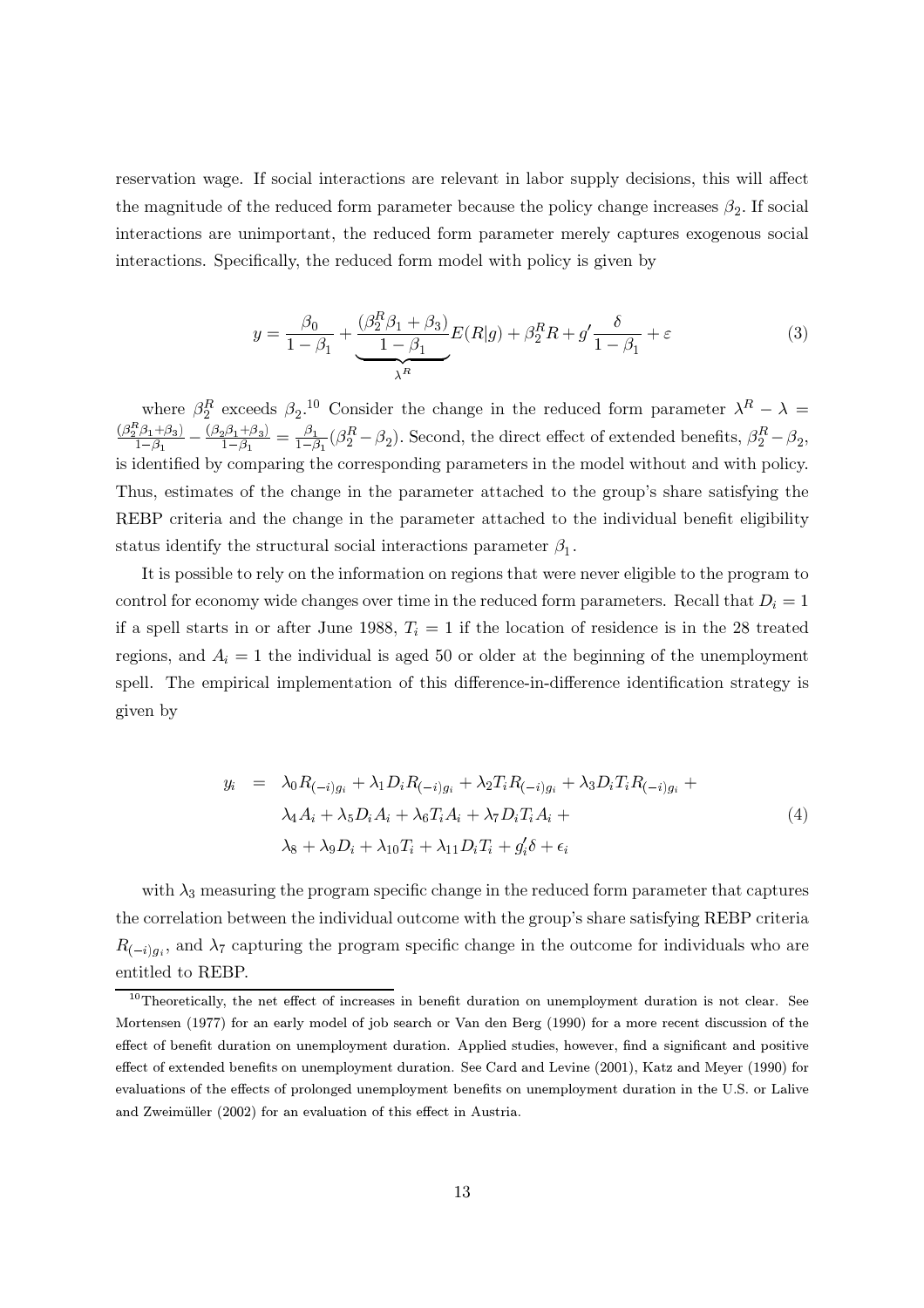In addition to the linear model, the *identifying assumptions* are that both, the structural social interactions parameter and the parameter capturing exogenous social interactions remain unaffected by the program, i.e.

$$
\begin{array}{rcl} \beta_1^R&=&\beta_1\\ \beta_3^R&=&\beta_3 \end{array}
$$

Arguably, the assumption regarding the structural social interactions parameter is innocuous. This parameter reflects the strength of social networks among the unemployed. It is difficult to see how the introduction of the program may have altered these networks.

The crucial identifying assumption refers to the absence of program-specific changes in contextual interactions. At first, this assumption appears to be innocuous. The main aggregate statistic affecting the probability of leaving unemployment is labor market tightness – the ratio of vacancies to job seekers. As long as inference is conditional on a statistic summarizing the state of the labor market, there is no reason why the composition of the reference group should affect individual exit from unemployment.<sup>11</sup> Nevertheless, we address the possibility of changes in the parameter reflecting contextual interactions in two indirect ways. First, it is plausible that individuals satisfying the previous work requirement are substitutes around the age threshold without the program. Thus, before the program was introduced, the correlation between the individual outcome with the main regressor  $R_{(-i)g_i}$  is likely to be similar around the age threshold. However, note that the program introduces a strong distinction at the age threshold 50. Eligibility increases the bargaining power of the workers above the threshold strongly while leaving unaffected the bargaining power of the younger workers. Also,  $R_{(-i)q_i}$ reflects the share of individuals with strong bargaining power within the reference group. Thus, if contextual interactions are relevant, they are likely to change strongly when moving across the threshold because the bargaining position of the individual changes strongly. This motivates identifying the reduced form parameter  $\lambda_3$  separately<sup>12</sup>, in the sample covering spells aged 50-51 ( $A_i = 1$ ) and in the sample consisting of spells aged 48-49 ( $A_i = 0$ ) as follows

$$
y_i = \lambda_0 R_{(-i)g_i} + \lambda_1 D_i R_{(-i)g_i} + \lambda_2 T_i R_{(-i)g_i} + \lambda_3 D_i T_i R_{(-i)g_i} + \lambda_4 D_i T_i R_{(-i)g_i} + \lambda_5 D_i T_i + \lambda_6 D_i T_i + \lambda_7 D_i T_i + g_i' \delta + \epsilon_i
$$
\n
$$
(5)
$$

 $11$ Because reliable data on vacancies is not available, the empirical analysis controls for the state of the labor market via the unemployment rate in the age group 45-54.

 $12$  Identifying the causal parameter in distinct ways in the context of quasi-experiments is recommended by Meyer (1995).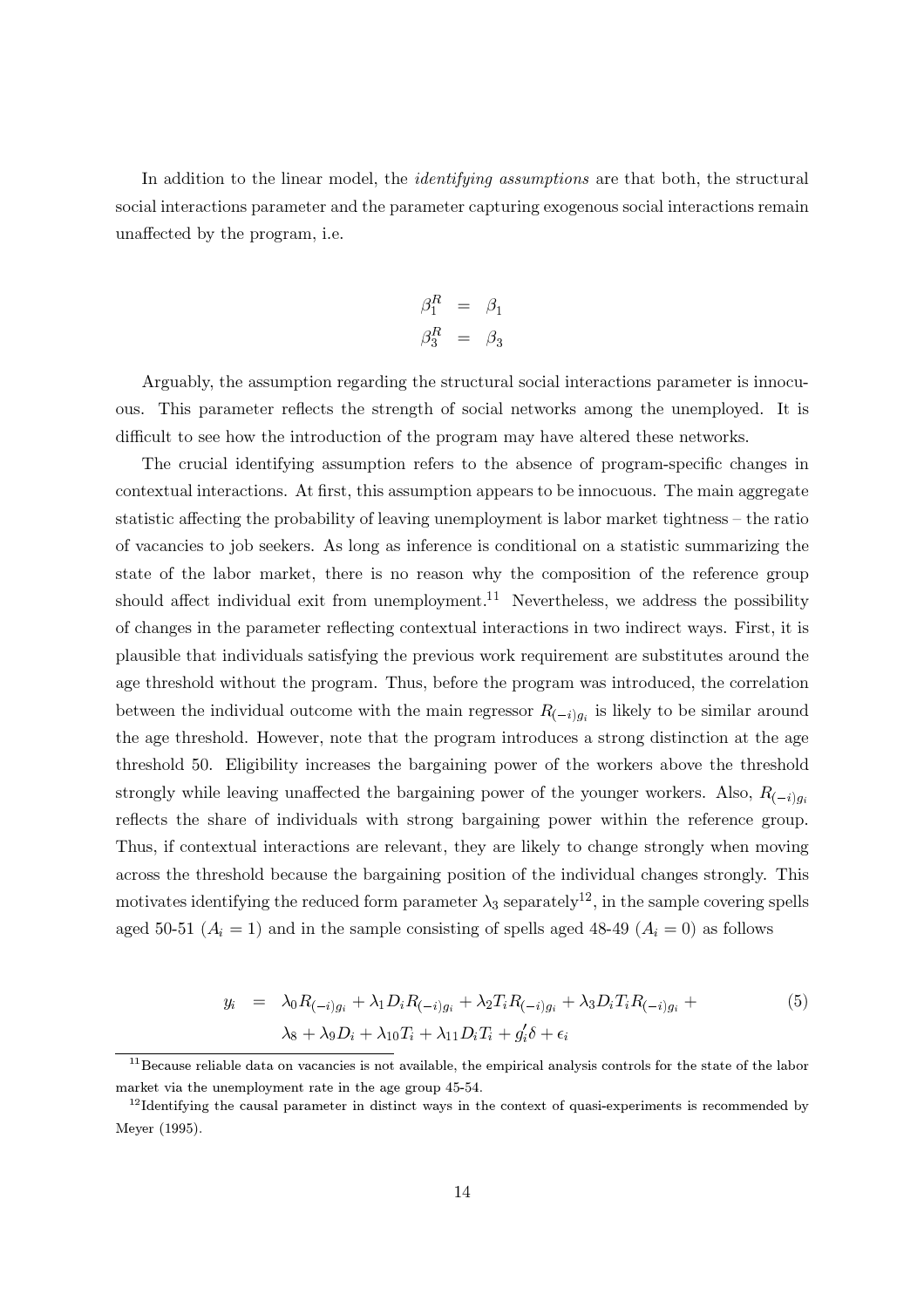Again, the parameter  $\lambda_3$  captures the change in the correlation between  $y_i$  and  $R_{(-i)g_i}$  that is specific to the program implementation. This change should be identical in the non-entitled as in the entitled sample if it is due to social interactions.<sup>13</sup>

The second way of addressing changes in contextual interactions tests whether there is a program specific change in the correlation between the individual outcome with a second regressor defined at the group level that does not capture the group's share satisfying REBP criteria. Let  $X_{(-i)g_i} = A_{(-i)g_i} - R_{(-i)g_i}$  capture the share satisfying the age criterion but not the previous work or location of residence criteria. The second test consists of introducing  $X_{(-i)a_i}$  along with all interactions with  $D_i$  and  $T_i$  to the difference-in-difference regression (5). There should be no region-specific change in the effect of this variable on the outcome because  $X_{(-i)g_i}$  measures the share of spells in the reference group that are not entitled to REBP because they violate either the previous work or the residence criteria. The important advantage of such a test is that it adds plausibility to the identifying assumption relating to the main regressor  $R_{(-i)q_i}$ . It is unlikely that contextual or correlated effects change in a manner that is orthogonal to  $X_{(-i)g_i}$  but correlated with  $R_{(-i)g_i}$ .

The remaining condition under which the identification strategy works deals with correlated interactions, i.e. the potential for omitted variables to bias the results. In the difference-indifference setting, the assumption under which correlated interactions are irrelevant is that the conditional expectation of the error term is not region and time-specific, i.e.

$$
E(\epsilon_i|g_i, R_{(-i)g_i}, D_i R_{(-i)g_i}, T_i R_{(-i)g_i}, D_i, T_i, D_i T_i R_{(-i)g_i}, D_i T_i)
$$
\n
$$
= E(\epsilon_i|g_i, R_{(-i)g_i}, D_i R_{(-i)g_i}, T_i R_{(-i)g_i}, D_i, T_i)
$$
\n(6)

Section 2 provides evidence that there was no region-specific shock to the level of employment in the non-steel sector (figure 2). However, it is possible that the REBP affected the composition of the inflow in such a way that inference on social interactions becomes impossible. Whereas it is not possible to assess the validity of (6) with respect to unobservable characteristics, the paper proposes to investigate whether the composition of the inflow is affected in a program-specific way along important observable characteristics (Share satisfying

 $13A$  second reason motivating the same separation of the sample is that the effects of this extended benefits policy may be heterogeneous. The degree to which individuals decide to reduce search effort and increase the reservation wage depends on variables that are not observed in the dataset such as household income. For individuals with a high household income, the REBP is a much more generous extension than for individuals with a low household income because the latter are eligible for up to 92 % of previous unemployment benefits in the form of unemployment assistance. If these unobserved variables that determine the level of unemployment assistance transfers are correlated with  $R_{(-i)g_i}$  the reduced form parameter reflects heterogenous treatment effects in addition to social interactions. Splitting the sample allows discussing the change in the social interactions parameter separately for the eligible spells as well as for the non-eligible spells.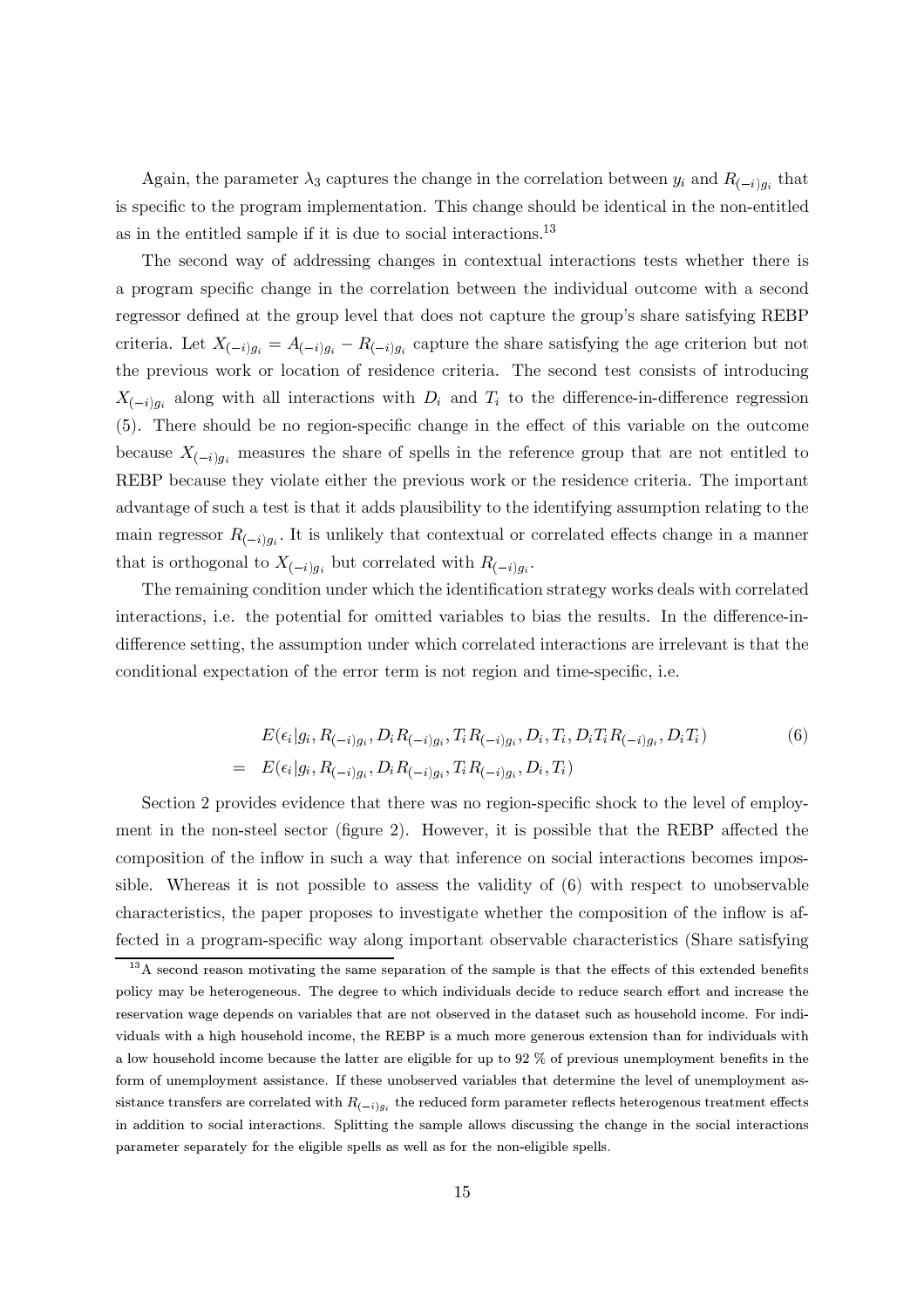REBP criteria, earnings, firm size). This procedure is informative on the validity of (6) as long as there are no unobserved characteristics that are orthogonal to these important observable characteristics. We defer a detailed discussion of changes in the composition of the inflow to the following section (table 5).

#### $\overline{5}$ **Results**

**Descriptive Analysis** Table 1 shows the risk of long-term unemployment, i.e. the share of spells that last longer than 6 months, by region of residence and REBP entitlement for the period before the program was introduced (column 'Before') and for the during period (column 'During'). Moreover, the analysis focuses on the event that the spell exceeds 6 months because this measure is not influenced by right censoring and is, arguably, an indicator that is more readily observed by individuals than mean unemployment duration. Long-term unemployment can be observed after 6 months whereas the mean duration in the group can potentially never be calculated exactly. Note, however, that results based on different outcome indicators are provided as a sensitivity analysis below.

In the period before REBP, the risk of long-term unemployment was roughly 9  $\%$  for individuals satisfying all REBP criteria. The corresponding figure was slightly lower  $(8.6\%)$ for individuals aged 48-49 with residence in treated regions. The risk of the spell duration exceeding 6 months increases strongly in the period when REBP is introduced for the age group 50-51, from 9.0  $\%$  to 16.7  $\%$ . There is a decrease in the risk of long-term unemployment in the age group 48-49 in treated regions, from 8.6  $\%$  to 6.6  $\%$ . This evidence is consistent with the hypothesis that job seekers below the age of 50 years in treated regions may have found jobs more quickly because the program reduced job search incentives for individuals aged 50 or older. Thus, the risk of long-term unemployment increased by 9.6 percentage points more strongly for the entitled individuals than for the non-entitled individuals, in treated regions.

#### Table 1

The lower panel in table 1 shows the corresponding calculations for the set of regions without REBP entitlement. This allows discussing whether there was an age specific secular trend in the risk of long-term unemployment in the period when REBP was introduced. Indeed, the risk of long-term unemployment increases slightly more in the age group 50-51 than in the age group 48-49, but this increase is very small and insignificant. Nevertheless, subtracting this secular trend from the effect reported above reveals that the risk of long-term unemployment increased by 8.8 percentage points more strongly for the entitled individuals than would be expected given the information on non-entitled individuals in treated and control regions.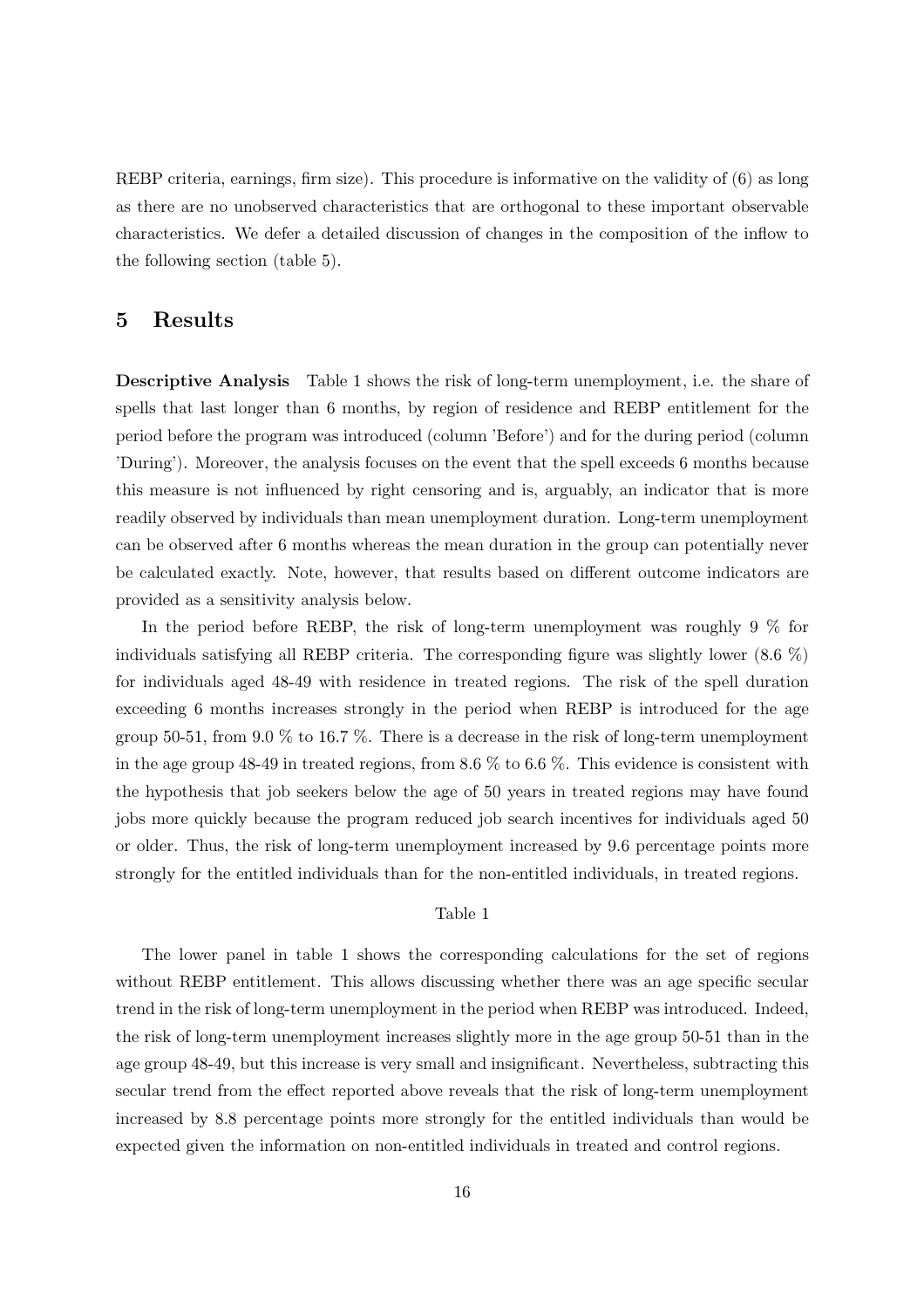Table 2 investigates how the risk of long-term unemployment may be affected by social interactions by allocating each spell to one two groups. The first group contains all spells with a reference group containing "many old former workplace colleagues", that is, spells with a share of spells in the age group 50-54 exceeding .5. The second group contains spells with "few old former workplace colleagues". Additionally, the calculations are performed separately for the age group 50-51 and the age group 48-49 in order to condition on REBP eligibility. Table 2 shows that the probability of long-term unemployment increases very strongly, from 7.8 % to 20.9  $\%$ , in the age group 50-51 with "many old colleagues". There is a substantially weaker increase in the risk of long-term unemployment for spells with "few old colleagues", from 9.8 % to 11.5 %. Thus, the probability of long-unemployment spells increases by 11.4 percentage points stronger for the entitled individuals with many old former workplace colleagues. The corresponding calculation in the control regions shows that the risk of long-term unemployment increases slightly more strongly in the group with "many old former workplace colleagues". The difference-in-difference calculation shows thus that the risk of long-term unemployment increases by 9.6 percentage points more strongly for the entitled individuals with "many old" workplace" colleagues.

#### Table 2

Moreover, calculations for the age group 48-49 provide evidence of a spillover effect of REBP on labor supply decisions. Table 4, right panel, shows that there is an increase in the risk of long-term unemployment from 4.9  $\%$  to 7.5  $\%$  for spells in the age group 48-49, living in treated regions with a high proportion of individuals aged 50 or older in the reference group. There is a strong decrease in the risk of long-term unemployment, from 10.8  $\%$  to 5.7  $\%$ , for spells with "few old former workplace colleagues" leading to a relative increase in the risk of long-term unemployment in the group with "many old former workplace colleagues". The corresponding calculations in the control regions suggest that the risk of long-term unemployment increases only slightly more strongly for spells with "many old former workplace colleagues". Thus, the risk of long-term unemployment increases disproportionately, by 7.1 percentage points, in a group that does not satisfy the age eligibility criterion but has, arguably, strong social contacts with entitled individuals.

**Regression Analysis** In order to assess social interactions in a multivariate setting, the linear probability model is applied to the outcome variable  $y_i = 1$  if the spell lasts longer than 6 months, and  $y_i = 0$  otherwise. There are mainly two arguments for the linear probability model. First, the strength of the "partial-population intervention" is that social interactions are identified in a linear model. Introducing non-linearity at this stage is thus not necessary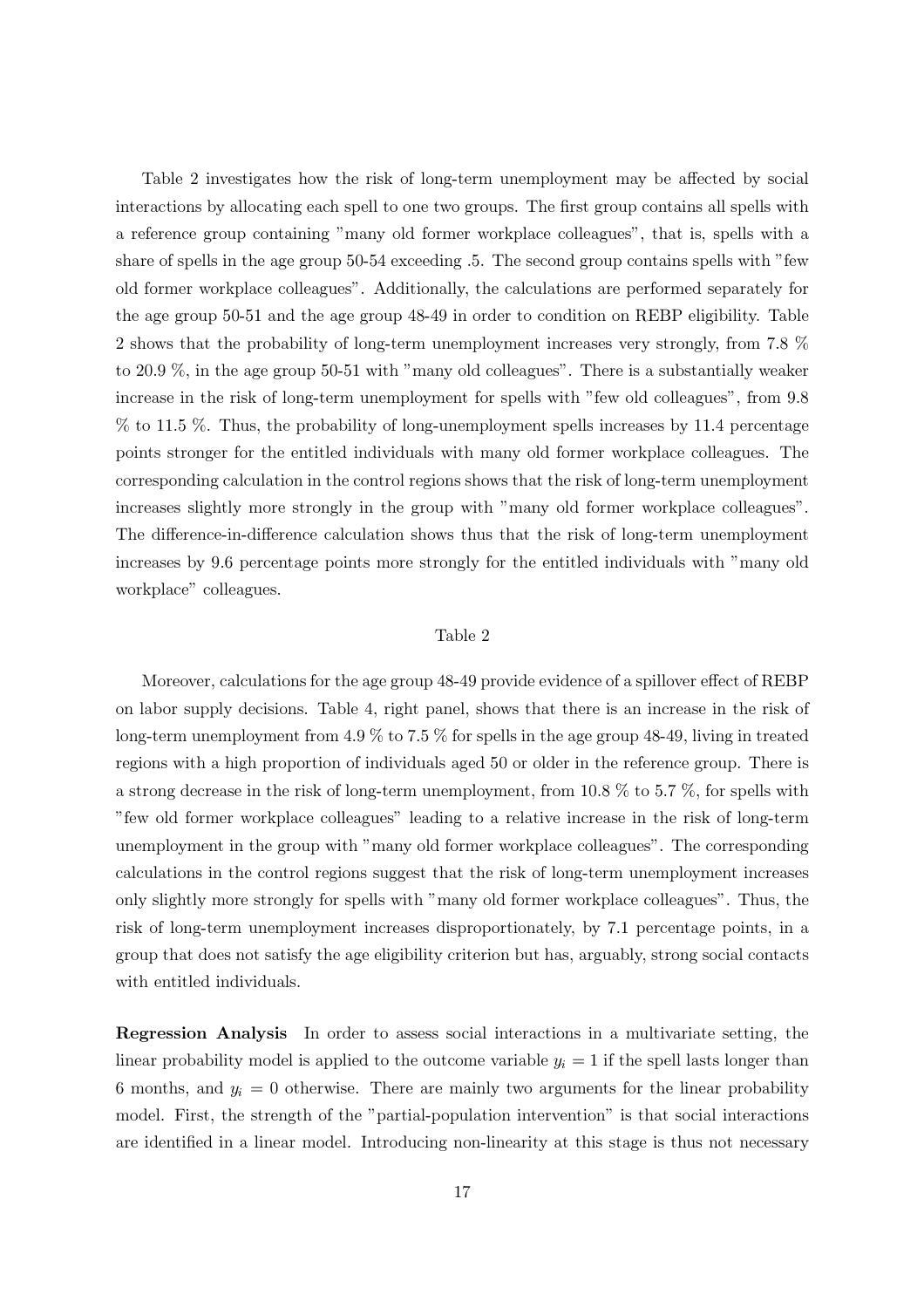for identification. Moreover, Moffitt (1999) argues that in applications with main focus on the marginal effects it may be useful to consider the linear probability model. Nevertheless, we also investigate results based on the logit model in the sensitivity analysis below. Reported asymptotic z-Values correct for heteroskedasticity using White (1980)'s method. Furthermore, to avoid the Moulton (1990) pitfall when regressing an aggregate variable on an individual outcome, the error term is allowed to be correlated cells defined by the previous employer.

Table 3 performs essentially the same difference-in-difference calculation as table 2 additionally controlling for a number of individual, firm, and region characteristics. Individual characteristics are age, marital status, education, white collar job, nationality, work experience in the previous 10 years, and  $log(average \ daily \ earnings$  in the previous job), i.e. earnings in a year divided by number of days worked in that year. The firm characteristics are the log of, respectively, the number of individuals in the reference group, firm size, average earnings, and the percentage of workers in the age group 50-54 relative to workers in the age group 45-54. Firm size, average earnings and the percentage of workers in the age group 50-54 are measured on the 10th day of the month preceding individual i's inflow month. Regional characteristics are the unemployment rate in the age group 45-54 in the region of residence, and a variable capturing the distance from the individual's residence to the border between treated and control regions. Table A1 provides descriptive statistics on these variables.

#### Table 3

The results in the left panel of table 3 show that there is no ex ante correlation between the share aged 50-54 in the reference group and the probability of long term unemployment. Also, there are no differences in this correlation between spells with residence in treated regions compared to spells with residence in control regions. Also, there is a statistically significant but quantitatively unimportant change in this correlation as of June 1988 (coefficient 'During \* Share aged  $50-54$ ). Since the variable share aged  $50-54$  is standardized, the estimates suggest that the probability of long-term unemployment is higher by 1 percentage point for spells with a one standard deviation  $(.265)$  higher share of spells in the age group 50-54. The most important change in the correlation between the outcome and group composition occurs, however, in treated regions after REBP was introduced. The estimates suggest that the risk of long-term unemployment increases by 4.5 percentage points due to an increase in the share aged 50-54 in the reference group.

Second, results in table 2 for the age group 48-49 also indicate that there is no a priori correlation between the age composition of the reference group and the probability of long-term unemployment. In contrast to the older age group, the probability of long term unemployment is estimated to be lower in treated regions the higher the share aged 50 and older in the reference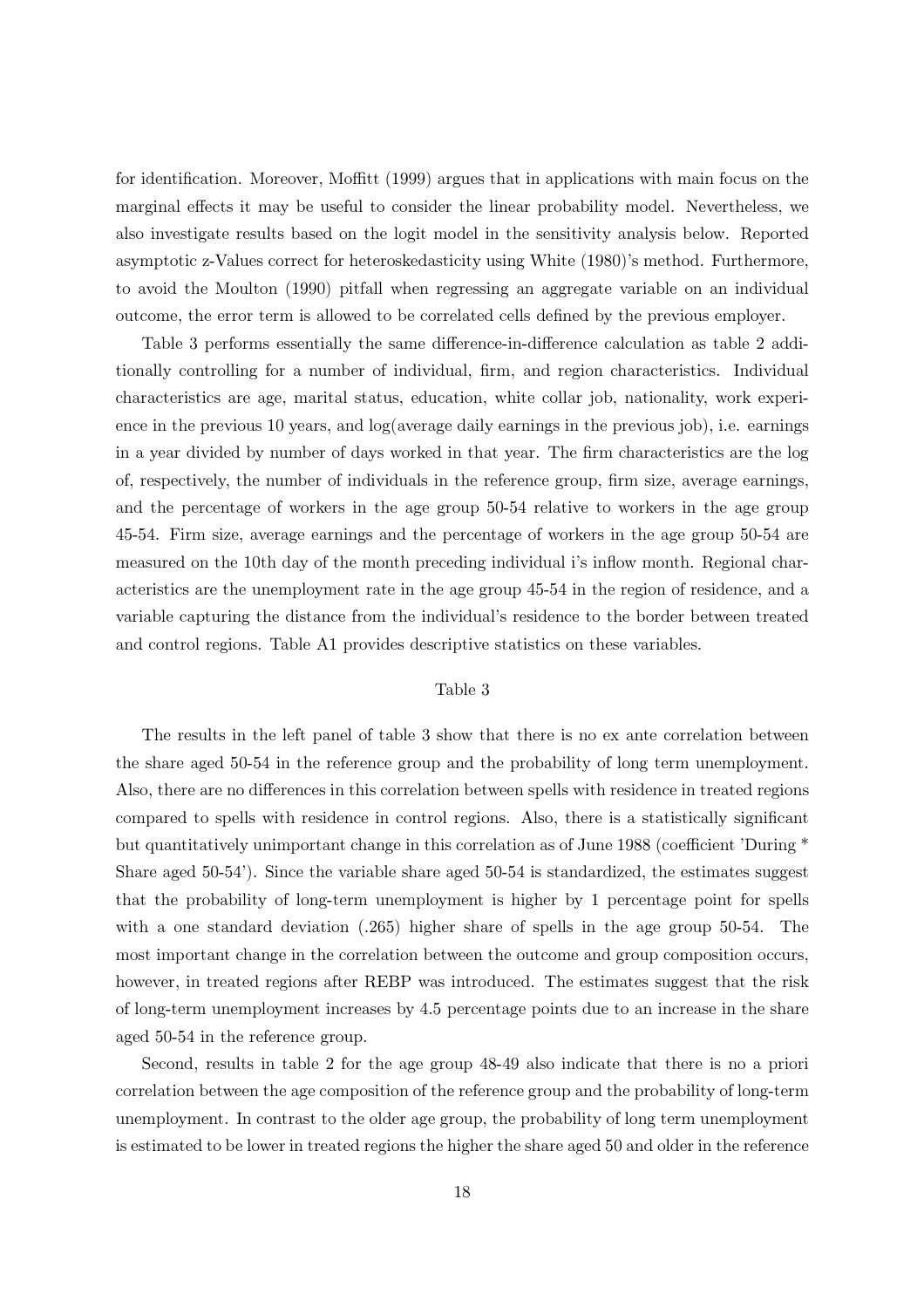group. Similar to previous results, there is a REBP-specific increase in the correlation between the outcome variable and group composition in the sample covering the age group 48-49.

The estimates also show the differences between spells in treated regions and spells in control regions both, before REBP and during REBP. In both age groups, there are no ex ante differences in the probability of long-term unemployment (coefficient 'Treated region'). In both age groups, there is a significant reduction in the probability of long-term unemployment over time (coefficient 'During'). This improvement in job chances can probably be explained by the period of positive growth of the Austrian economy. In the age group 50-51, there is a significant increase in the probability of long-term unemployment by 4 percentage points due to REBP (coefficient 'During \* Treated regions') whereas there is a significant reduction in the probability of long-term unemployment for the age group 48-49 due to REBP. Taken together, the estimates suggest that the probability of long-term unemployment increased by 6.8 percentage points more strongly in the age group 50-51 relative to the age group 48-49 due to REBP.

Of course, the age composition of the reference group reflects only imperfectly the proportion in the reference group actually entitled to REBP. It is possible to investigate to what extent the changes observed in table 3 are actually due to the 'Share satisfying all REBP criteria'. Table 4 decomposes the effect of the regressor 'Share aged 50-54' into an effect due to 'Share satisfying REBP criteria' and into effect due to 'Rest', defined as the difference between 'Share aged 50-54' and 'Share satisfying REBP criteria'. The 'Rest' variable captures, thus, the share of spells within the reference group who do not satisfy either the previous work or the residence criterion. Thus, table 4 implements the test of the identifying assumption discussed in the previous section.

The results indicate that in the age group 50-51 the change in the correlation between the outcome and group composition is only due to the share of spells satisfying all REBP criteria. The estimates show that the probability of long-term unemployment is larger by 5.7 percentage points due to an increase in the share satisfying REBP criteria. There is no corresponding REBP specific change between the share also satisfying the age criterion but violating either the residence or previous work criterion (coefficient 'During \* Treated region \* Rest'). However, the estimates for the age group 48-49 show the opposite picture. Here, the change in the correlation between the outcome and group composition is only due to the 'Rest' variable capturing the share within the reference group aged 50 or older that is not entitled to REBP. This suggests that the identifying assumption regarding the 'Share satisfying REBP criteria' may be violated. In principle, these findings could be due to both, a program specific change in contextual interactions and due to program-specific changes in the composition of the inflow.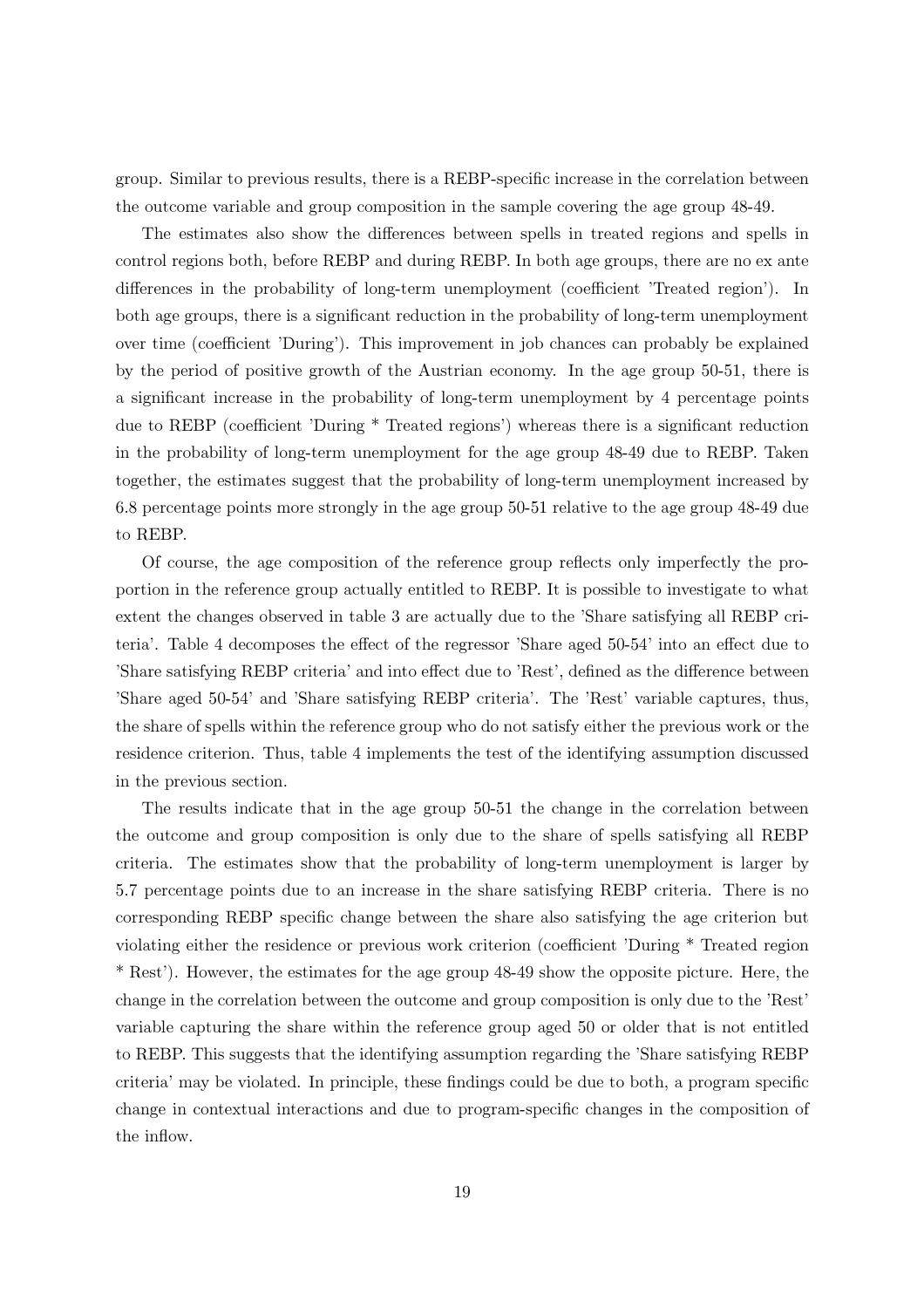It is possible to discuss program-specific changes in the relative size and the composition of the inflow in treated regions and control regions in order to discuss potential quantity and quality effects of REBP. Table 1 provides evidence on the relative size of the inflow. Whereas the inflow in the age group 48-49 in treated regions was roughly 28.3 percent  $(=1447/5109)$  of the inflow in the same age group in control regions before REBP, this ratio dropped to 26.3 percent when REBP was introduced. In contrast, the relative inflow in the age group 50-51 increased from 28.9  $\%$  to 30.7  $\%$  due to REBP. This is strong evidence that workers in the age group 50-51 are more likely to have entered unemployment than workers in the age group 48-49.

Table 5 investigates the composition of the inflow with respect to the variable identifying social interaction effects – the share of spells satisfying REBP criteria in the reference group,  $R_{(-i)q_i}$ , earnings in previous job (in logs), actual work experience in the previous 10 years, marital status, and firm size (in logs). Daily earnings and work experience summarize past labor market success, firm size characterizes the previous firm, and marital status is a rough proxy for household income that is an important determinant of the REBP effect. The table reports the REBP specific change in the correlation of each variable with the Share satisfying REBP criteria (column 'A') and the change in the mean of the variable due to REBP (column 'B'). These coefficients are computed in regressing each variable on a set of three dummy variables 'During', 'Treated region', and 'During \* Treated region' and all interaction terms between these dummies and the variable 'Share satisfying REBP criteria'.<sup>14</sup>

#### Table 5

Clearly, there is a significant and quantitatively strong increase in the non-steel inflow in terms of the variable 'Share satisfying REBP criteria'. In the age group 50-51, the share satisfying REBP criteria is roughly 5 percentage points higher than expected. In the age group 48-49 there is a smaller but statistically significant increase in the share satisfying the program criteria. Second, there is an increase in daily earnings by roughly 2.2 percentage points for spells in the age group 50-51 whereas there is a decrease by 3.5 percentage points for spells in the age group 48-49 that is specific to REBP. Perhaps more importantly, there is a REBP specific change in the correlation between the share satisfying program criteria and previous earnings in the age group 50-51. Workers in a reference group which has a one standard deviation

<sup>&</sup>lt;sup>14</sup>The regression model for the all variables except the 'Share satisfying REBP criteria' is  $y_i = \alpha_0 R_{(-i)g_i} +$ 

 $\alpha_1 D_i R_{(-i)g_i} + \alpha_2 T_i R_{(-i)g_i} + \alpha_3 D_i T_i R_{(-i)g_i} + \alpha_4 + \alpha_5 D_i + \alpha_6 T_i + \alpha_7 D_i T_i + \epsilon_i$ .  $R_{(-i)g_i}$  is standardized, i.e.  $R_{(-i)g_i}$  is expressed as deviation from the sample mean and divided by the sample standard deviation. The regression model for the 'Share satisfying REBP criteria' is  $y_i = \alpha_4 + \alpha_5 D_i + \alpha_6 T_i + \alpha_7 D_i T_i + \epsilon_i$ . Column A in table 5 reports  $\alpha_3$  and column B in table 5 reports  $\alpha_7$ .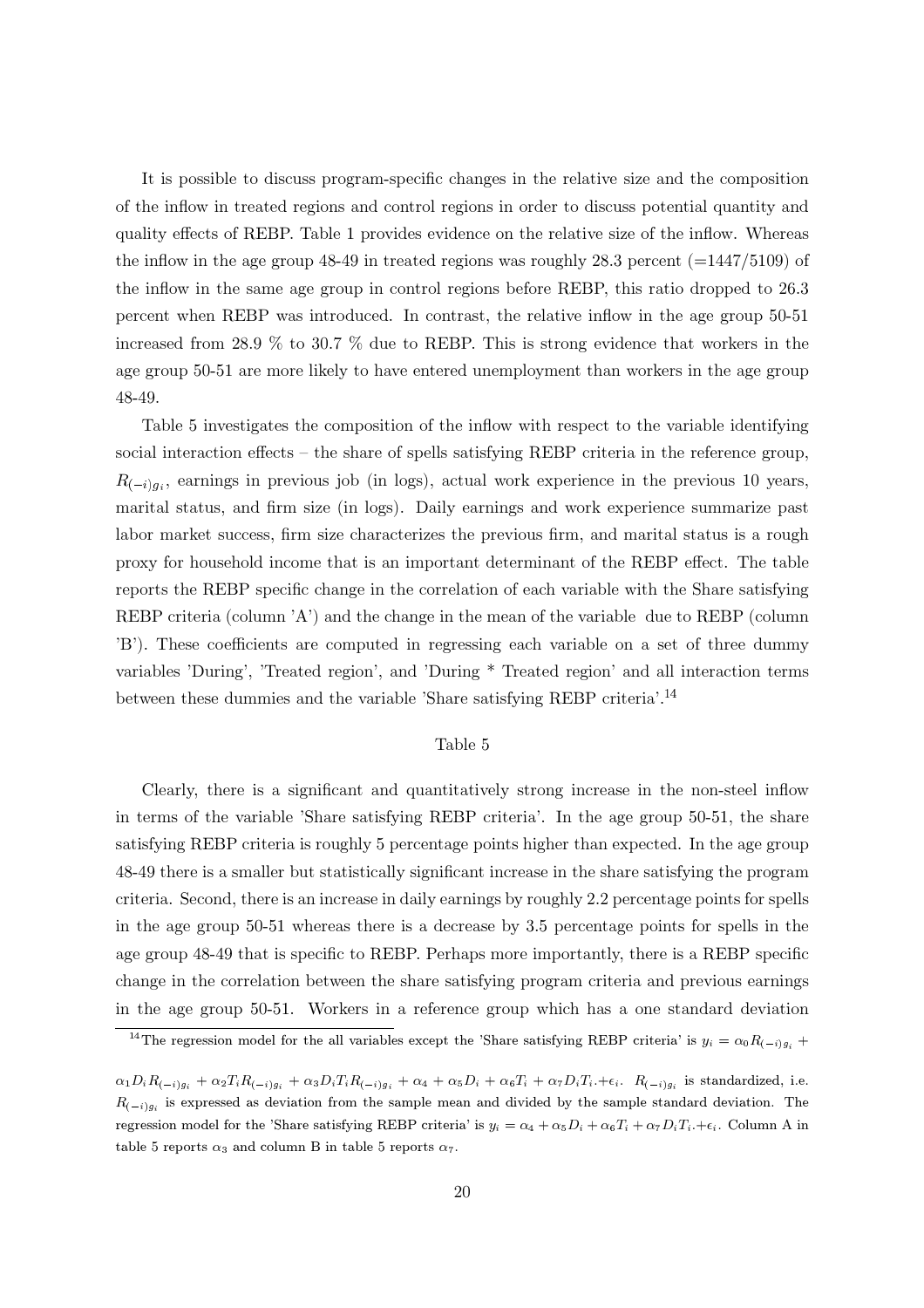higher share of members satisfying REBP criteria are estimated to have earned roughly 9.2 log points more in the previous job. There is no corresponding REBP specific change in this correlation in the age group 48-49. Third, the REBP inflow in the age group 48-49 has .138 years lower work experience. There is a REBP specific change in the correlation between the share satisfying REBP criteria and work experience in the age group 50-51. Fourth, there is no change in either the mean proportion married nor in the correlation between marital status and the share with eligibility to REBP. Finally, there is a REBP specific increase in the average size of the previous employer (age group 50-51) as well as in the correlation between this variable and entitlement to REBP (both age groups). This means that the average spell in treated regions in the period when the REBP in force was significantly different from the inflow at other periods of time in the same regions, and in control regions. Moreover, the finding that a number of these variables are correlated with the 'Share satisfying REBP criteria' to a degree that can not be reconstructed from the non-affected regions casts strong doubts about the identifying assumption  $(6)$ .

Table 5 also reports inflow effects separately, for the construction inflow and for the other non-steel inflow. This division of the sample is motivated by the fact that the construction inflow is roughly 60 percent of the entire non-steel inflow. This decomposition shows that the strong inflow effects discussed earlier are limited to the non-steel sector excluding construction. There are no program-specific changes regarding the composition of the inflow from the construction sector (with the exception of previous work experience in the age group 48-49). Furthermore, even though the relative inflow increases slightly in the period with REBP, both age groups are affected in exactly the same manner.<sup>15</sup> The average observable quality of individuals is not correlated differently in treated regions in the period with REBP with the main regressor, the 'Share satisfying REBP criteria'. Moreover, it is likely that the evidence regarding observables is also valid for unobservables. The evidence in table 5 will only fail to detect differences in unobservables at the individual level if individuals differ along an unobservable dimension that is orthogonal to past earnings.

The evidence in table 5 motivates analyzing the inflow from the construction sector separately from the other non-steel sector. Table A1 provides descriptive statistics on the construction inflow and on the other non-steel inflow. In comparison with the non-steel inflow, the construction sector is characterized by smaller but less dispersed reference groups. Whereas the average reference group contains 31 spells in the other non-steel inflow sample (with standard deviation 92), the average reference group in the construction inflow contains 21 spells (with

<sup>&</sup>lt;sup>15</sup>The finding of no inflow effects is not specific to the subset of variables chose here. In the construction sector we find no REBP specific change in the correlation between the share satisfying REBP criteria and any of the control variables listed in table A2 at the 5 percent level.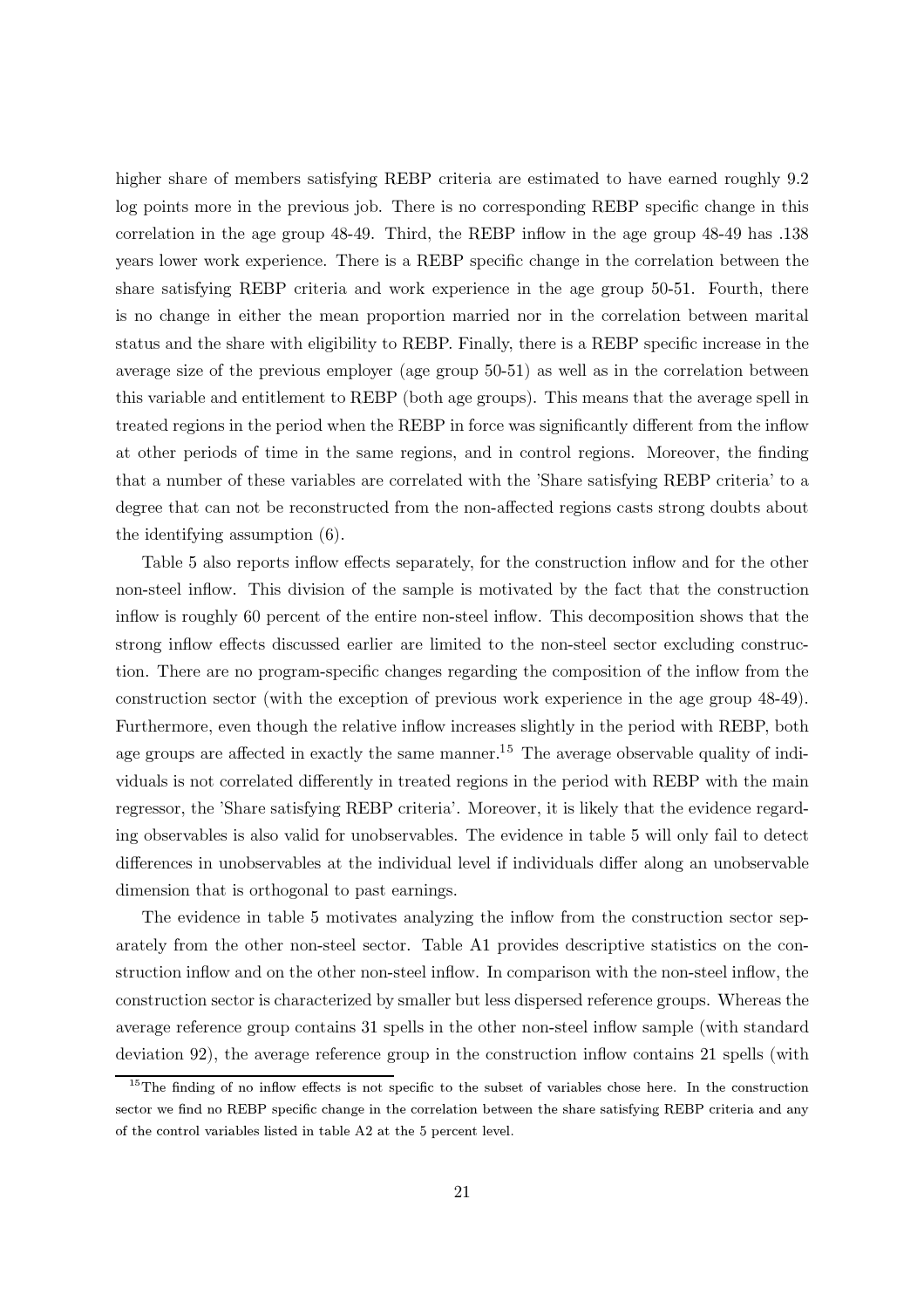standard deviation 36). There are neither important differences with respect to the proportion aged 50 to 54 nor with respect to the proportion satisfying REBP criteria. Table A1 also shows means and standard deviations on a number of characteristics of the previous employer. Construction firms are smaller, pay somewhat less than the average firm, and the proportion of workers aged 50-54 in the age bracket 45-54 is slightly higher in construction firms. There are fewer white collar workers in the construction inflow, and construction workers have about .44 years less actual work experience in the previous 10 years. There are no further important differences between the construction sector and the other non-steel inflow.

There are a number of reasons why the construction sector remains unaffected by REBP. First, employment in the construction sector is strongly seasonal. When firms in the construction sector lay off workers in December, managers expect to re-hire a substantial fraction of these workers in the spring. This implies that  $-$  in contrast to the remaining sector  $-$  it is less advantageous to concentrate layoffs on a particular age group. Furthermore, the Austrian economy was doing relatively well in the beginning of the REBP period (figure 1) and there was no region specific shock to the non-steel sector (figure 2). Thus, firms in the construction sector did not need to downsize in the period from 1986 until 1991.

Table 6 analyzes the relevance of social interactions in labor supply decisions separately, for the construction inflow and for the other non-steel inflow. Estimates for the construction inflow suggest that there is a statistically significant and quantitatively important increase in the risk of long term unemployment due to a change in the share satisfying REBP eligibility criteria, both in the entitled age group 50-51 and in the non-entitled age group 48-49. Moreover, the REBP specific change in the correlation between the outcome and the group's composition with respect to entitlement to the program is of roughly the same order of magnitude for spells who are actually entitled to REBP and also for spells who are not entitled to REBP. An increase by one standard deviation in the share satisfying REBP criteria is associated with an increase in the probability of long-term unemployment of between 3 to 4 percentage points. This suggests that there is no program-specific change in the importance of contextual interactions, i.e.  $\beta_3$ is not program specific.

Table 6 also shows that there are no changes in the correlation between the outcome and the share of spells in the reference group aged 50 or older that violates either the previous work or the location of residence REBP criteria or both (coefficient 'During \* Treated region \* Rest'). This suggests that there were no further REBP specific changes affecting the correlation between individual outcomes and the reference group's composition.

#### Table 6

Results for the other non-steel inflow in the age group 50-51 also suggest that there is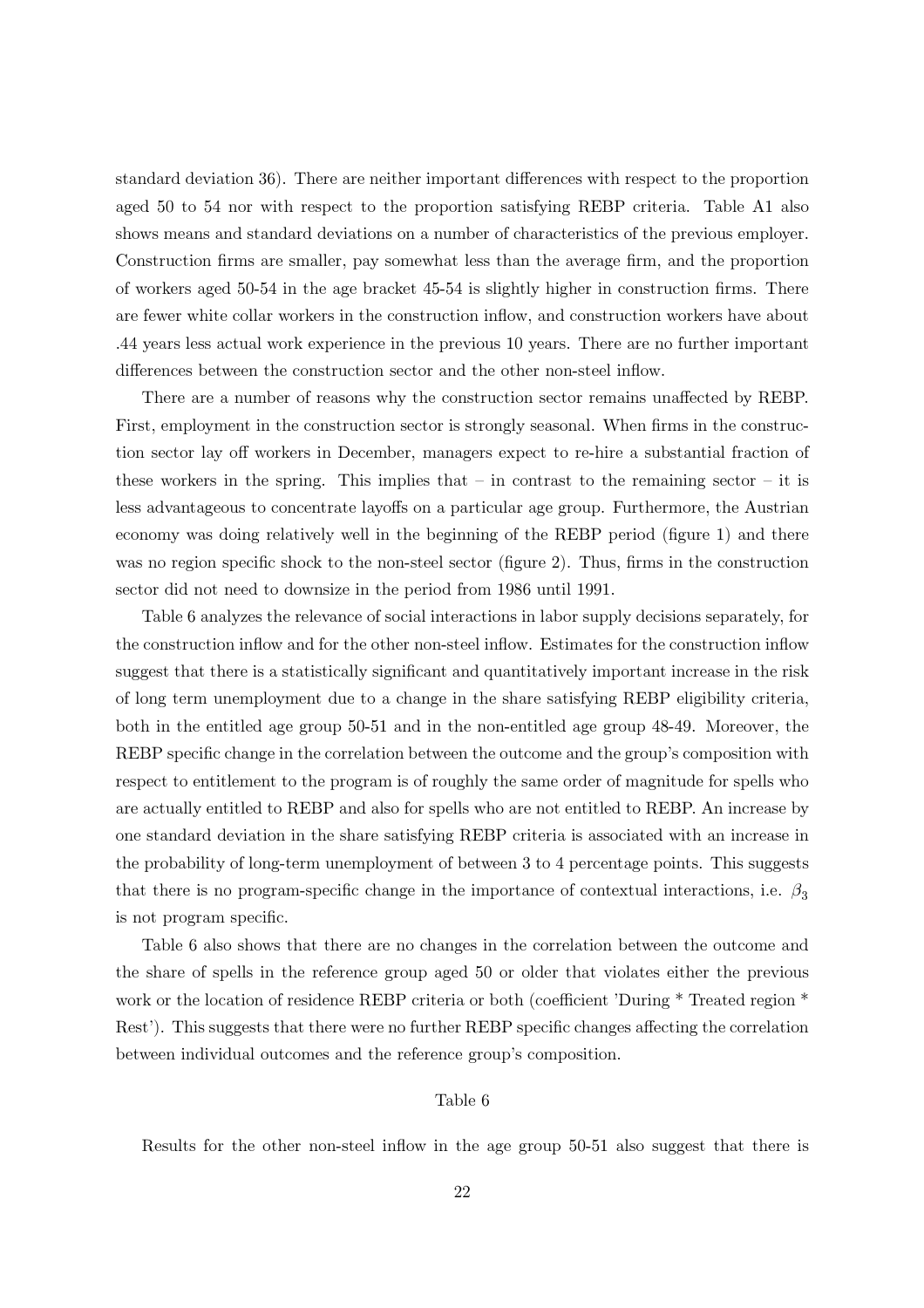a REBP specific change in the correlation between the 'Share satisfying REBP criteria' and the probability of long-term unemployment. In contrast to the results for the construction sector, however, there is no evidence of such a change in the age group 48-49. Taken together, these results are consistent with the hypothesis that the regressor 'Share satisfying REBP criteria' reflects social interactions as well as potential age group specific changes in contextual interactions or unobserved individual characteristics.

**Sensitivity Analyses** Table 7 reports the estimated coefficient on the variable that captures

social interactions ('During \* Treated region \* Others entitled') in a series of sensitivity analyses based on the construction inflow. Panel A studies whether potential anticipation effects may affect identification of social interactions. There are two important concerns with anticipation. The first concern holds that because the policy was publicly discussed as early as February 1988 there may have been reactions on the part of firms or workers that may affect identification of social interactions. This concern can be addressed, roughly, by assuming that REBP already starts as of February  $27, 1988$  – the day when the program was discussed in the national newspapers for the first time. Results show that the social interactions parameters are not sensitive to this modification of the timing of the program. This is probably due to the fact that the definite selection of the regions was only made public about one month before the program was actually implemented. The second concern with anticipation holds that the individuals in treated regions aged just below the age of 50 may be willing to accept any regular job as soon as they turn 50 because upon loosing this job they are in a system of very generous unemployment benefits.<sup>16</sup> In order to discuss this issue, the sensitivity analysis disregards spells in the age group 49 in treated regions in the period when REBP was in force. In the age group 50-51 we exclude spells aged 51 in order to assess the sensitivity of the baseline result to age. Results indicate that there is a slight reduction in the social interactions parameter based on the age group below 50. However, there is a corresponding slight reduction in the age group aged 50 years or older. Moreover, the social interactions parameters are positive, significant, and quantitatively of the same order of magnitude as reported previously. This suggests that the anticipation effects are not relevant.

#### Table 7

Panel B discusses the concern that the 'Share satisfying REBP criteria' may reflect firms' decisions regarding re-hiring of the previously laid off workers. This concern can be addressed

 $16$ Note that the REBP entitlement rules are conditional upon the age at the start of the unemployment spell, so individuals do not automatically gain REBP entitlement as soon as they turn 50.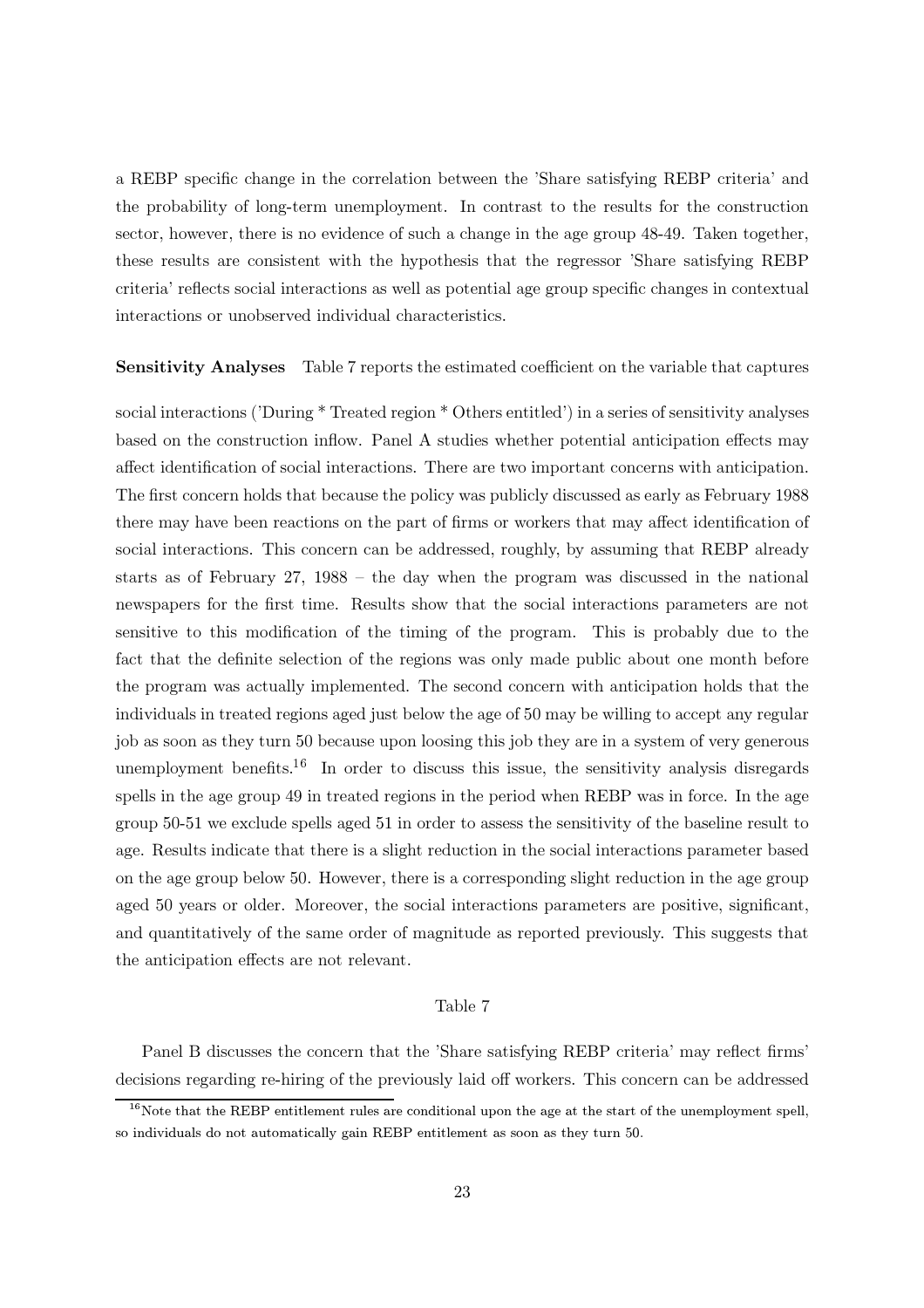by investigating whether the estimate of the social interactions parameter is affected by the timing of inflow in the reference group. The idea is that, by construction, the inflow structure after spell i enters unemployment is more closely related to long-term unemployment than the inflow structure before spell i enters unemployment. If the 'Share satisfying REBP criteria' merely reflects labor demand effects, the observed change in the correlation between long-term unemployment and group composition will be stronger for a variable that captures the structure of the inflow after spell i enters unemployment. The sensitivity analysis tests this hypothesis by allowing for separate coefficients for the number of spells satisfying REBP criteria entering before and after spell i expressed as a proportion of the total number of spells in the reference group. The results indicate that inflow composition prior to the inflow date of spell i as well as inflow composition after the inflow date of spell i are equally important in identifying the social interactions parameter. This evidence is inconsistent with the interpretation that the 'Share' satisfying REBP criteria' primarily reflects the effect of firms' decisions on the probability of long-term unemployment.

Panel C addresses potential measurement concerns with the analysis. The first row checks whether unobserved region specific characteristics affect identification of the social interactions parameter. This can be investigated by adding a set of region effects which are interacted with the 'During' program indicator to the regression model (5). The social interactions parameter is then identified on within region differences in the share satisfying program criteria. Results indicate that the social interactions parameter in the sub-sample aged 50-51 increases slightly but insignificantly and that there is no change in the corresponding parameter in the sub-sample aged 48-49. The second row in panel D investigates the potential bias due to unobserved individual heterogeneity by omitting a powerful individual characteristic reflecting previous earnings. The idea of this sensitivity analysis is, that because previous earnings are highly correlated with the individuals' success on the labor market, we can investigate the potential for omitted variables to account for the result. It turns out that the identification strategy is very robust to omitting the log of previous daily earnings. This suggests that the results are not sensitive to unmeasured characteristics at the individual level. The paper has provided a potential explanation for this strong degree of robustness in table 5. Because there is no REBP specific change in the correlation between the log of previous daily earnings, results are not affected by the presence of this regressor in the model.

Panel D investigates the sensitivity of the results with respect to the choice of a linear model for the outcome. The first row applies the logit model to the indicator reflecting whether the unemployment spell has exceeded  $6$  months or not  $-$  the main outcome indicator used so far. Results indicate that the findings reported above are not affected at the qualitative level. The social interactions coefficients are significantly different from zero. However, the quantitative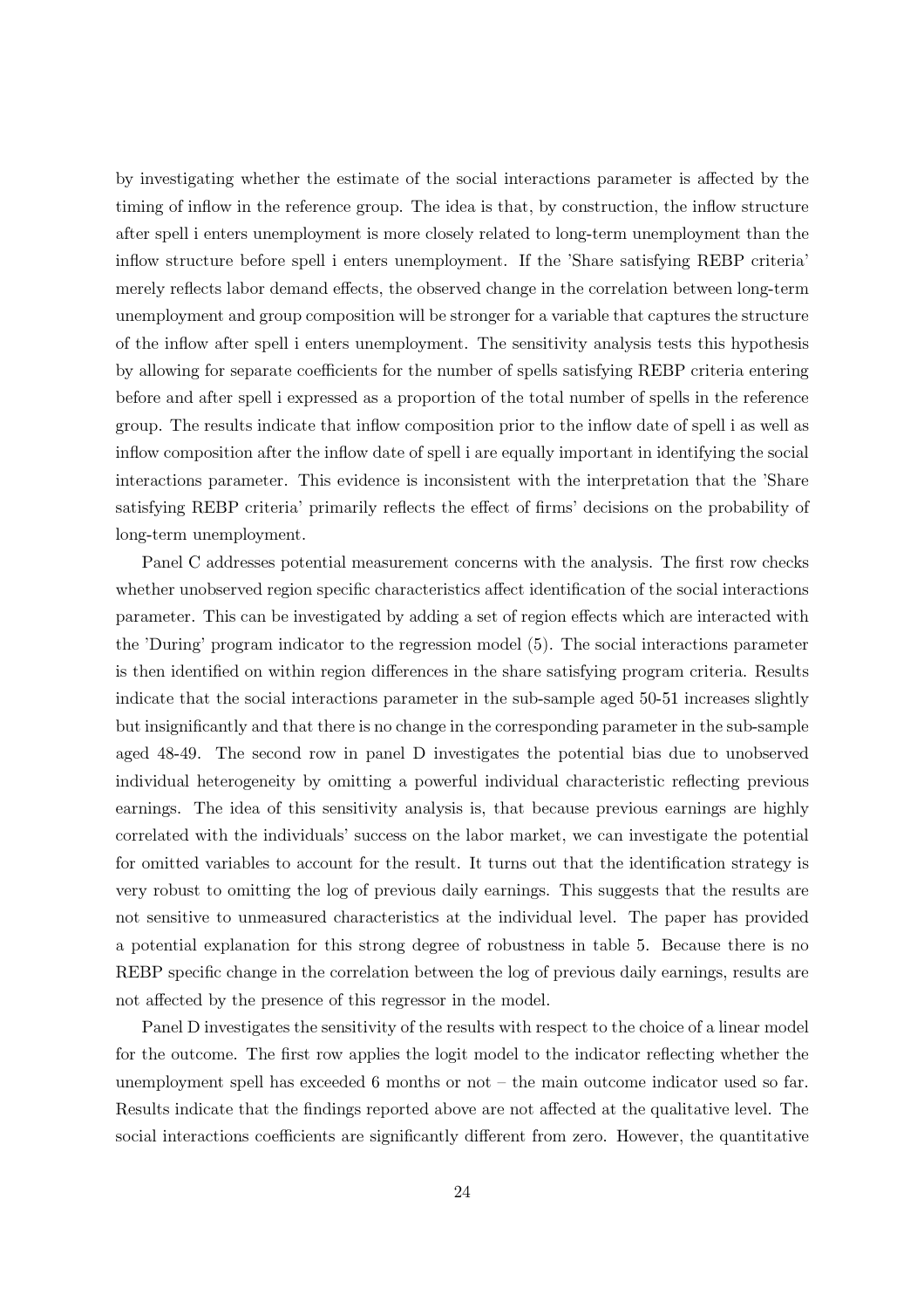importance of social interactions is less strong in the logit model when compared to the linear probability model. This is due to the fact that the logit density is relatively low at the mean of the dependent variable. The second row in panel E studies the relevance of social interactions in explaining the unemployment outflow rate in the Cox proportional hazard model. Results indicate that the outflow rate is lower for spells in reference groups with a higher share of entitled individuals both, in the age group 50-51 and 48-49. An increase by one standard deviation in the share entitled to the program reduces the outflow rate between 9-18 percent.

In sum, table 7 documents that the finding of a change in the correlation between individual unemployment duration outcomes and the entitlement to REBP in the reference group is a robust, statistically significant, and quantitatively important phenomenon.

#### **Policy Implications** One of the major advantages of this new approach to identifying social

interactions is that it allows to discuss directly the relevance of social interactions for economic policy. According to the evidence in Table 6, the social spillovers are equally strong in the entitled and in the non-entitled sample for the construction inflow. Thus, it is possible to impose this restriction and estimate the model (4) that contains the direct of REBP in addition to the social spillover effects of REBP on the probability of long-term unemployment. Results in table 8 indicate that the probability of long-term unemployment drops by 1.1 percentage points for non-entitled spells in treated regions when REBP is implemented – evaluated at the mean share satisfying REBP eligibility criteria (coefficient 'During \* Treated region'). In contrast, there is an increase by 2.7 percentage points for entitled individuals (coefficient 'During \* Treated region \* Aged 50-51'). The role of social interactions can be deduced by the coefficient 'During \* Treated region \* Share satisfying REBP criteria'. When comparing entitled or non-entitled individuals in treated regions to similar individuals in control regions or similar individuals in different groups, social interactions are important. For instance, the increase in the probability of long-term unemployment for the entitled individual in the group with average entitlement to REBP compared to control regions is  $1.6$  (=-1.1+2.7) percentage points. On the other hand, the individual in a reference group with a one standard deviation higher share satisfying REBP criteria is estimated to experience an increase by  $4.8$  (=1.6 + 3.2) percentage points compared to an individual with similar reference group composition in control regions. The estimates also imply that some entitled individuals are leaving unemployment quicker than comparable individuals in control regions, i.e. those in reference groups with a low share satisfying REBP criteria.

#### Table 8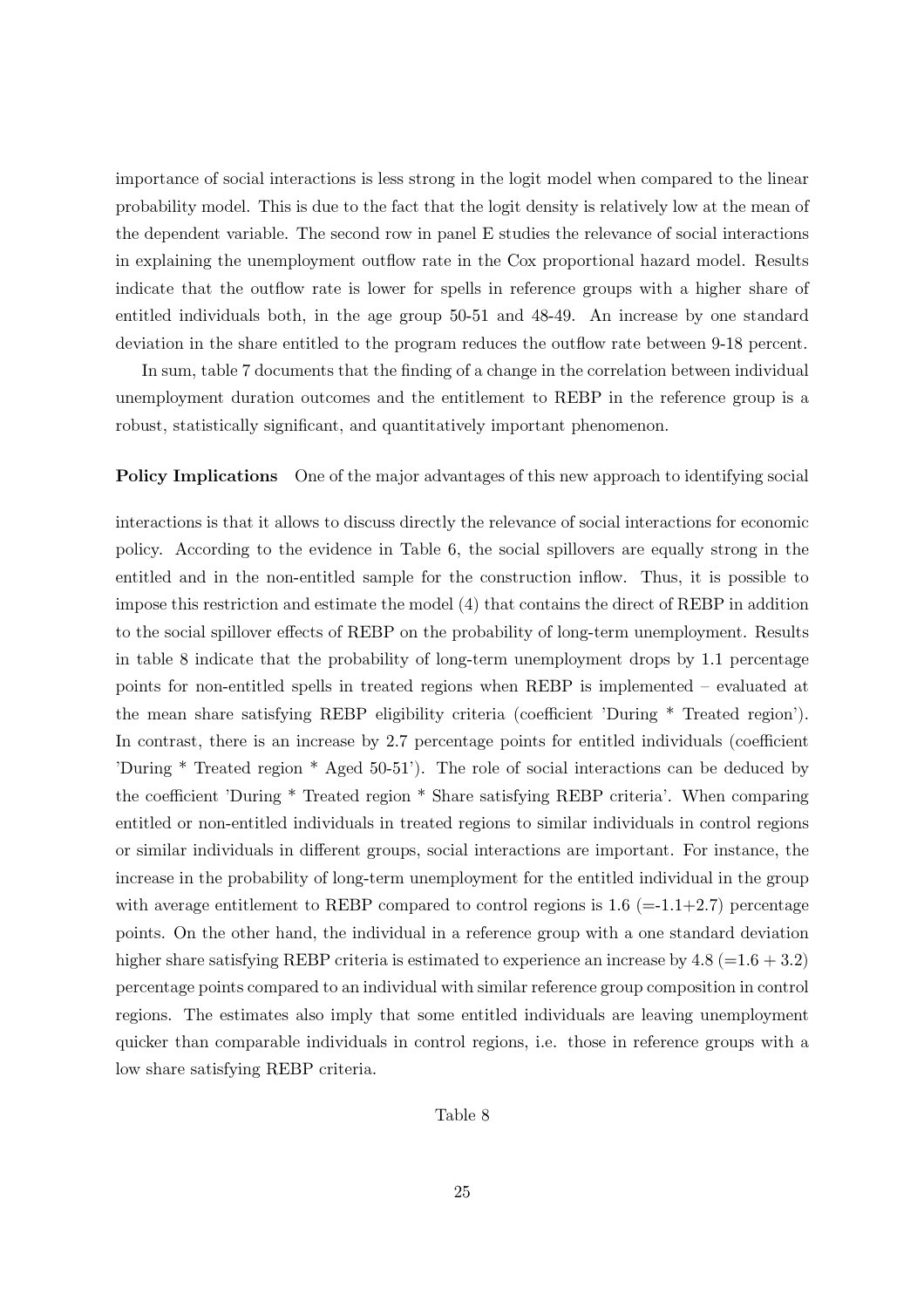Moreover, the results in table 8 also allow to infer the structural social interactions parameter  $\beta_1$  that links individual outcomes with group average outcomes. The coefficient 'During \* Treated region \* Age 50-51' estimates the effect of REBP holding group composition constant, i.e. the estimate of  $\beta_2^R - \beta_2$  is 2.7. The coefficient 'During \* Treated region \* Share entitled satisfying REBP criteria' estimates  $(\beta_2^R - \beta_2) \frac{\beta_1}{1-\beta_1} = 3.2$ . This implies that individual outcomes will change at least by  $\hat{\beta}_1 = .54$  due to a change in group outcomes by one standard deviation. This indicates that social interactions are relevant determinants of unemployment. On the other hand, there is some evidence that social interactions are more relevant for outcomes that are determined outside markets. For instance, in the context of information acquisition, the field experiment in Duflo and Saez (2003) identifies a social spillover effect of about .75.

This analysis shows that social interactions are important in the design of unemployment benefit systems. For instance, the age related unemployment duration benefit schemes that were introduced by a number of European countries  $-$  Germany, Austria, France  $-$  in the 1980s can be expected to have increased also the unemployment duration of non-affected age groups. In the U.S. such selective benefit duration schemes are uncommon. However, in case of worsening labor market conditions it is possible that Congress enacts Temporary Extensions of Unemployment Compensation. The present analysis indicates that such temporary extensions may also increase the duration of unemployment of those individuals out of work who are not eligible for unemployment compensation by increasing unemployment duration of entitled individuals. The implication of this is that unemployment benefit policy needs to consider not only the outcomes of the entitled but also the outcomes of the non-entitled groups.

#### 6 Conclusions

This paper studies the relevance of social interactions in labor supply decisions by using detailed information on a partial-population intervention in unemployment insurance. In 1988, the Austrian government extended the duration of regular unemployment benefits (REBP) from 30 weeks to 209 weeks for individuals aged 50 or older living in certain regions with continuous work history. This paper argues that this partial-population intervention allows identification of endogenous social interactions based on outcome data.

The main idea is that this policy change affects entitled individuals in two ways if social interactions are relevant. Besides the direct effect on individual decision making due to making unemployment more attractive, the policy is expected to affect unemployment via the composition of the reference group with respect to entitlement to the policy. Moreover, this policy change should also affect individuals who are not entitled via the average entitlement to REBP in the reference group. These two implications of social interactions are studied by focusing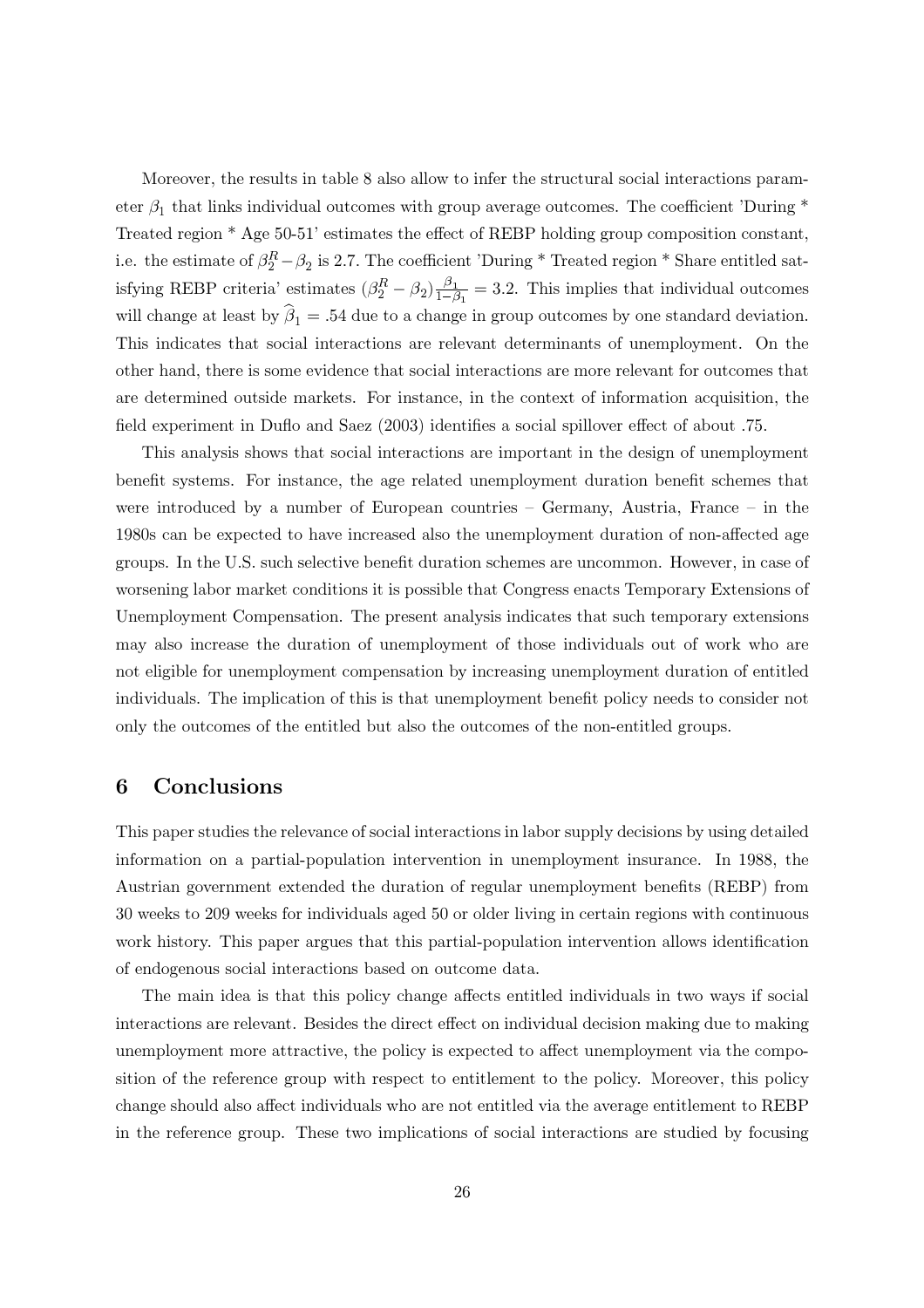on the reference group comprising former workplace colleagues.

Results indicate that there is a strong effect of REBP on labor supply decisions that operates via the composition of the reference group with respect to REBP entitlement. This effect is present not only for individuals who are entitled to REBP but also for individuals who are not entitled to REBP. Second, the policy implications of social interactions are discussed by separating the effect of REBP on labor supply decisions with and without social interactions. Moreover, results show that there is a strong increase in the variance of the effects of labor market policy due to social interactions.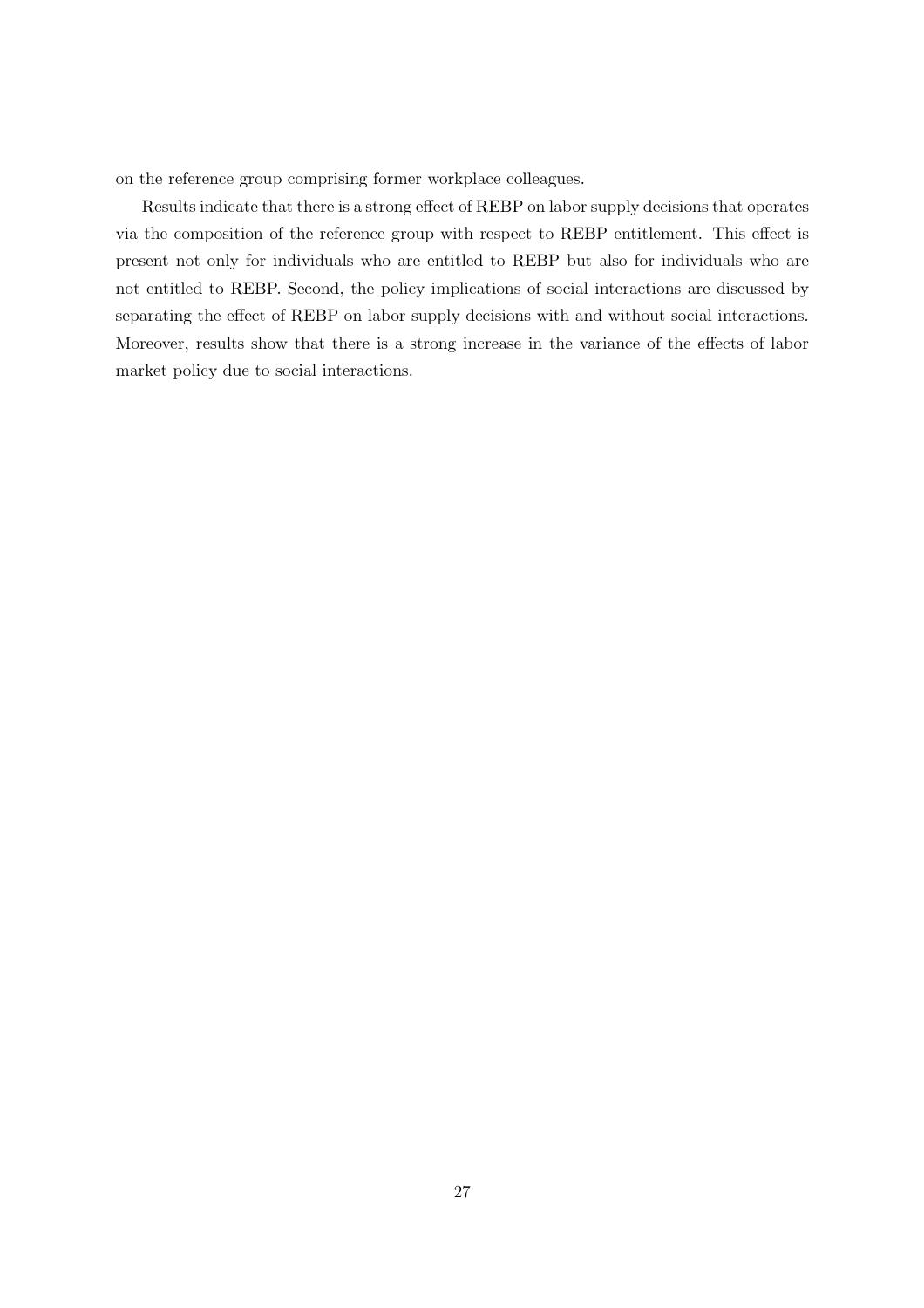## References

- [1] Akerlof, George A. (1997). Social Distance and Social Decisions. *Econometrica* 65(5): 1005-1027.
- [2] Bertrand, Marianne, Luttmer, Erzo F.P. and Sendhil Mullainathan (2000). Network Effects and Welfare Cultures, *Quarterly Journal of Economics*, 115(3), 1019-1055.
- [3] Brock, William A. and Steven N. Durlauf (2001). Interactions-Based Models, in Heckman, James J. and Edward Leamer (eds.), Handbook of Econometrics, Vol. 5, Amsterdam: North-Holland.
- [4] Card, David E. and Phillip B. Levine (2000). Extended Benefits and the Duration of UI Spells: Evidence from the New Jersey Extended Benefit Program. Journal of Public Economics 78: 107-138.
- [5] Case, Anne C. and Lawrence F. Katz (1991). The Company You Keep: The Effect of Family and Neighborhood on Disadvantaged Youth. NBER Working Paper No. 3708. Cambridge, MA: NBER.
- [6] Corcoran, Mary, Datcher, Linda, and Greg J. Duncan. (1980). Information and influence networks in labor markets. In Duncan Greg J. and James Morgan (eds.). Five Thousand American Families: Patterns of Economic Progress, Vol. 7. Institute For Social Research: Ann Arbor, MI: 1-37.
- [7] Duflo, Esther and Emmanuel Saez (2003). The Role of Information and Social Interactions in Retirement Plan Decisions: Evidence from a Randomized Experiment, Quarterly Journal of Economics, forthcoming.
- [8] Falk, Armin and Urs Fischbacher (2002). "Crime" in the Lab Detecting Social Interaction. European Economic Review 46, 859-869.
- [9] Glaeser, Edward L., Sacerdote, Bruce, and José A. Scheinkman (1996). Crime and Social Interactions. *Quarterly Journal of Economics* 111(2): 507-548.
- [10] Granovetter, Mark S. (1995). *Getting a Job: A Study of Contacts and Careers*. Harvard University Press: Cambridge, MA.
- [11] Katz, Lawrence F. and Bruce Meyer (1990). Unemployment Insurance, Recall Expectations, and Unemployment Outcomes. Quarterly Journal of Economics 105(4): 973-1002.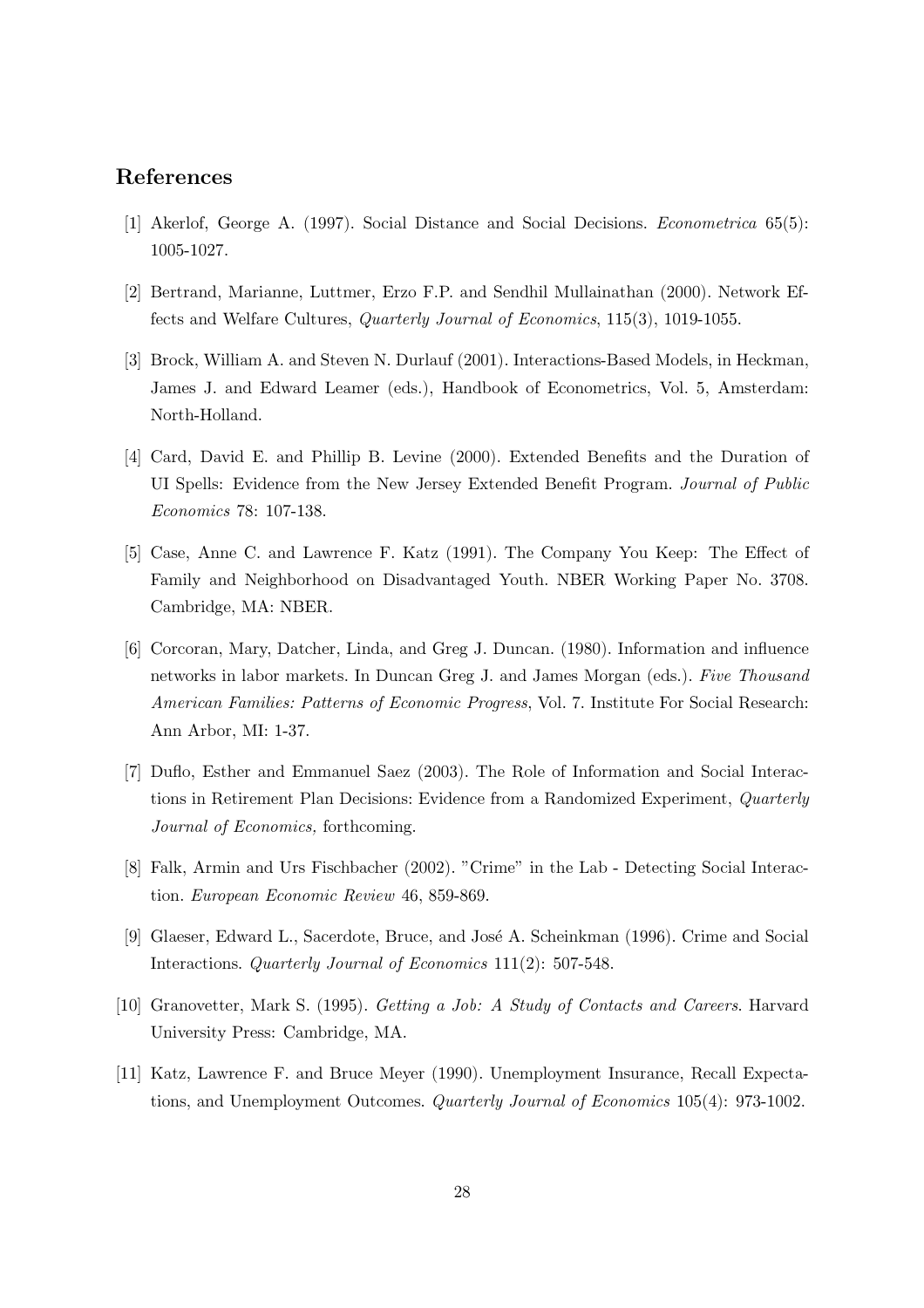- [12] Katz, Lawrence F., Kling, James, and James Liebman (2001). Moving to Opportunity in Boston: Early Results of a Randomized Mobility Experiment. Quarterly Journal of  $Economics, 607-654.$
- [13] Krauth, Brian (2001). Social Interactions, Thresholds, and Unemployment in Neighborhoods. Mimeo. Simon Fraser University.
- [14] Lalive, Rafael and Josef Zweimüller (2002). Benefit Entitlement and Unemployment Duration: Accounting for Policy Endogeneity. IEW Working Paper No. 112. University of Zürich.
- [15] Manski, Charles F. (1993). Identification of Endogenous Social Interactions: The Reflection Problem. Review of Economic Studies 60(3): 531-542.
- [16] Manski, Charles F. (2000). Economic Analysis of Social Interactions. Journal of Economic *Perspectives* 14(3), 115-136.
- [17] Meyer, Bruce (1995). Natural and Quasi-Experiments in Economics. Journal of Business and Economic Statistics  $13(2)$ , 151-161.
- [18] Montgomery, James D. (1991). Social networks and labor-market outcomes: toward an economic analysis. American Economic Review 81(5): 1408-1418.
- [19] Mortensen, Dale (1977). Unemployment Insurance and Job Search Decisions. *Industrial* and Labor Relations Review 30, 505-517.
- [20] Moulton, Brent R. (1990). An Illustration of a Pitfall in Estimating the Effects of Aggregate Variables on Micro Units. Review of Economics and Statistics 72(2): 334-338.
- [21] Moffitt, Robert A. (1999). Econometric Methods for Labor Market Analysis. In Ashenfelter, Orley and David Card. *Handbook of Labor Economics*, Vol. III. North-Holland: Amsterdam.
- [22] Moffitt, Robert A. (2001). Policy Interventions, Low Level Equilibria, and Social Interactions. in: Durlauf, Steven N. and H. Peyton Young (eds.). Social Dynamics. Cambridge, Massachusetts: MIT Press.
- [23] OECD (2000), *OECD Employment Outlook*, Paris.
- [24] Sacerdote, Bruce (2001). Peer Effects with Random Assignment: Results for Dartmouth Roommates. Quarterly Journal of Economics 116(2): 681-704.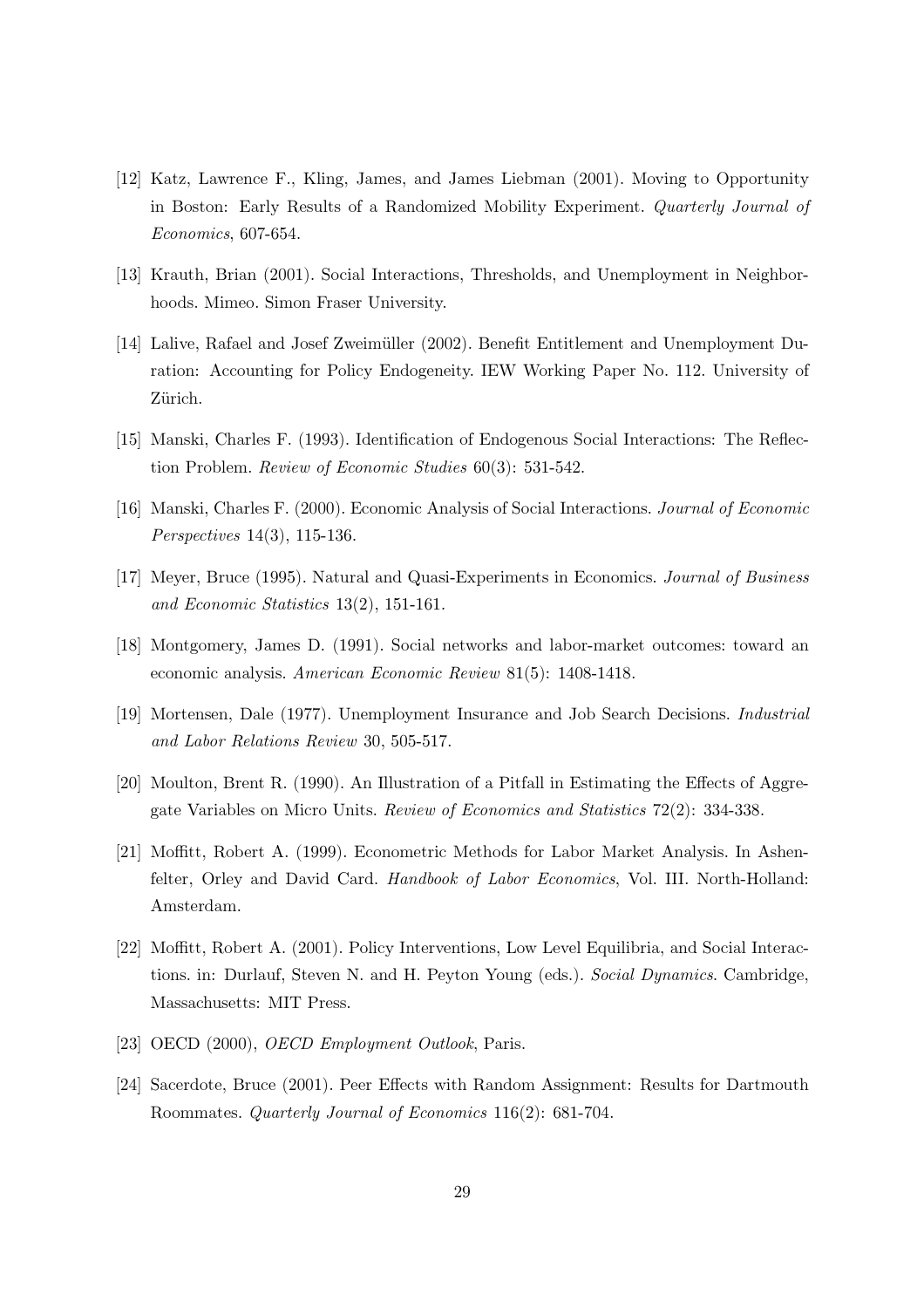- [25] Stutzer, Alois and Rafael Lalive (2001). The role of social norms in job searching and subjective well-being. Mimeo, University of Zurich.
- [26] Topa, Giorgio (2001). Social Interactions, Local Spillovers and Unemployment. Review of  $Economic\ Studies\ 68(2):\ 261-295.$
- [27] Topa, Giorgio, and Timothy G. Conley (2002). Socio-Economic Distance and Spatial Patterns in Unemployment. Journal of Applied Econometrics 17: 303-327.
- [28] Van den Berg, Gerard (1990). Nonstationarity in Job Search Theory. Review of Economic Studies 57, 255-277.
- [29] White, Halbert (1980). A heteroskedasticity-consistent covariance matrix estimator and a direct test for heteroskedasticity. Econometrica 48, 817-830.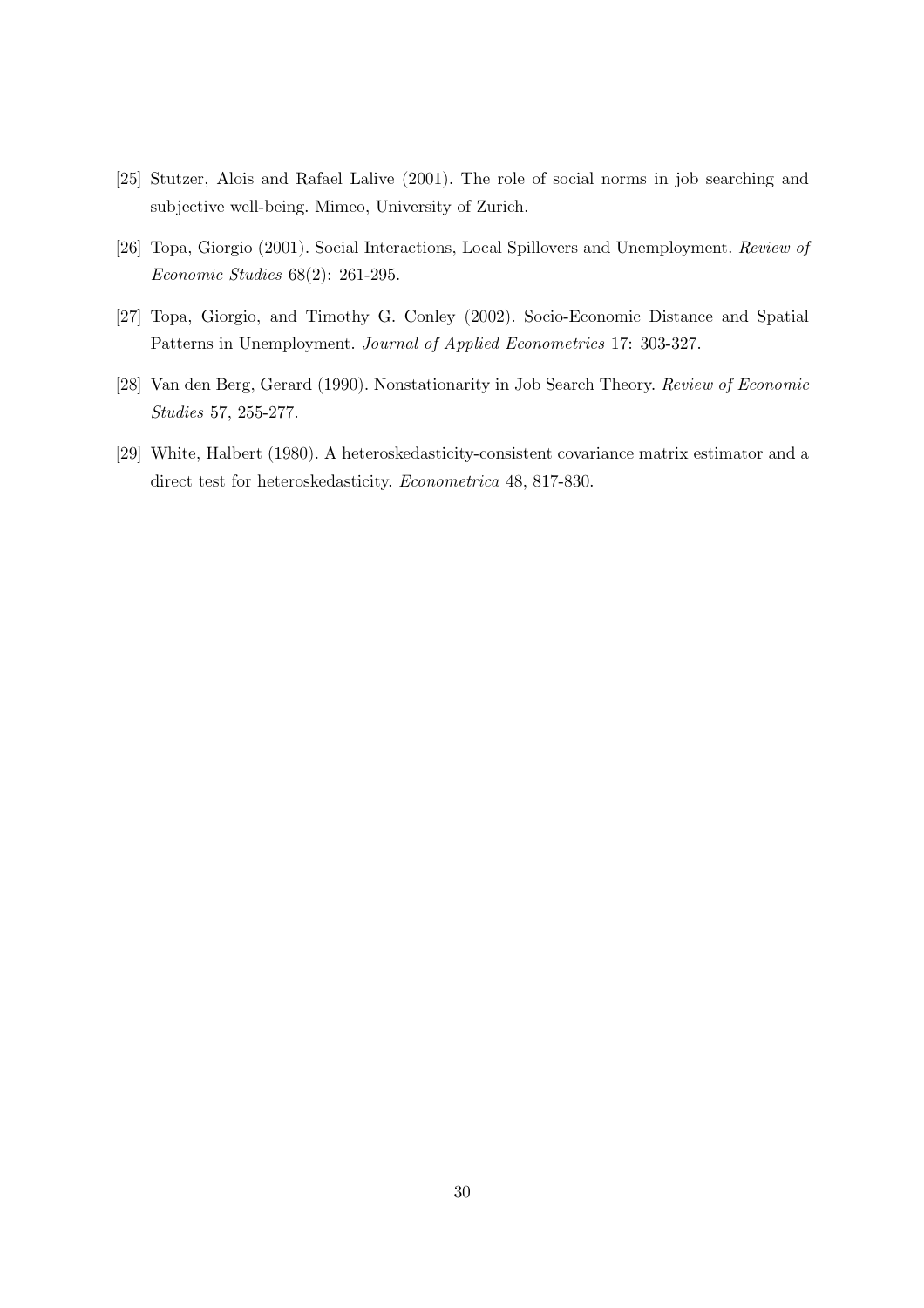



Source:

Austrian Institute of Economic Research (WIFO), own calculations.

## Figure 1 : GDP growth in Austria, 1980-1998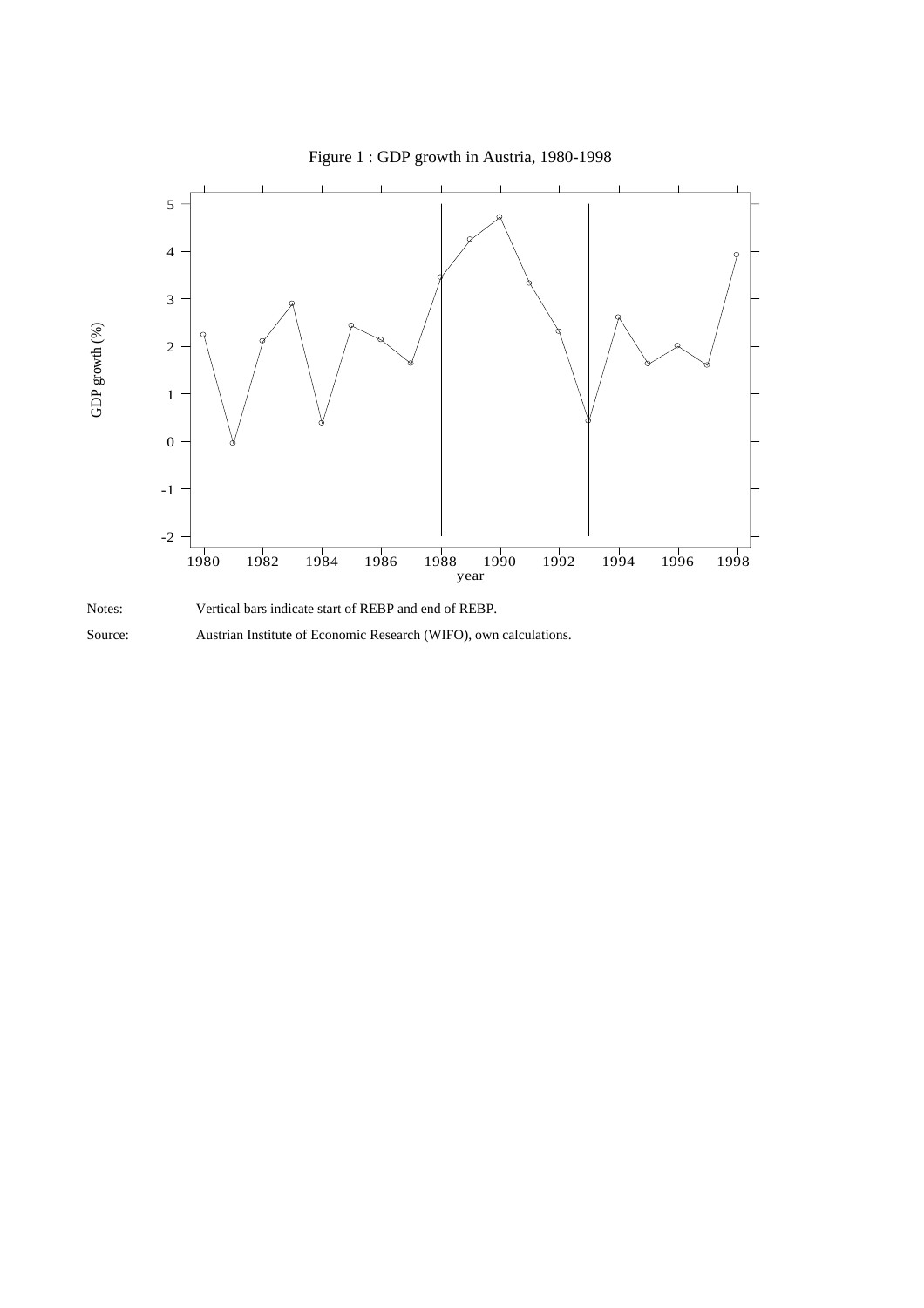

### Figure 2 : Employment in treated regions divided by employment in control regions age group 40-44, by industry

Notes: Vertical bars indicate start of REBP and end of REBP. Based on individuals with ratio actual / potential experience > .7.

Source: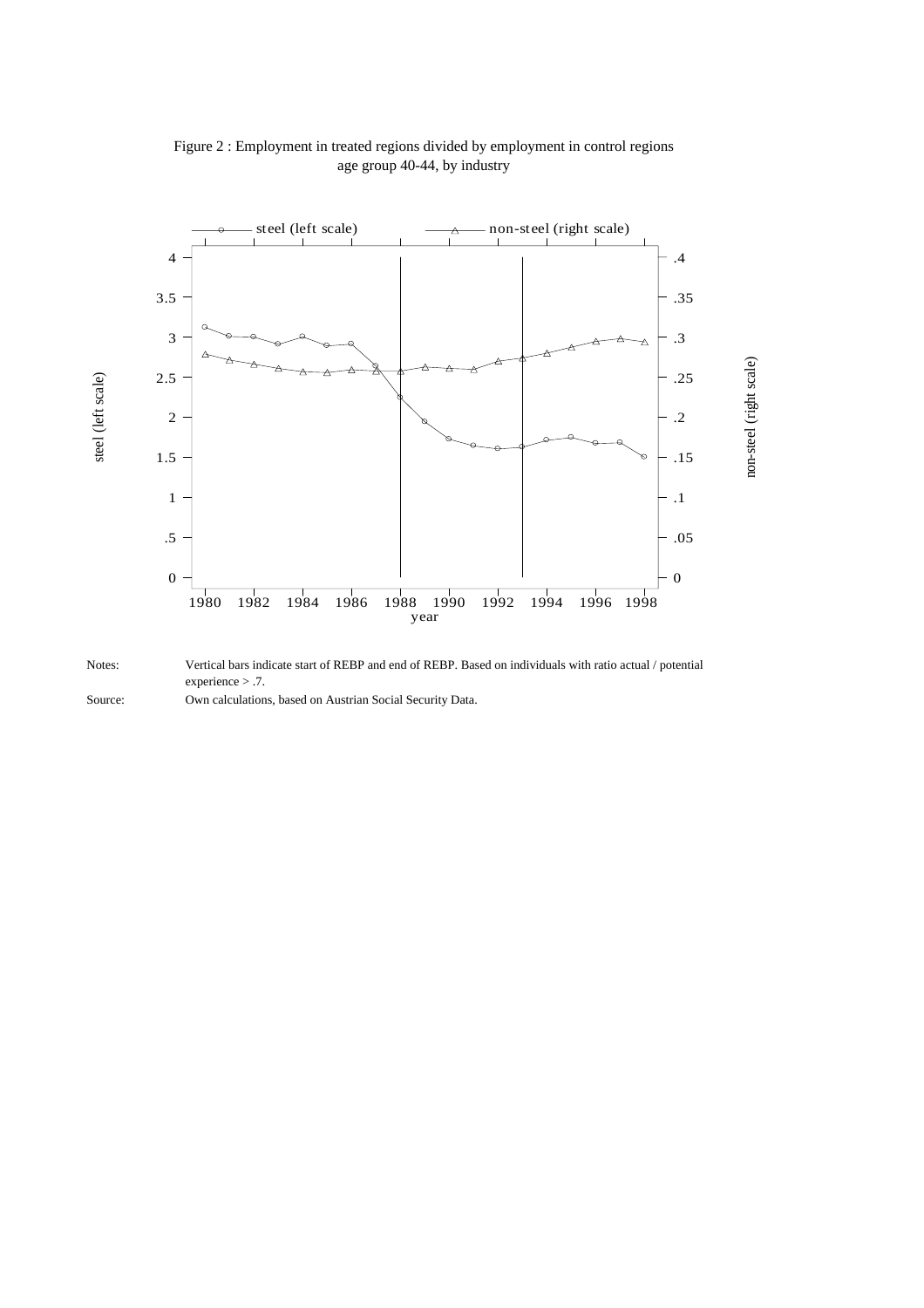

Figure 3 : Definition of reference group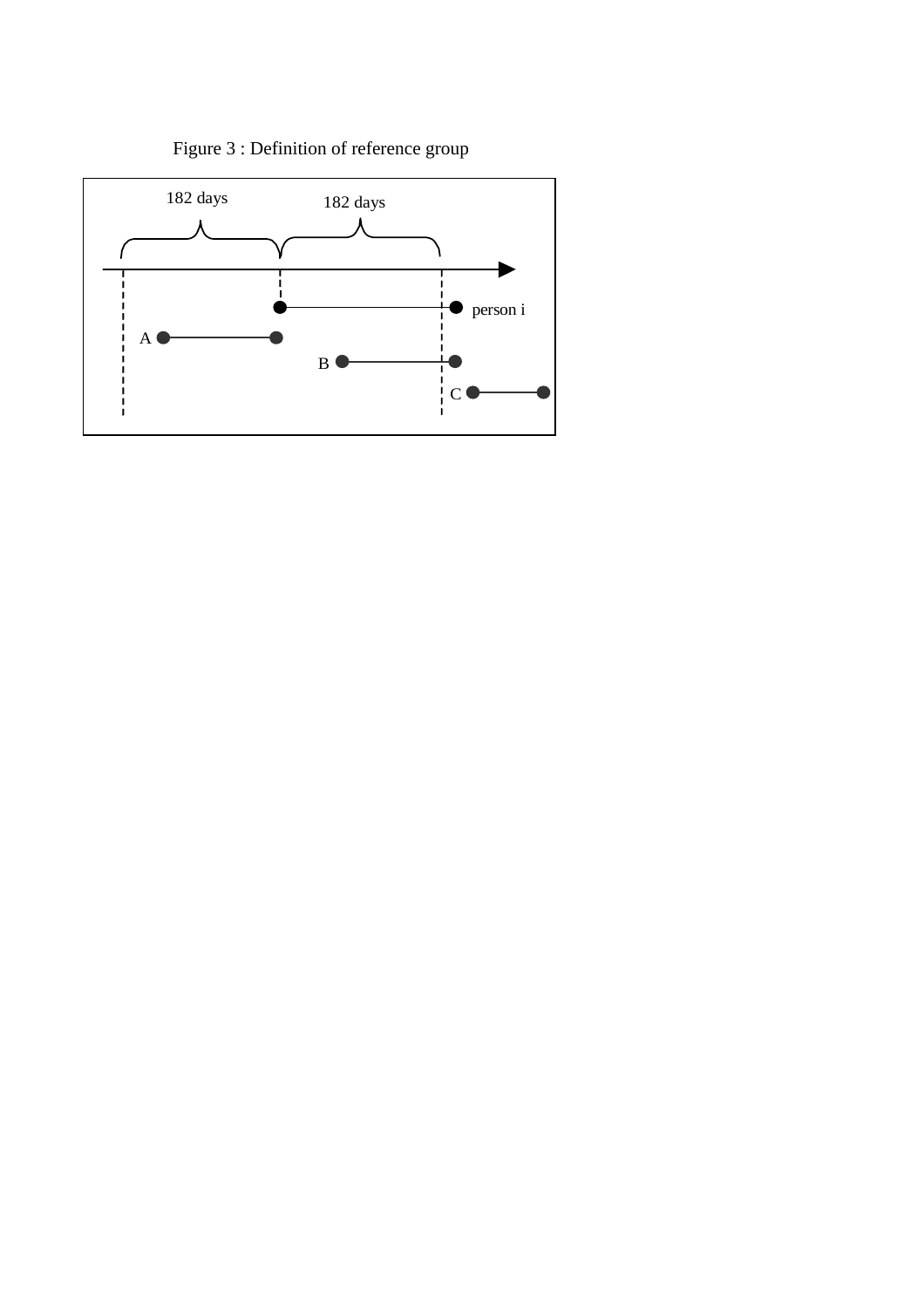|                        | <b>Before REBP</b> | During REBP | Time effect |
|------------------------|--------------------|-------------|-------------|
| <b>Treated Regions</b> |                    |             |             |
| Age 50-51              | .090               | .167        | .077        |
|                        | [1251]             | [2662]      | (.011)      |
| Age 48-49              | .086               | .066        | $-.019$     |
|                        | [1447]             | [2485]      | (.009)      |
| Age effect             | .005               | .101        | .096        |
|                        | (.011)             | (.009)      | (.014)      |
| <b>Control Regions</b> |                    |             |             |
| Age 50-51              | .062               | .081        | .019        |
|                        | [4328]             | [8649]      | (.005)      |
| Age 48-49              | .069               | .081        | .011        |
|                        | [5109]             | [9438]      | (.005)      |
| Age effect             | $-.008$            | .000        | .008        |
|                        | (.005)             | (.004)      | (.007)      |
| <b>REBP</b> Effect     |                    |             | .088        |
|                        |                    |             | (.015)      |

## Table 1 : Risk of long-term unemployment and the REBP Non-steel inflow

Notes: Standard error in parentheses; number of observations in brackets. Risk of long-term unemployment = share of spells in cell that last longer than 6 months.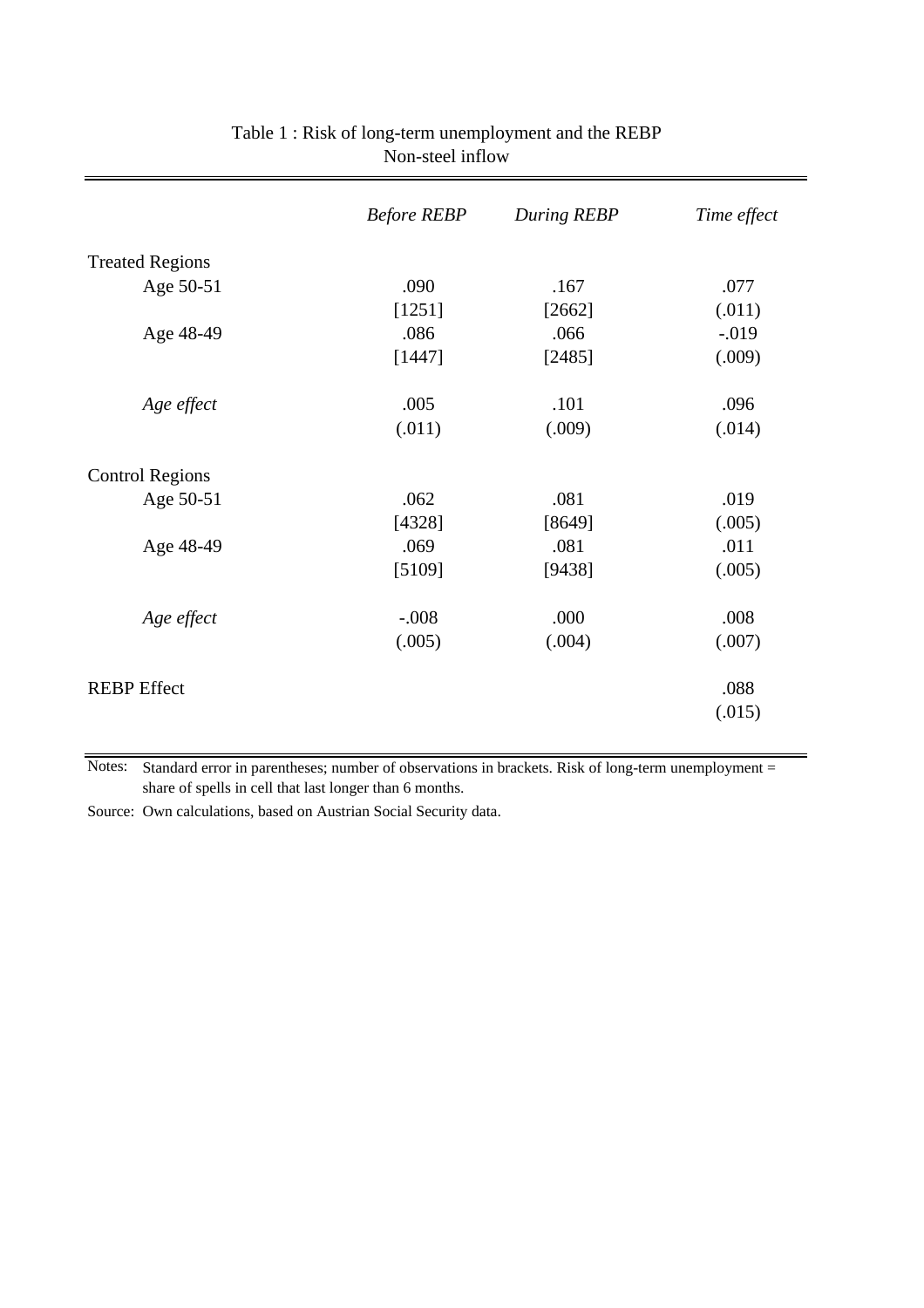|                                               |                  | Age 50-51                                                                               |                                                                  |                  | Age 48-49          |                               |
|-----------------------------------------------|------------------|-----------------------------------------------------------------------------------------|------------------------------------------------------------------|------------------|--------------------|-------------------------------|
|                                               | Before           | During                                                                                  | Time effect                                                      | Before           | During             | Time effect                   |
| Treated regions                               |                  |                                                                                         |                                                                  |                  |                    |                               |
| Share aged 50-54 in reference group $>= .5$   | 078              |                                                                                         |                                                                  | 600              |                    |                               |
|                                               | [864]            | $\begin{array}{c} 209 \\ [1480] \\[-4pt] 115 \\[-4pt] 1182] \\[-4pt] 1182] \end{array}$ |                                                                  | $[552]$<br>.108  | $\frac{075}{1273}$ | $\frac{026}{002}$             |
| Share aged 50-54 in reference group $< .5$    | .098             |                                                                                         |                                                                  |                  |                    |                               |
|                                               | $[753]$          |                                                                                         | $(016)$<br>$(016)$<br>$(017)$                                    | [895]            | [1212]             | (.012)                        |
| Age composition effect                        | $-0.020$         | .094                                                                                    |                                                                  | $-0.59$          | $810.$             |                               |
|                                               | (.016)           | (014)                                                                                   | (0.021)                                                          | (.014)           | (.010)             | (017)                         |
| Control regions                               |                  |                                                                                         |                                                                  |                  |                    |                               |
| Share aged 50-54 in reference group $>= .5$   | Lt0.             |                                                                                         |                                                                  |                  |                    |                               |
|                                               | [1697]           | 077<br>[4240]                                                                           | $\begin{array}{c} 031 \\[-4pt] 0.007 \\[-4pt] 0.007 \end{array}$ | $.058$<br>[2025] | $.074$<br>[4246]   | $(000)$<br>$(000)$<br>$(000)$ |
| J.<br>Share aged 50-54 in reference group $<$ | $.072$<br>[2631] | (6001)                                                                                  |                                                                  | T8081            | .086               |                               |
|                                               |                  |                                                                                         |                                                                  |                  | [5192]             |                               |
| Age composition effect                        |                  |                                                                                         | 018                                                              | $-0.019$         |                    | <b>COO</b> .                  |
|                                               | $-025$<br>(.007) | $-0.006$                                                                                | (.009)                                                           | (007)            | $-0.011$           | (.009)                        |
| Social interaction effect                     |                  |                                                                                         | 096                                                              |                  |                    | .071                          |
|                                               |                  |                                                                                         | (.023)                                                           |                  |                    | (019)                         |

Table 2 : Social interactions and the risk of long-term unemployment Table 2 : Social interactions and the risk of long-term unemployment

Own calculations, based on Austrian Social Security data. Source: Own calculations, based on Austrian Social Security data. Source: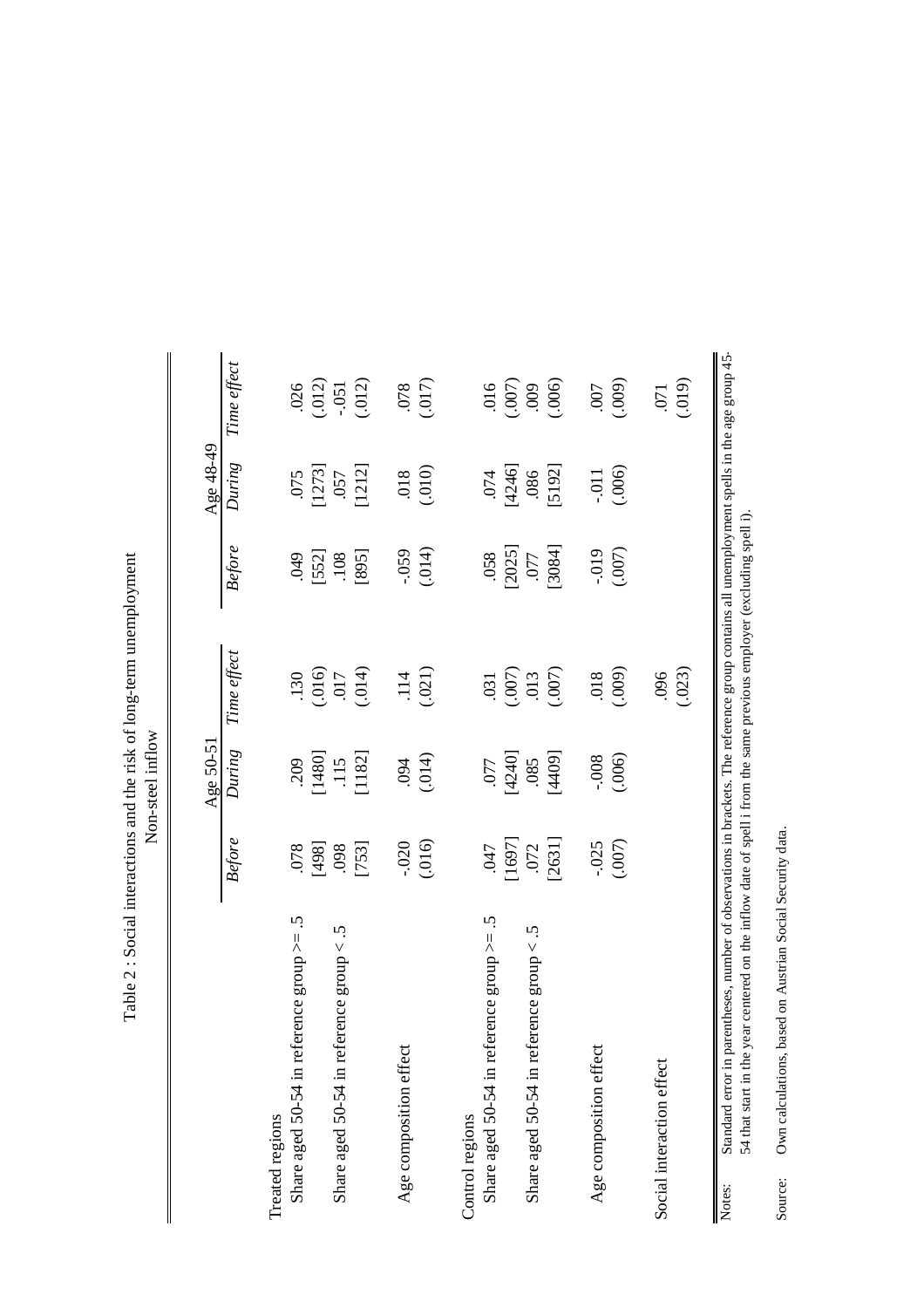| Table 3 : Social interactions in unemployment         |
|-------------------------------------------------------|
| Dependent variable : spell lasts longer than 6 months |
| linear probability estimates                          |

|                                            | Age 50-51 |                |          | Age 48-49      |
|--------------------------------------------|-----------|----------------|----------|----------------|
|                                            |           | Coeff. z-Value |          | Coeff. z-Value |
| Share aged 50-54                           | $-.003$   | $-.84$         | $-.002$  | $-.50$         |
| Treated region * Share aged 50-54          | $-.008$   | $-.76$         | $-.019$  | $-2.24$        |
| During * Share aged 50-54                  | .010      | 2.10           | .003     | .61            |
| During * Treated region * Share aged 50-54 | .045      | 2.61           | .022     | 2.17           |
| Treated region                             | .004      | .40            | $-.008$  | $-.83$         |
| During                                     | $-0.014$  | $-2.30$        | $-0.017$ | $-2.99$        |
| During * Treated region                    | .040      | 2.74           | $-.028$  | $-2.45$        |
| Firm characteristics                       | Yes       |                | Yes      |                |
| Individual characteristics                 | Yes       |                | Yes      |                |
| Adjusted $R^2$                             | .14       |                |          | .11            |
| Number of observations                     | 16890     |                |          | 18479          |

Notes: z-values are based on robust standard errors that account for clustering (previous employer) and heteroskedasticity. Share aged 50-54 is standardized. Firm characteristics are log(number of other individuals flowing in from same firm in year surrounding inflow date of person i, log(firm size), log(mean(earnings)), workers aged 50-54 as a percentage of workers aged 45- 54; measured in the month before the inflow date of person i, and industry affiliation of the employer. Individual characteristics are age, marital status, education, white collar, nationality, experience in previous 10 years, log(average daily earnings in previous job). Additionally, the regional unemployment rate in the age group 45-54 and distance to nearest community in control region for TR spells, and -distance to nearest community in treated region for CR spells are included.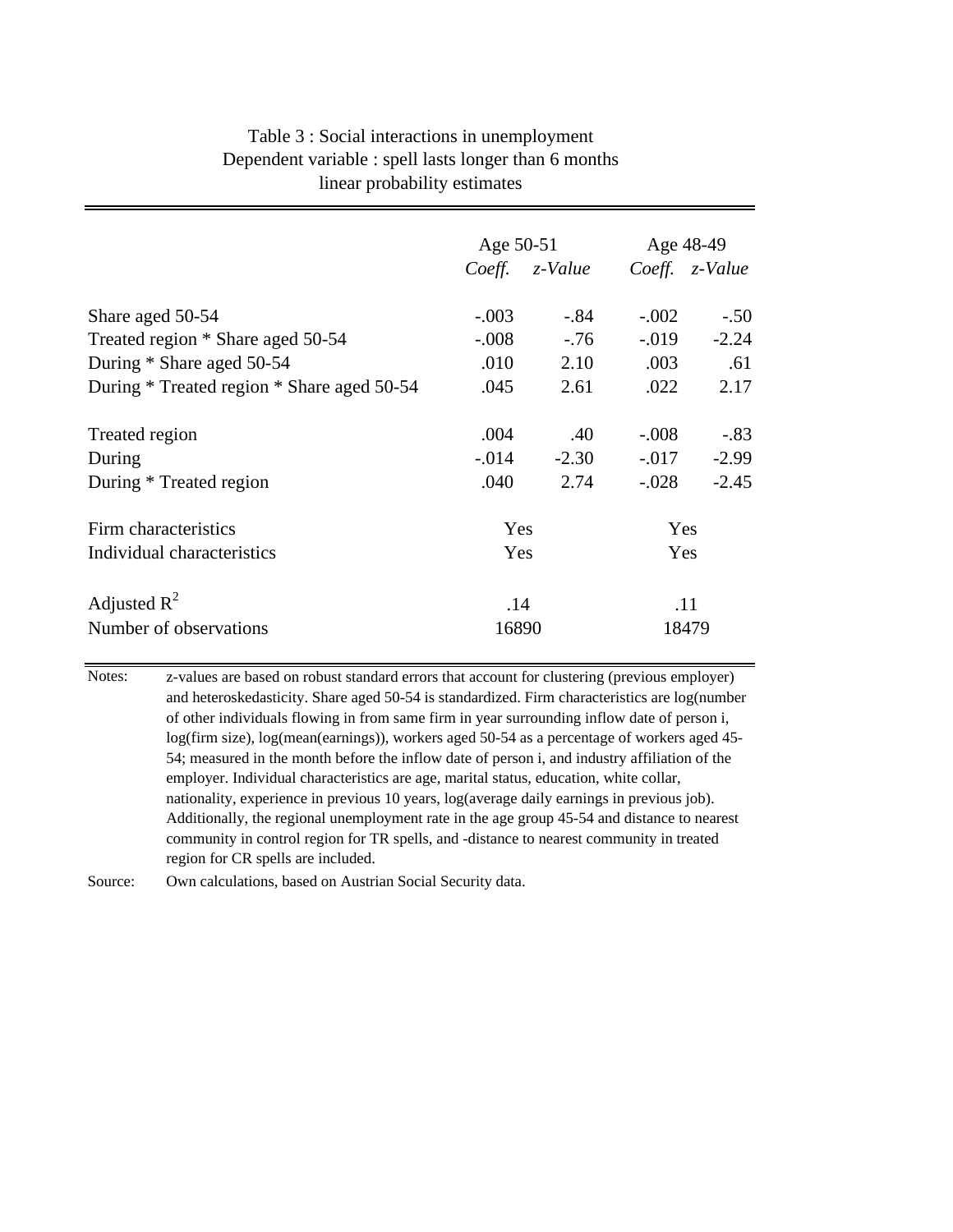| Table 4 : Is the effect solely due to REBP entitlement? |
|---------------------------------------------------------|
| Dependent variable : spell lasts longer than 6 months   |
| linear probability estimates                            |

|                                                          | Age 50-51      |         | Age 48-49 |                        |
|----------------------------------------------------------|----------------|---------|-----------|------------------------|
|                                                          | Coeff. z-Value |         |           | Coeff. <i>z</i> -Value |
| Share satisfying REBP criteria                           | $-.002$        | $-.57$  | $-.003$   | $-.69$                 |
| Treated region * Share satisfying REBP criteria          | $-.011$        | $-0.98$ | $-0.016$  | $-1.82$                |
| During * Share satisfying REBP criteria                  | .007           | 1.55    | .004      | .86                    |
| During * Treated region * Share satisfying REBP criteria | .057           | 3.17    | .017      | 1.60                   |
| Rest                                                     | $-.005$        | $-1.01$ | .001      | .15                    |
| Treated region * Rest                                    | .001           | .05     | $-.022$   | $-2.17$                |
| During * Rest                                            | .012           | 2.13    | $-.001$   | $-.22$                 |
| During * Treated region * Rest                           | $-0.011$       | $-.81$  | .029      | 2.43                   |
| Treated region                                           | .006           | .55     | $-.010$   | $-1.06$                |
| During                                                   | $-0.013$       | $-2.04$ | $-.018$   | $-3.03$                |
| During * Treated region                                  | .034           | 2.35    | $-.025$   | $-2.26$                |
| Firm characteristics                                     | Yes            |         | Yes       |                        |
| Individual characteristics                               | Yes            |         | Yes       |                        |
| Adjusted $R^2$                                           | .148           |         | .106      |                        |
| Number of observations                                   | 16890          |         | 18479     |                        |

Notes: z-values are based on robust standard errors that account for clustering (previous employer) and heteroskedasticity. 'Share satisfying REBP criteria' is the share in the reference group satisfying the REBP entitlement criteria, that is, aged 50 or older, ratio actual to potential experience exceeding .7, and residence in TR (residence in CR for spells in CR). 'Rest' is the difference between 'Share aged 50-54' and 'Others entitled', i.e. the share of spells in the reference group who do not satisfy either the previous work criterion or the location of residence criterion, or both. See notes for table 3 for a list of firm and individual characteristics.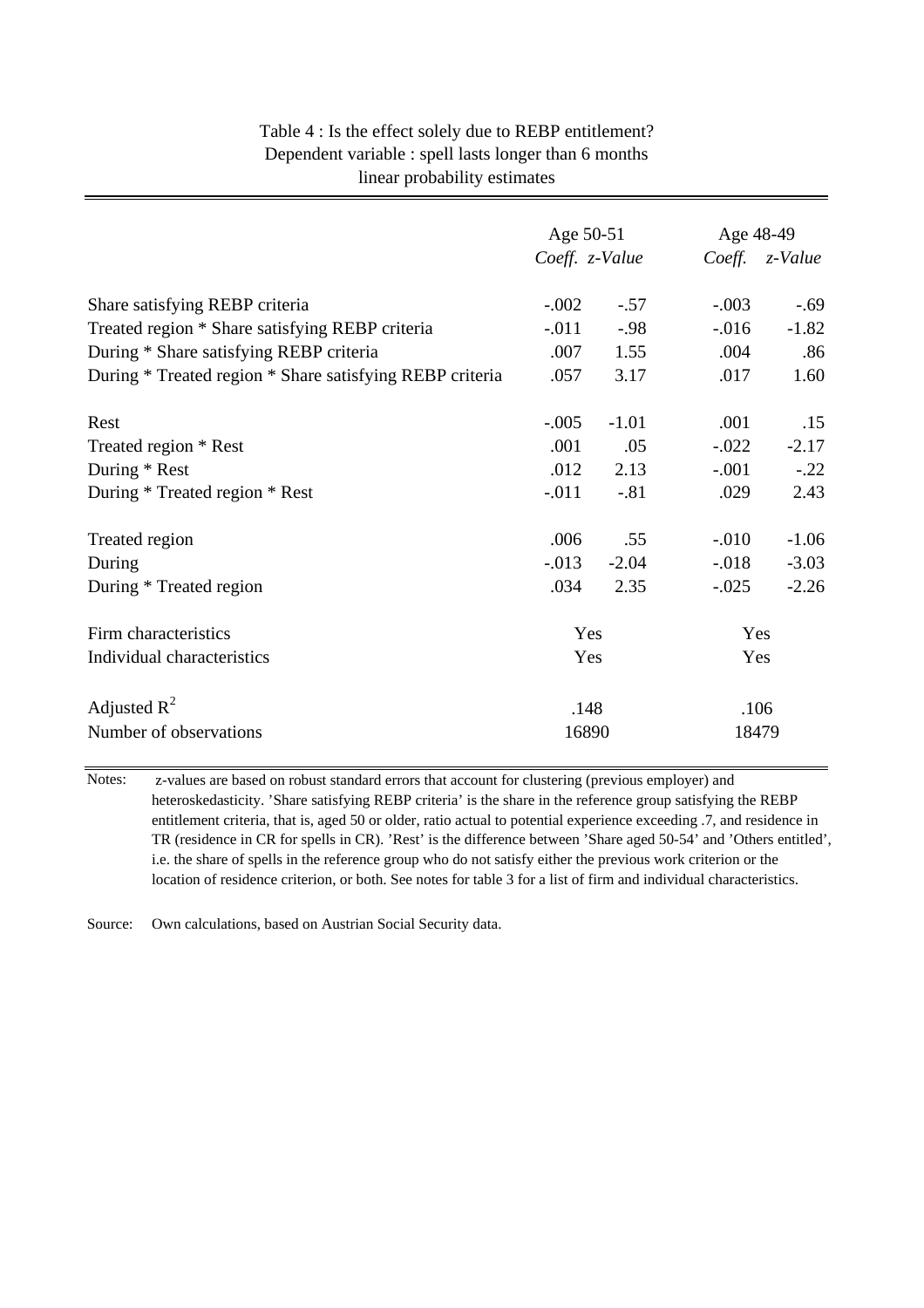|                                       | Non-Steel      | Construction | Other Non-Steel |
|---------------------------------------|----------------|--------------|-----------------|
|                                       | B              | B            | B               |
|                                       | ⋖              | ⋖            | ₹               |
| Share satisfying REBP criteria        | *** 049        | .004         | $***$<br>86.    |
| Age 50-51                             | ı              |              | ı               |
| $Log(daily$ earnings in previous job) | $.022**$       | .004         | 015             |
|                                       | 092 ***        | 025          | 119 ***         |
| Work experience in prev. 10 years     | $-0.39$        | .013         | .103            |
|                                       | $128**$        | .063         | 107             |
| Married                               | .006           | .008         | 004             |
|                                       | 008            | .006         | 020             |
| Log(firm size)                        | 165 ***        | .067         | 118             |
|                                       | 480 ***        | .088         | 570 ***         |
| Change in relative inflow (%)         | 1.873          | .619         | 2.215           |
| Number of observations                | 16890          | 10076        | 6814            |
| Age 48-49                             |                |              |                 |
| Share satisfying REBP criteria        | $.028***$<br>ı | .004         | $.052***$<br>ı, |
| Log(daily earnings in previous job)   | $-035$ ***     | -.007        | $-073$ ***      |
|                                       | 005            | $-0.020$     | .025            |
| Work experience in prev. 10 years     | $-138$ ***     | $*800 -$     | $-149$ **       |
|                                       | $-0.003$       | .004         | $-079$          |
| Married                               | $-0.005$       | $-0.025$     | 010             |
|                                       | $-0.006$       | $-027$       | 019             |
| Log(firm size)                        | $*060.$        | .082         | .301 ***        |
|                                       | $.182***$      | .031         | $235**$         |
| Change in relative inflow (%)         | $-1.993$       | 769          | $-8.042$        |
| Number of observations                | 18479          | 10876        | 7603            |
|                                       |                |              |                 |

shows the result of regressing these variables on the three dummies 'During', 'Treated region', and 'Treated region \* During' (first row in shows the result of regressing these variables on the three dummies 'During', 'Treated region', and 'Treated region \* During' (first row in each age group) and on the 'Share satisfying REBP eligibility criteria' interacted with these three dummies in the subsamples indicated by each age group) and on the 'Share satisfying REBP eligibility criteria' interacted with these three dummies in the subsamples indicated by the column labels (remaining rows in each age group). The table displays the coefficient on the interaction term 'During \* Treated regions the column labels (remaining rows in each age group). The table displays the coefficient on the interaction term 'During \* Treated regions \* Share satisfying REBP eligibility criteria' in column A and the coefficient on the interaction term 'During \* Treated regions' in column clustering with respect to the previous employer. The variable 'Share satisfying REBP criteria' is defined in the previous table. The table \* Share satisfying REBP eligibility criteria' in column A and the coefficient on the interaction term 'During \* Treated regions' in column clustering with respect to the previous employer. The variable 'Share satisfying REBP criteria' is defined in the previous table. The table \*, \*\*\* \*\*\* denote significance at the 10 %, 5 %, and 1 % level, respectively. Inference is based on robust standard errors that allow for \*, \*\*, \*\*\* denote significance at the 10 %, 5 %, and 1 % level, respectively. Inference is based on robust standard errors that allow for B. The 'Change in relative inflow' gives the change from the pre-REBP period to the during-REBP period in the number of spells in B. The 'Change in relative inflow' gives the change from the pre-REBP period to the during-REBP period in the number of spells in treated regions expressed as a percentage of the number of spells in control regions. treated regions expressed as a percentage of the number of spells in control regions. Notes:

Own calculations, based on Austrian Social Security data. Source: Own calculations, based on Austrian Social Security data. Source: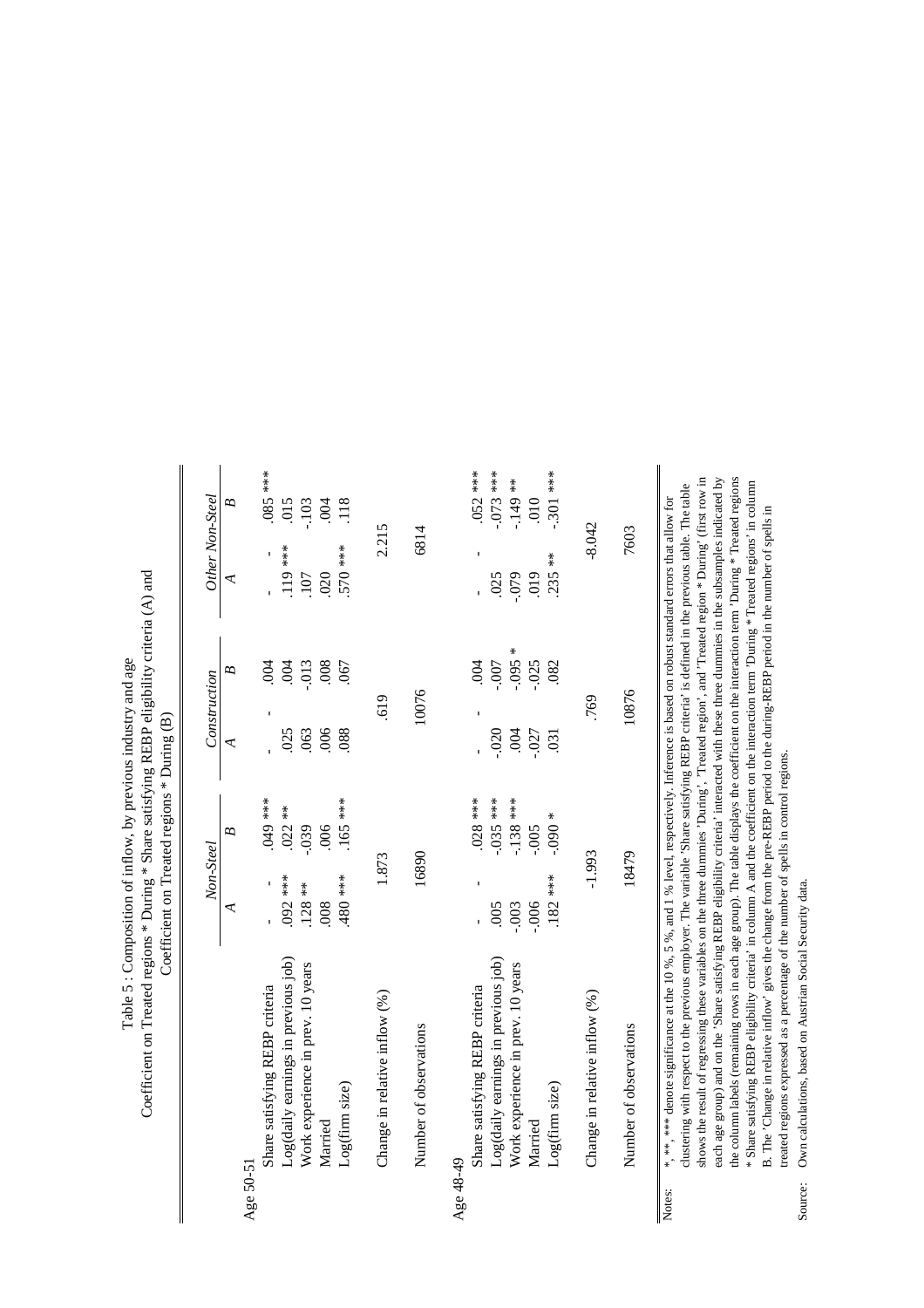Dependent variable : spell lasts longer than 6 months Dependent variable : spell lasts longer than 6 months Table 6 : Social Interactions vs Inflow Effects Table 6 : Social Interactions vs Inflow Effects linear probability estimates linear probability estimates

|                                                                                                                                                                                                          |                | Construction Inflow |                |            |           |            | Other Non-steel Inflow |             |
|----------------------------------------------------------------------------------------------------------------------------------------------------------------------------------------------------------|----------------|---------------------|----------------|------------|-----------|------------|------------------------|-------------|
|                                                                                                                                                                                                          |                | Age 50-51           | Age 48-49      |            | Age 50-51 |            | Age 48-49              |             |
|                                                                                                                                                                                                          | Coeff.         | $z$ -Value          | Coeff.         | $z$ -Value | Coeff.    | $z$ -Value | Coeff.                 | $z - Value$ |
| Share satisfying REBP criteria                                                                                                                                                                           |                | $-1.21$             | $-0.003$       |            | $-0.003$  | $-0.38$    | $-0.003$               | $-41$       |
| Treated region * Share satisfying REBP criteria                                                                                                                                                          | $-0.07$        | $-1.67$             | $-0.012$       | $-1.35$    | $-0.008$  | $-40$      | $-0.025$               | 1.59        |
| During * Share satisfying REBP criteria                                                                                                                                                                  | $\overline{5}$ | $\ddot{c}$          | $-0.001$       | $-29$      | .015      | 1.51       | 010                    | 1.22        |
| During * Treated region * Share satisfying REBP criteria                                                                                                                                                 | .039           | 2.58                | 030            | 2.61       | 056       | 2.06       | 000                    | 53          |
| Rest                                                                                                                                                                                                     | .003           | .73                 | .001           | $-21$      | $-011$    | $-1.41$    | .003                   | 38          |
| Treated region * Rest                                                                                                                                                                                    | $-000$         | $-0.94$             | $-0.14$        | $-1.47$    | 010       | 43         | $-0.028$               | $-1.43$     |
| During * Rest                                                                                                                                                                                            | $-0.001$       | $-0.20$             |                | 1.32       | .024      | 2.54       | $-009$                 | $-1.01$     |
| During * Treated region * Rest                                                                                                                                                                           | $-004$         | $-37$               | 008<br>800.    | 1.37       | $-020$    | $-75$      | .035                   | 1.60        |
| Treated region                                                                                                                                                                                           | $-0.005$       | $-55$               | <b>110</b> -   | $-1.23$    | .007      | $\ddot{3}$ | $-0.018$               | $-93$       |
| During                                                                                                                                                                                                   | $-0.014$       | $-2.42$             | .007           | $-1.21$    | $-009$    | $59 -$     | $-0.34$                | $-2.81$     |
| During * Treated region                                                                                                                                                                                  | .021           | 1.73                | $-012$         | $-1.19$    | 049       | 1.70       | $-0.31$                | $-1.46$     |
| Firm characteristics                                                                                                                                                                                     | $\mathbf{Yes}$ |                     | $\mathbf{Yes}$ |            | Yes       |            | Yes                    |             |
| Individual characteristics                                                                                                                                                                               | Yes            |                     | Yes            |            | Yes       |            | Yes                    |             |
| Adjusted R <sup>2</sup>                                                                                                                                                                                  |                | <b>EKO</b> .        | .036           |            | .131      |            | 109                    |             |
| Number of observations                                                                                                                                                                                   |                | 10076               | 10876          |            | 6814      |            | 7603                   |             |
| z-values are based on robust standard errors that account for clustering (previous employer) and heteroskedasticity. See notes in table 3 for a list of firm and individua<br>characteristics.<br>Notes: |                |                     |                |            |           |            |                        |             |

Own calculations, based on Austrian Social Security data. Source: Own calculations, based on Austrian Social Security data. Source: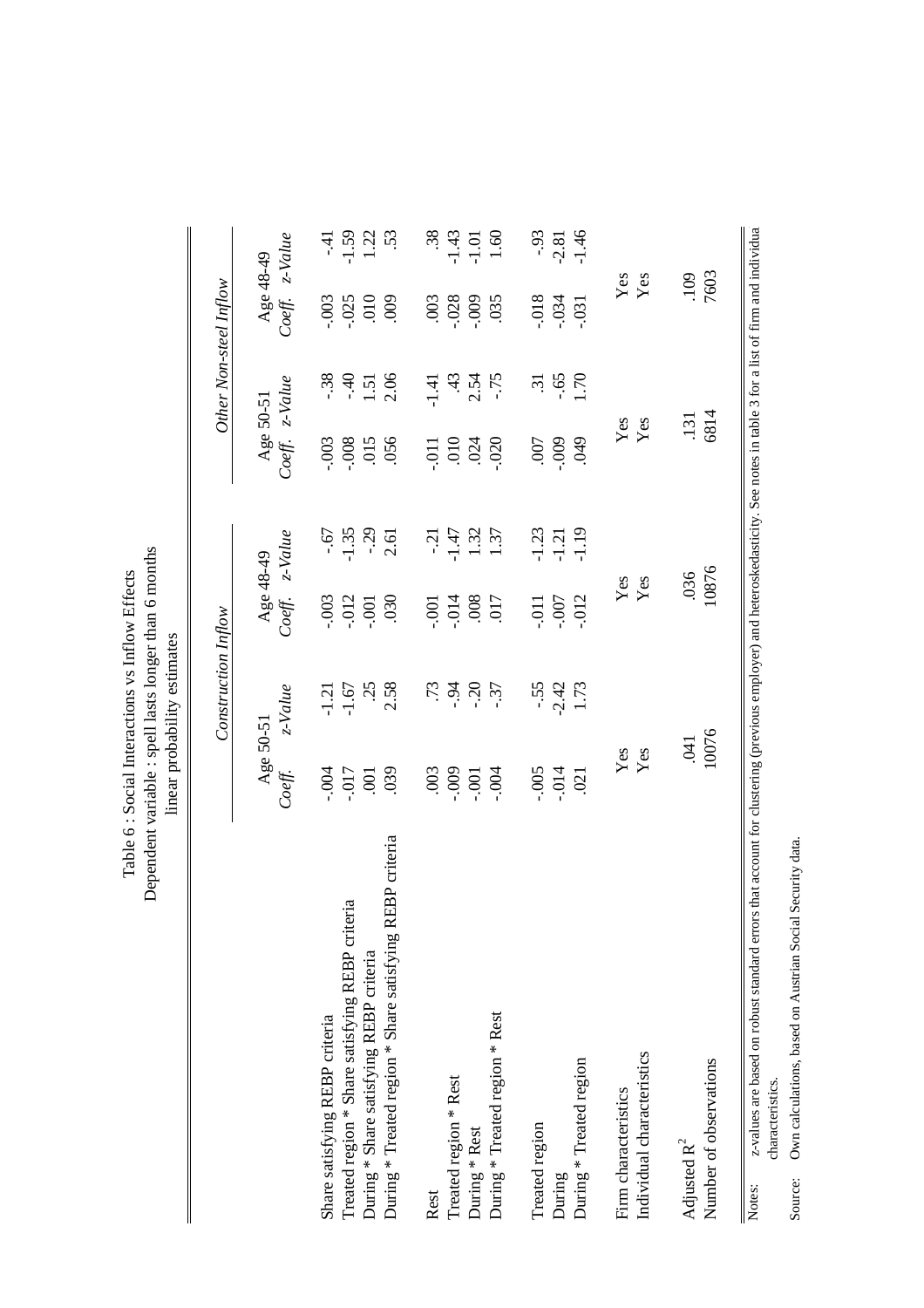|                                                        |         | Age 50-51      |         | Age 48-49      |
|--------------------------------------------------------|---------|----------------|---------|----------------|
|                                                        |         | Coeff. z-Value |         | Coeff. z-Value |
| Baseline result                                        | .039    | 2.58           | .030    | 2.61           |
| A. Anticipation effects                                |         |                |         |                |
| During period starts February 27, 1988                 | .039    | 2.59           | .027    | 2.36           |
| Exclude spells aged 51 or 49                           | .038    | 3.09           | .028    | 2.15           |
| B. Firm decisions                                      |         |                |         |                |
| Share satisfying REBP criteria <i>before</i> spell i   | .034    | 2.40           | .022    | 1.90           |
| Share satisfying REBP criteria <i>after</i> spell i    | .030    | 2.22           | .027    | 2.29           |
| C. Measurement issues                                  |         |                |         |                |
| Add region effects, interacted with 'During' indicator | .046    | 2.87           | .029    | 2.38           |
| Omit log(daily earnings)                               | .038    | 2.56           | .031    | 2.66           |
| D. Non-linear models                                   |         |                |         |                |
| Marginal effect from Logit                             | .019    | 2.63           | .021    | 2.81           |
| Effect on log exit hazard                              | $-.193$ | $-2.91$        | $-.097$ | $-1.69$        |

#### Table 7 : Sensitivity analysis Based on Construction Inflow Coefficient: Treated region \* During \* Share satisfying REBP criteria

Notes: z-values are based on robust standard errors that account for clustering (previous employer) and heteroskedasticity. This table reports the interaction term 'Treated region \* During \* Share satisfying REBP criteria' from separate regressions following the specification in table 6.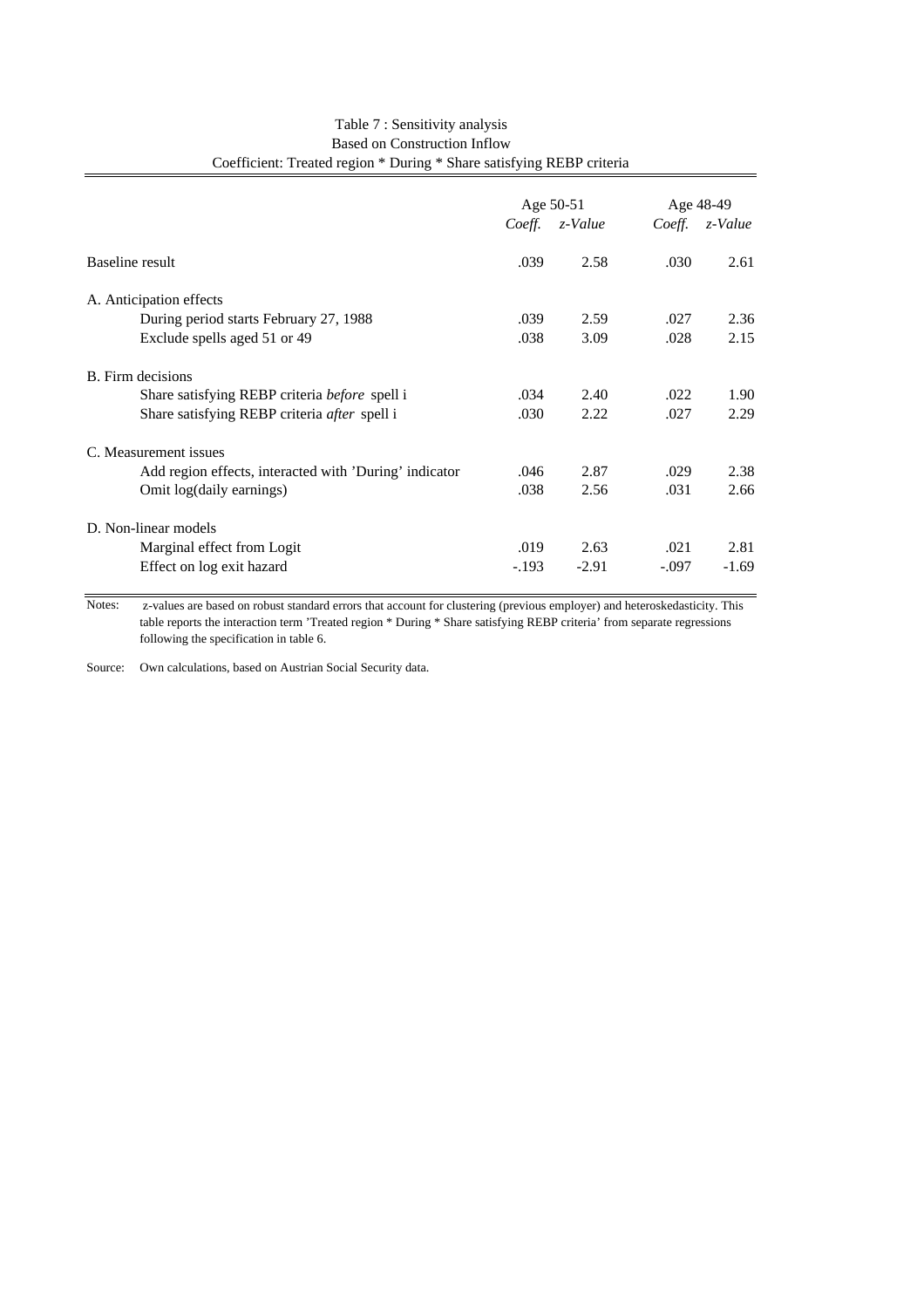| Table 8 : Direct effects vs Social spillover effects of REBP |
|--------------------------------------------------------------|
| Dependent variable : spell lasts longer than 6 months        |
| linear probability estimates                                 |

|                                                          | Coeff. z-Value |         |
|----------------------------------------------------------|----------------|---------|
| Share satisfying REBP criteria                           | $-0.005 -1.52$ |         |
| Treated region * Share satisfying REBP criteria          | $-.012 -1.70$  |         |
| During * Share satisfying REBP criteria                  | $-.001$ $-.35$ |         |
| During * Treated region * Share satisfying REBP criteria | .032           | 3.56    |
|                                                          |                |         |
| Aged 50-51                                               | $-.010$        | $-1.45$ |
| Treated region * Aged 50-51                              | $.005$ $.42$   |         |
| During * Aged 50-51                                      | $-.001-.18$    |         |
| During * Treated region * Aged 50-51                     | .027           | 1.73    |
|                                                          |                |         |
| Treated region                                           | $-.008$ $-.95$ |         |
| During                                                   | $-.010 -2.05$  |         |
| During * Treated region                                  | $-.011$        | $-1.04$ |
| Firm characteristics                                     | Yes            |         |
| Individual characteristics                               | Yes            |         |
|                                                          |                |         |
| Adjusted $R^2$                                           | .038           |         |
| Number of observations                                   | 20952          |         |

Notes: Estimates are based on construction inflow. z-values are based on robust standard errors that account for clustering (previous employer) and heteroskedasticity. See notes to table 3 for additional information.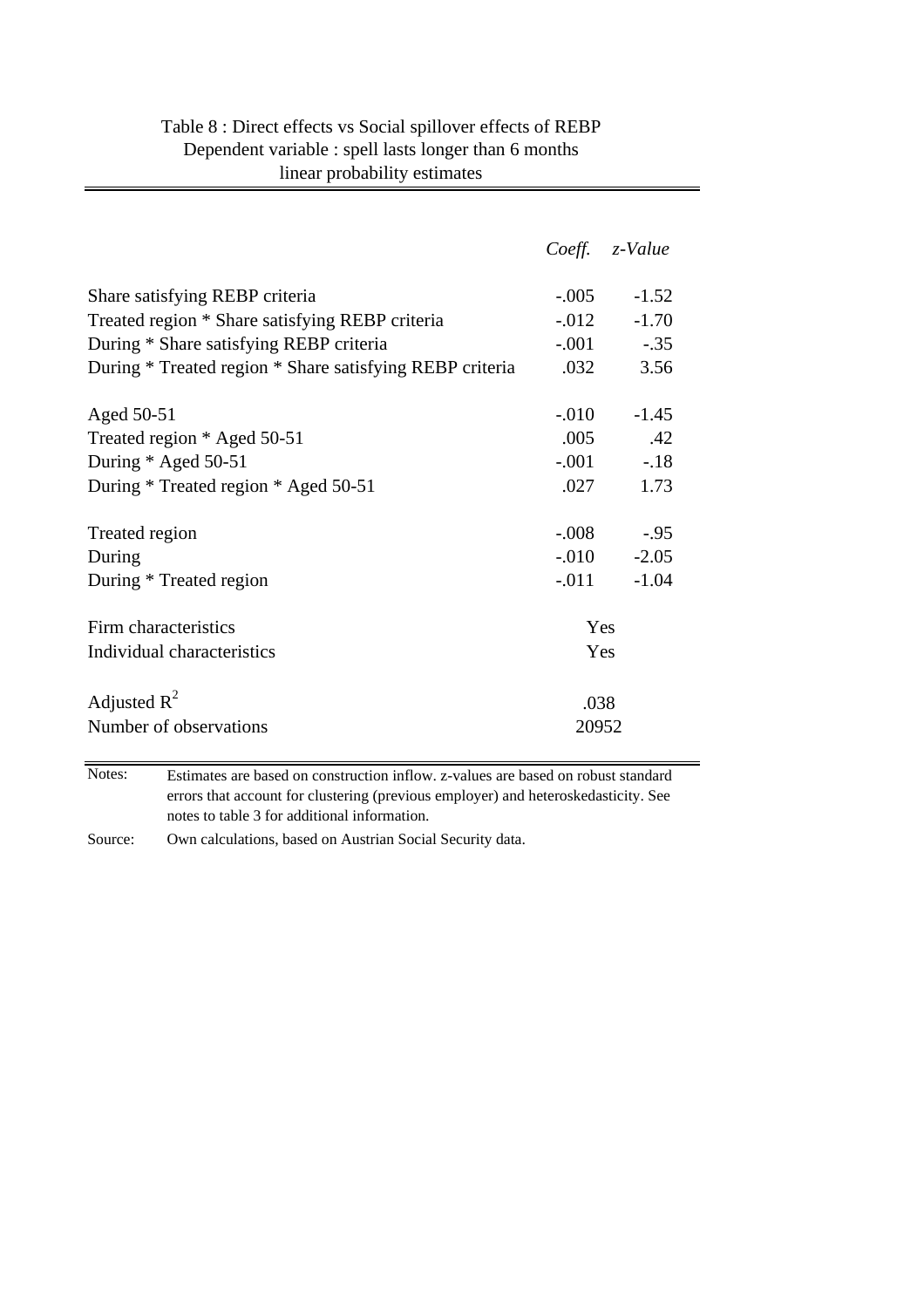| Table A1 : Descriptive statistics, non-steel inflow vs construction inflow. |           |           |         |              |         |                 |  |
|-----------------------------------------------------------------------------|-----------|-----------|---------|--------------|---------|-----------------|--|
|                                                                             | Non-steel |           |         | Construction |         | Other Non-Steel |  |
|                                                                             | Mean      | <b>SD</b> | Mean    | <b>SD</b>    | Mean    | <b>SD</b>       |  |
| characteristics of reference group                                          |           |           |         |              |         |                 |  |
| number of spells                                                            | 24.871    | (64.936)  | 20.958  | (36.219)     | 30.558  | (91.564)        |  |
| log(number of spells)                                                       | 2.223     | (1.312)   | 2.311   | (1.208)      | 2.094   | (1.441)         |  |
| proportion aged 50-54                                                       | .448      | (.265)    | .453    | (.244)       | .440    | (.292)          |  |
| proportion satisfying REBP criteria                                         | .336      | (.259)    | .343    | (.240)       | .326    | (.284)          |  |
| characteristics of previous employer                                        |           |           |         |              |         |                 |  |
| log(firm size)                                                              | 4.539     | (1.339)   | 4.365   | (1.123)      | 4.792   | (1.568)         |  |
| log(average(daily earnings))                                                | 6.512     | (.198)    | 6.505   | (.182)       | 6.521   | (.218)          |  |
| proportion aged 50-54 in 45-54 year olds                                    | .522      | (.234)    | .529    | (.241)       | .513    | (.222)          |  |
| manufacturing, excluding steel                                              | .115      |           | .000    |              | .282    |                 |  |
| mining                                                                      | .021      |           | .000    |              | .050    |                 |  |
| construction                                                                | .592      |           | 1.000   |              | .000    |                 |  |
| tourism                                                                     | .070      |           | .000    |              | .172    |                 |  |
| other industries                                                            | .202      |           | .000    |              | .496    |                 |  |
| individual characteristics                                                  |           |           |         |              |         |                 |  |
| change in August 1989                                                       | .417      |           | .415    |              | .420    |                 |  |
| age                                                                         | 49.940    | (1.145)   | 49.944  | (1.142)      | 49.934  | (1.150)         |  |
| married                                                                     | .814      |           | .835    |              | .783    |                 |  |
| divorced or widower                                                         | .090      |           | .071    |              | .119    |                 |  |
| single                                                                      | .096      |           | .094    |              | .098    |                 |  |
| compulsory education                                                        | .653      |           | .643    |              | .666    |                 |  |
| apprenticeship                                                              | .342      |           | .356    |              | .323    |                 |  |
| craftsmanship                                                               | .005      |           | .001    |              | .011    |                 |  |
| white collar                                                                | .069      |           | .021    |              | .139    |                 |  |
| foreign                                                                     | .126      |           | .135    |              | .114    |                 |  |
| experience in previous 10 years                                             | 8.614     | (1.082)   | 8.438   | (1.024)      | 8.871   | (1.113)         |  |
| log(previous earnings) in AS                                                | 6.472     | (.267)    | 6.470   | (.234)       | 6.474   | (.309)          |  |
| regional unemployment rate (%)                                              | 3.455     | (1.607)   | 3.332   | (1.485)      | 3.633   | (1.754)         |  |
| distance to border (hours)                                                  | $-787$    | (1.183)   | $-.885$ | (1.163)      | $-.644$ | (1.197)         |  |
| number of observations                                                      | 35369     |           | 20952   |              | 14417   |                 |  |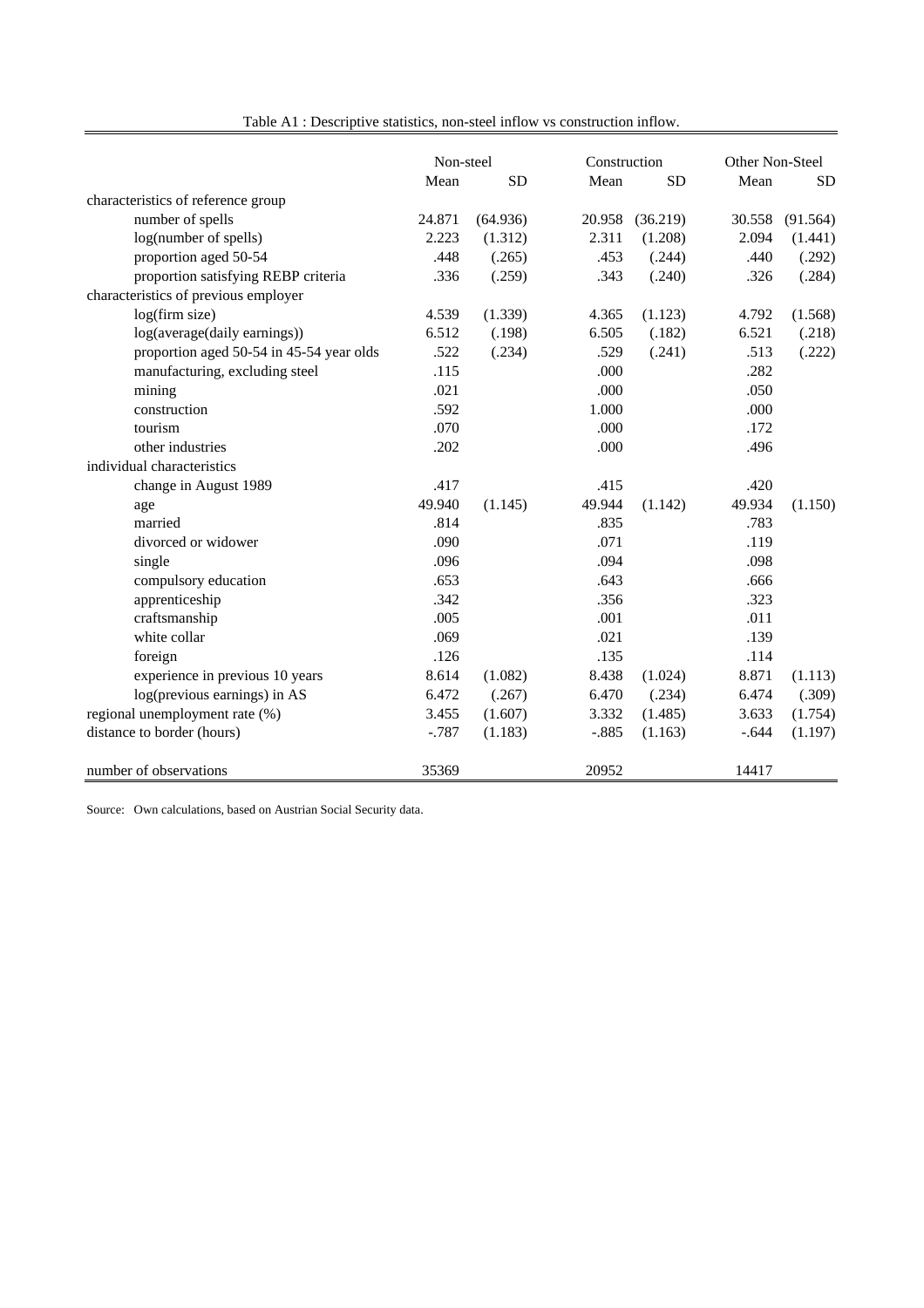|  |  | Table A2 : Descriptive statistics on control variables, construction inflow |  |  |
|--|--|-----------------------------------------------------------------------------|--|--|
|--|--|-----------------------------------------------------------------------------|--|--|

|                                                  | Age 50-51 |               |           |                    |        | Age 48-49     |        |                 |  |
|--------------------------------------------------|-----------|---------------|-----------|--------------------|--------|---------------|--------|-----------------|--|
|                                                  | <b>TR</b> |               | <b>CR</b> |                    |        | <b>TR</b>     |        | <b>CR</b>       |  |
|                                                  | Mean      | <b>SD</b>     | Mean      | <b>SD</b>          | Mean   | SD            | Mean   | <b>SD</b>       |  |
|                                                  |           |               |           |                    |        |               |        |                 |  |
| log(number of spells in reference group)         |           | 2.361 (1.128) |           | 2.309 (1.219)      |        | 2.317(1.127)  |        | 2.301 (1.233)   |  |
| log(firm size)                                   | 4.481     | (1.046)       | 4.339     | (1.125)            |        | 4.444 (1.080) | 4.346  | (1.145)         |  |
| log(average(earnings) in firm)                   | 6.475     | (.165)        | 6.515     | (.187)             | 6.466  | (.163)        | 6.512  | (.185)          |  |
| proportion aged 50-54 in 45-54 year olds in firm | .586      | (.225)        | .577      | (.224)             | .501   | (.255)        | .478   | (.245)          |  |
| change in August 1989                            | .000      |               | .488      |                    | .438   |               | .433   |                 |  |
| age                                              | 50.959    | (.576)        | 50.970    | (.575)             | 48.982 | (.576)        | 49.000 | (.580)          |  |
| married                                          | .862      |               | .838      |                    | .857   |               | .822   |                 |  |
| divorced or widower                              | .062      |               | .067      |                    | .059   |               | .078   |                 |  |
| single                                           | .076      |               | .095      |                    | .084   |               | .100   |                 |  |
| compulsory education                             | .702      |               | .645      |                    | .679   |               | .621   |                 |  |
| apprenticeship                                   | .298      |               | .354      |                    | .321   |               | .378   |                 |  |
| craftsmanship                                    | .001      |               | .001      |                    | .000   |               | .001   |                 |  |
| white collar                                     | .015      |               | .019      |                    | .015   |               | .026   |                 |  |
| foreign                                          | .192      |               | .123      |                    | .186   |               | .121   |                 |  |
| experience in previous 10 years                  |           | 8.406 (1.027) |           | 8.450 (1.016)      |        | 8.383 (1.039) | 8.445  | (1.027)         |  |
| log(previous earnings) in AS                     | 6.434     | (.222)        | 6.480     | (.237)             | 6.426  | (.222)        | 6.479  | (.234)          |  |
| regional unemployment rate (%)                   | 3.422     | (1.587)       |           | 3.276 (1.448)      |        | 3.413 (1.589) |        | 3.345 (1.470)   |  |
| distance to border (hours)                       | .572      | (.263)        |           | $-1.218$ $(1.020)$ | .567   | (.263)        |        | $-1.230(1.022)$ |  |
| number of observations                           | 1920      |               | 8156      |                    | 2042   |               | 8834   |                 |  |

Notes: TR=resident in REBP region, CR=resident in non-REBP region. The change in August 1989 is zero for spells in TR aged 50-51 because these spells were not affected by the change in potential benefit duration that occured in August 1989 (section 2). Distance to border gives the commuting time by car in hours from the community of residence to the nearest community across the border for spells in TR and the negative of this time for spells in CR.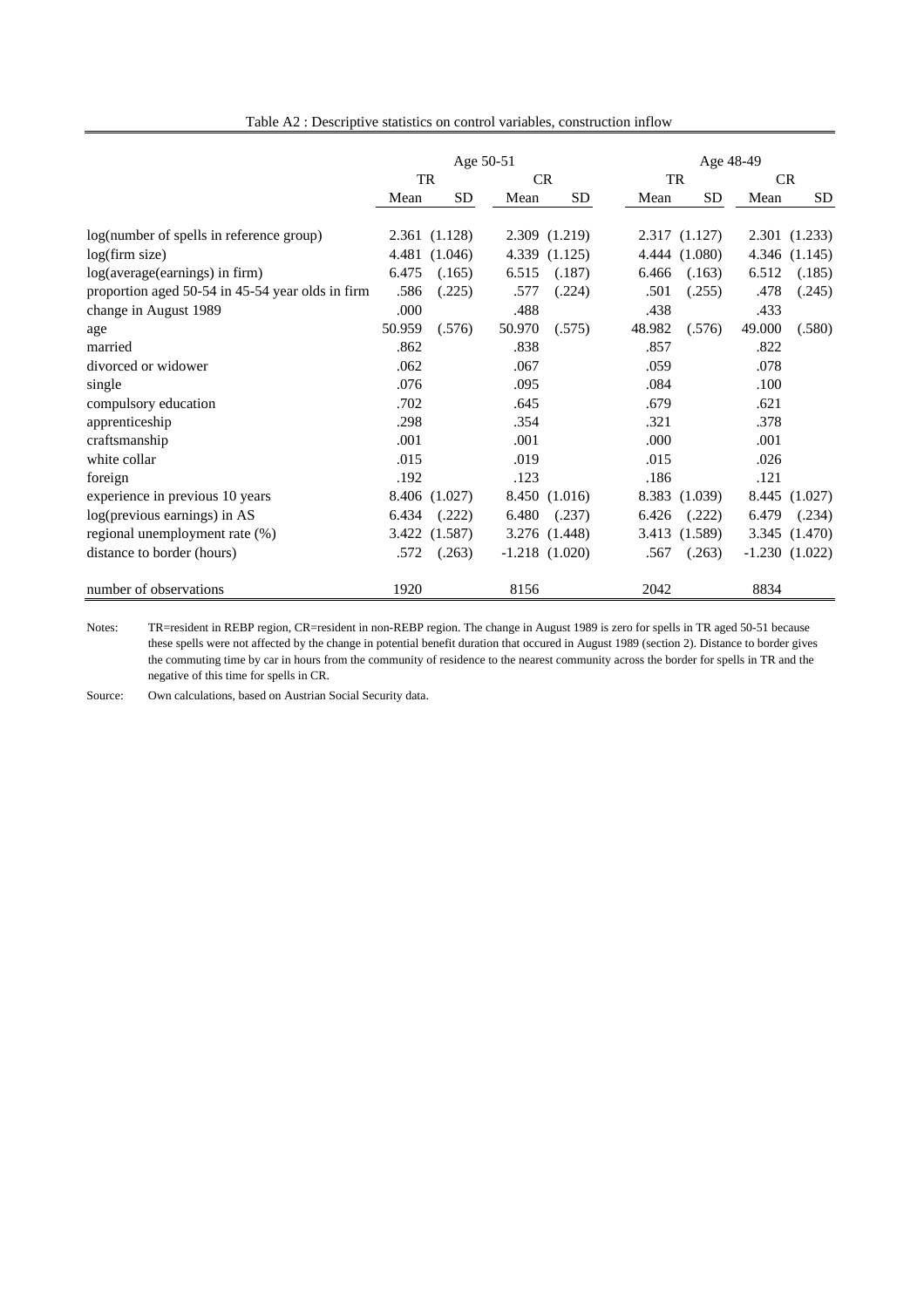|  |  | Table A3 : Complete results for table 6. |  |  |  |  |
|--|--|------------------------------------------|--|--|--|--|
|--|--|------------------------------------------|--|--|--|--|

|                                            |           | Construction Inflow |           |         | Other Non-Steel Inflow |         |           |         |  |
|--------------------------------------------|-----------|---------------------|-----------|---------|------------------------|---------|-----------|---------|--|
|                                            | Age 50-51 |                     | Age 48-49 |         | Age 50-51              |         | Age 48-49 |         |  |
|                                            | Coeff.    | z-Value             | Coeff.    | z-Value | Coeff.                 | z-Value | Coeff.    | z-Value |  |
| Share satisfying REBP criteria             | $-.004$   | $-1.21$             | $-.003$   | $-.67$  | $-.003$                | $-.38$  | $-.003$   | -.41    |  |
| Treated region * Share satisfying REBP cr  | $-.017$   | $-1.67$             | $-.012$   | $-1.35$ | $-.008$                | $-.40$  | $-.025$   | $-1.59$ |  |
| During * Share satisfying REBP criteria    | .001      | .25                 | $-.001$   | $-.29$  | .015                   | 1.51    | .010      | 1.22    |  |
| During * Treated region * Share satisfying | .039      | 2.58                | .030      | 2.61    | .056                   | 2.06    | .009      | .53     |  |
| Rest                                       | .003      | .73                 | $-.001$   | $-.21$  | $-011$                 | $-1.41$ | .003      | .38     |  |
| Treated region * Rest                      | $-.009$   | $-.94$              | $-.014$   | $-1.47$ | .010                   | .43     | $-.028$   | $-1.43$ |  |
| During * Rest                              | $-.001$   | $-.20$              | .008      | 1.32    | .024                   | 2.54    | $-.009$   | $-1.01$ |  |
| During * Treated region * Rest             | $-.004$   | $-.37$              | .017      | 1.37    | $-.020$                | $-75$   | .035      | 1.60    |  |
| Treated region                             | $-.005$   | $-.55$              | $-.011$   | $-1.23$ | .007                   | .31     | $-0.018$  | $-.93$  |  |
| During                                     | $-0.014$  | $-2.42$             | $-.007$   | $-1.21$ | $-.009$                | $-.65$  | $-.034$   | $-2.81$ |  |
| During * Treated region                    | .021      | 1.73                | $-.012$   | $-1.19$ | .049                   | 1.70    | $-.031$   | $-1.46$ |  |
| log(number of spells in reference group)   | $-0.017$  | $-5.24$             | $-.014$   | $-5.02$ | $-.004$                | $-.62$  | $-.001$   | $-.28$  |  |
| log(firm size)                             | .017      | 4.25                | .012      | 4.13    | .010                   | 1.86    | .012      | 2.84    |  |
| log(average(earnings) in firm)             | .053      | 3.49                | .027      | 2.16    | .108                   | 3.33    | .020      | .76     |  |
| proportion aged 50-54 in 45-54             | $-.030$   | $-3.11$             | $-.009$   | $-1.19$ | $-.058$                | $-2.51$ | .016      | 1.00    |  |
| change in August 1989                      | .006      | 1.06                | .002      | .36     | .030                   | 2.09    | .032      | 3.06    |  |
| age                                        | .002      | .75                 | .004      | 1.40    | .011                   | 1.48    | .007      | 1.15    |  |
| married                                    | $-.025$   | $-3.17$             | $-.022$   | $-3.04$ | $-.072$                | $-4.22$ | $-0.056$  | $-3.91$ |  |
| divorced / widower                         | $-.002$   | $-.13$              | .023      | 1.87    | $-.024$                | $-1.08$ | $-.004$   | $-.22$  |  |
| apprenticeship                             | $-.002$   | $-.40$              | $-.002$   | $-.48$  | .037                   | 3.11    | .012      | 1.35    |  |
| craftsmanship                              | .150      | 1.57                | .282      | 2.15    | .049                   | .88     | .120      | 2.29    |  |
| white collar                               | .154      | 5.51                | .116      | 5.05    | .240                   | 11.62   | .234      | 13.73   |  |
| foreign                                    | $-0.015$  | $-2.47$             | $-.011$   | $-1.95$ | $-.049$                | $-3.62$ | $-.008$   | $-.69$  |  |
| experience in previous 10 years            | $-.011$   | $-4.50$             | $-.008$   | $-3.66$ | .018                   | 3.61    | .006      | 1.72    |  |
| log(previous earnings) in AS               | $-.042$   | $-3.26$             | $-.033$   | $-2.57$ | $-.089$                | $-3.73$ | $-0.016$  | $-0.86$ |  |
| manufacturing, excluding steel             |           |                     |           |         | .052                   | 1.81    | .057      | 2.91    |  |
| mining                                     |           |                     |           |         | $-.060$                | $-2.62$ | $-.048$   | $-3.37$ |  |
| tourism                                    |           |                     |           |         | .029                   | 1.90    | .038      | 3.10    |  |
| unemployment rate                          | .009      | 4.20                | .011      | 6.63    | .023                   | 6.34    | .014      | 5.55    |  |
| distance to border                         | .009      | 5.63                | .010      | 6.21    | .012                   | 2.51    | .015      | 4.48    |  |
| constant                                   | .083      | 2.77                | .070      | 2.73    | .087                   | 1.58    | .113      | 2.71    |  |
| Adjusted $R^2$                             | .041      |                     | .036      |         |                        | .131    |           | .109    |  |
| Number of observations                     | 10076     |                     |           | 10876   |                        | 6814    |           | 7603    |  |